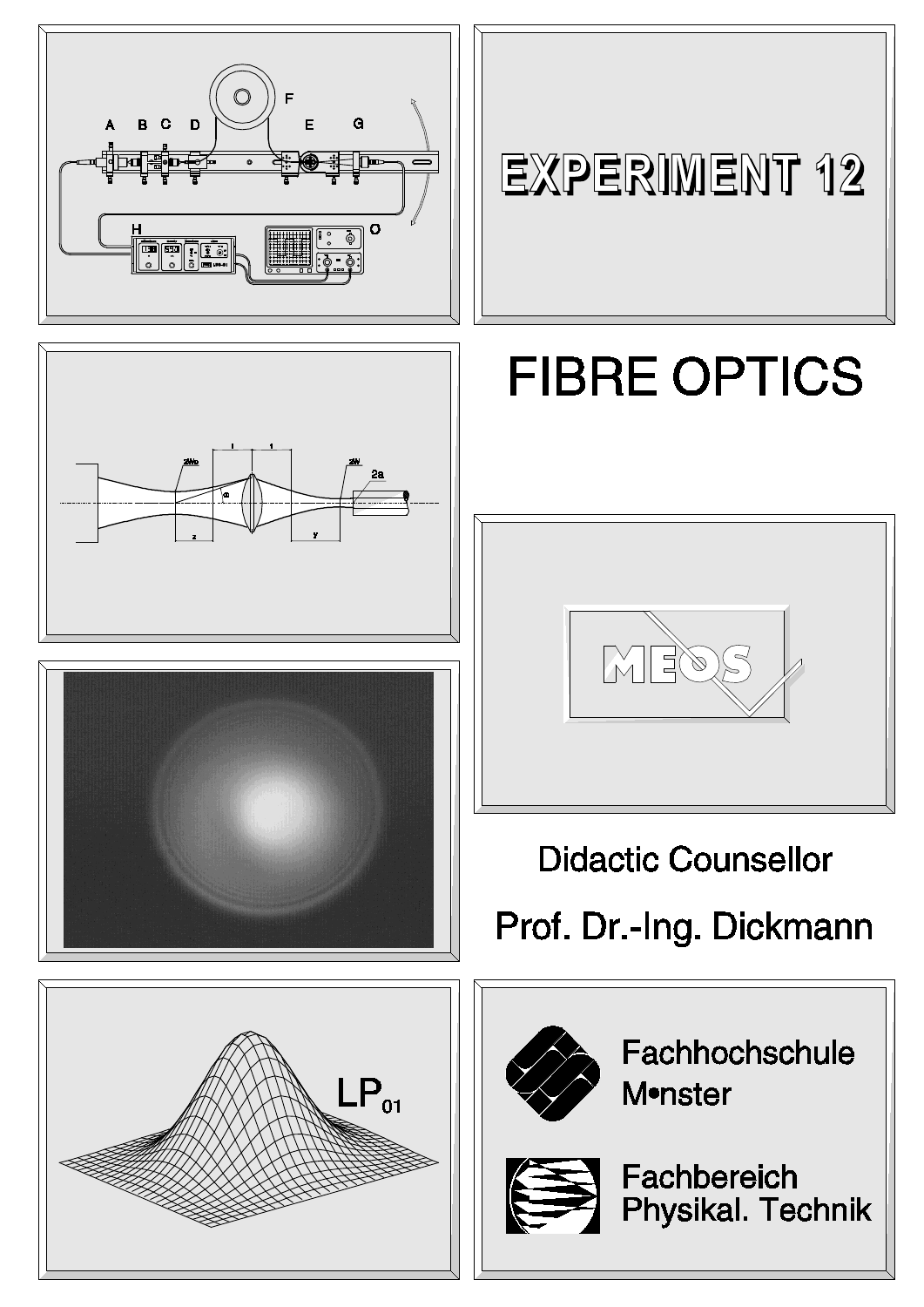# **1 INTRODUCTION 3**

| $\mathbf{2}$   |     | <b>BASICS</b>                                                                         | 3                       |
|----------------|-----|---------------------------------------------------------------------------------------|-------------------------|
|                | 2.1 | <b>Maxwell's equations</b>                                                            | 3                       |
|                | 2.2 | <b>Wave Equation</b>                                                                  | $\overline{\mathbf{4}}$ |
|                | 2.3 | Fibres as light wave conductors                                                       | 5                       |
|                | 2.4 | <b>Wave Equation for Glass Fibres</b>                                                 | 6                       |
|                | 2.5 | Solving the Wave Equation with Bessel Functions                                       | 7                       |
|                | 2.6 | <b>Weakly guiding Fibres</b>                                                          | 12                      |
|                | 2.7 | <b>Coupling of light</b>                                                              | 13                      |
|                | 2.8 | <b>Laser diodes</b>                                                                   | 15                      |
| 3              |     | <b>INDEX OF LITERATURE</b>                                                            | 28                      |
| 4              |     | <b>UNPACKING</b>                                                                      | 28                      |
| 5              |     | <b>PREPARING THE FIBRE</b>                                                            | 29                      |
| 6              |     | <b>EXPERIMENTS</b>                                                                    | 30                      |
|                | 6.1 | <b>Experimental set-up</b>                                                            | 30                      |
|                | 6.2 | Properties of the laser diode used                                                    | 31                      |
|                | 6.3 | <b>Measurements with the fibre</b>                                                    | 32                      |
|                | 6.4 | Set-up of a data segment                                                              | 36                      |
| $\overline{7}$ |     | <b>MATHEMATICAL APPENDIX</b>                                                          | 37                      |
|                | 7.1 | The modified Hankel-function                                                          | 37                      |
|                | 7.2 | Calculation of the constants $C_E, C_H, D_E$ and $D_H$ using the continuity condition | 38                      |
| 8              |     | <b>LASER SAFETY</b>                                                                   | 42                      |
|                | 8.1 | <b>Laser safety remarks</b>                                                           | 42                      |
| 9              |     | <b>LASER DIODE CONTROLLER LDC-01</b>                                                  | 43                      |
|                | 9.1 | <b>Technical specifications LDC-01</b>                                                | 43                      |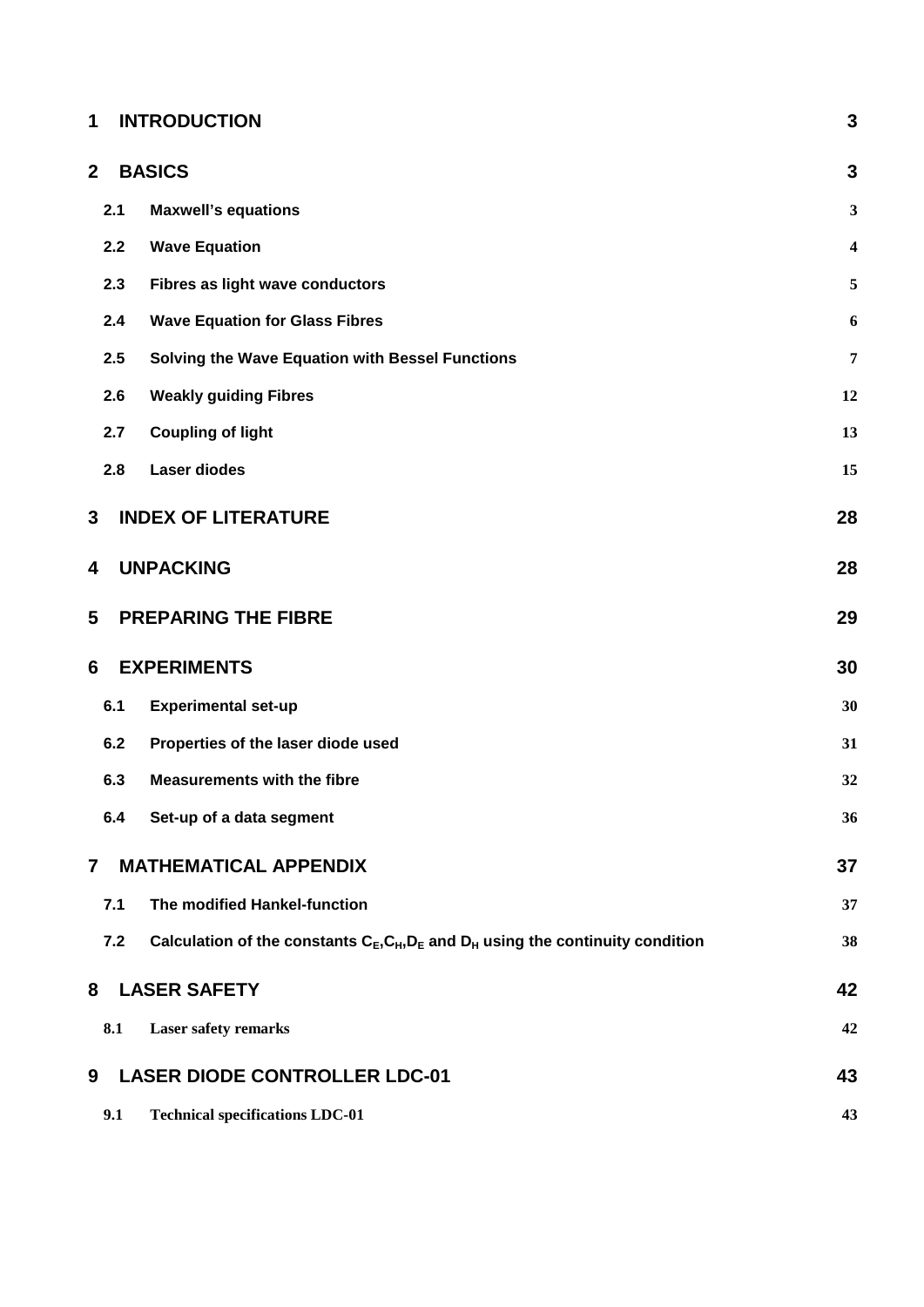## **1 Introduction**

One essential desire of human beings is to use information faster than others for their own benefit. In his publication "Die Quasioptik der Ultrakurzwellenleiter" H.Buchholz expressed in 1939 the idea to guide light signals along light conducting material and to use them for data transmission. But only with the development of the semiconductor laser in 1962 Buchholz' idea was materialising by using just these lasers and fibres as light transmitting medium. Suddenly simple and powerful light sources for the generation and modulation of light were available. Today the transmission of signals using laser diodes and fibres has become an indispensable technology and the on-going development in this area is one of the most important within this century. Following the achievements of communication technology the development of fibre optical sensors began in 1977. Here the laser gyroscope for navigation has to be emphasised in particular. This new technology is based on well known fundamentals in a way that no new understanding has to be created. Still, there is a challenge with respect to the technical realisation keeping in mind that the light has to be guided within fibres of 5  $\mu$ m diameter only. Appropriate fibres had to be developed and mechanical components of high precision had to be disposed for coupling the light to the conductor (fibre) and for the installation of the fibres. Further goals are the reduction of transmission losses, optical amplification within the fibre as replacement of the electronic amplifiers and laser diodes of small band width to increase the transmission speed of signals.

# **2 Basics**

There is hardly any book in optics which does not contain the experiment of Colladan (1861) on total reflection of light. Most of us may have enjoyed it during the basic physics course.



#### **Fig. 1: Colladan's (1861) experiment for the demonstration of the total reflection of light**

An intensive light beam is introduced into the axis of an out flowing water jet. Because of repeated total reflections the light cannot leave the jet and it is forced to follow the water jet. It is expected that the jet remains com-

pletely darken unless the surface contains small disturbances. This leads to a certain loss of light and it appears illuminated all along its way. Effects of light created in this way are also known as "Fontaines lumineuses". They please generally the onlookers of water games. This historical experiment already shows the physical phenomena which are basic in fibre optics. The difference of this light conductor to modern fibres is the dimension which for a fibre is in the order of magnitude of the wavelength of light. If we designate the diameter of a light guide with d we can state:

| "Fontaines lumineuses" | $d >> \lambda$      |
|------------------------|---------------------|
| Multimode fibres       | $d > \lambda$       |
| Monomode fibres        | $d \approx \lambda$ |

For the fibres manufactured these days this leads to further effects which can not be described exclusively by total reflection. Their understanding is of special importance for optical communication technology. In the following we will deduce these effects based on Maxwell's equations. For the work in fibre optics it is not compulsory to know this formalism. It is sufficient to familiarise oneself with the results. When we are going to derive this formalism within the context of this manual we do it because it has never been done before in a comprehensive way within the ordinary teaching manuals with some exceptions [1] or it has been insufficiently dealt with vis a vis the multitude of various light conductors.

## *2.1 Maxwell's equations*

We begin with Maxwell's equations which are the basis for the description of all electromagnetic phenomena. The equations are presented in two ways. First we describe the state of the vacuum by introducing the electric scribe the state of the vacuum by introducing the electric<br>field strength  $\vec{E}$  and the magnetic field strength  $\vec{H}$ . This description surely gives a sense whenever the light beam propagates within free space. The situation will be different when the light beam propagates in matter. In this case the properties of matter have to be respected. Contrary to vacuum matter can have electric and mag netic properties. These are the current density  $\overrightarrow{j}$ , the displacement  $\vec{D}$  and the magnetic induction  $\vec{B}$ .

**Maxwell's Equations:**

$$
\nabla \times \vec{H} = \varepsilon \cdot \varepsilon_0 \cdot \frac{\partial \vec{E}}{\partial t} + \sigma \cdot \vec{E} \text{ and } \nabla \cdot \vec{H} = 0
$$
  
or 
$$
\nabla \times \vec{H} = \frac{\partial \vec{D}}{\partial t} + \vec{j}
$$
 (2.1.1)

<span id="page-2-1"></span><span id="page-2-0"></span>
$$
\nabla \times \vec{E} = -\mu \cdot \mu_0 \cdot \frac{\partial \vec{H}}{\partial t} \text{ and } \nabla \cdot \vec{E} = \frac{4\pi}{\varepsilon} \cdot \rho
$$
  
or 
$$
\nabla \times \vec{E} = -\frac{\partial \vec{B}}{\partial t}
$$
 (2.1.2)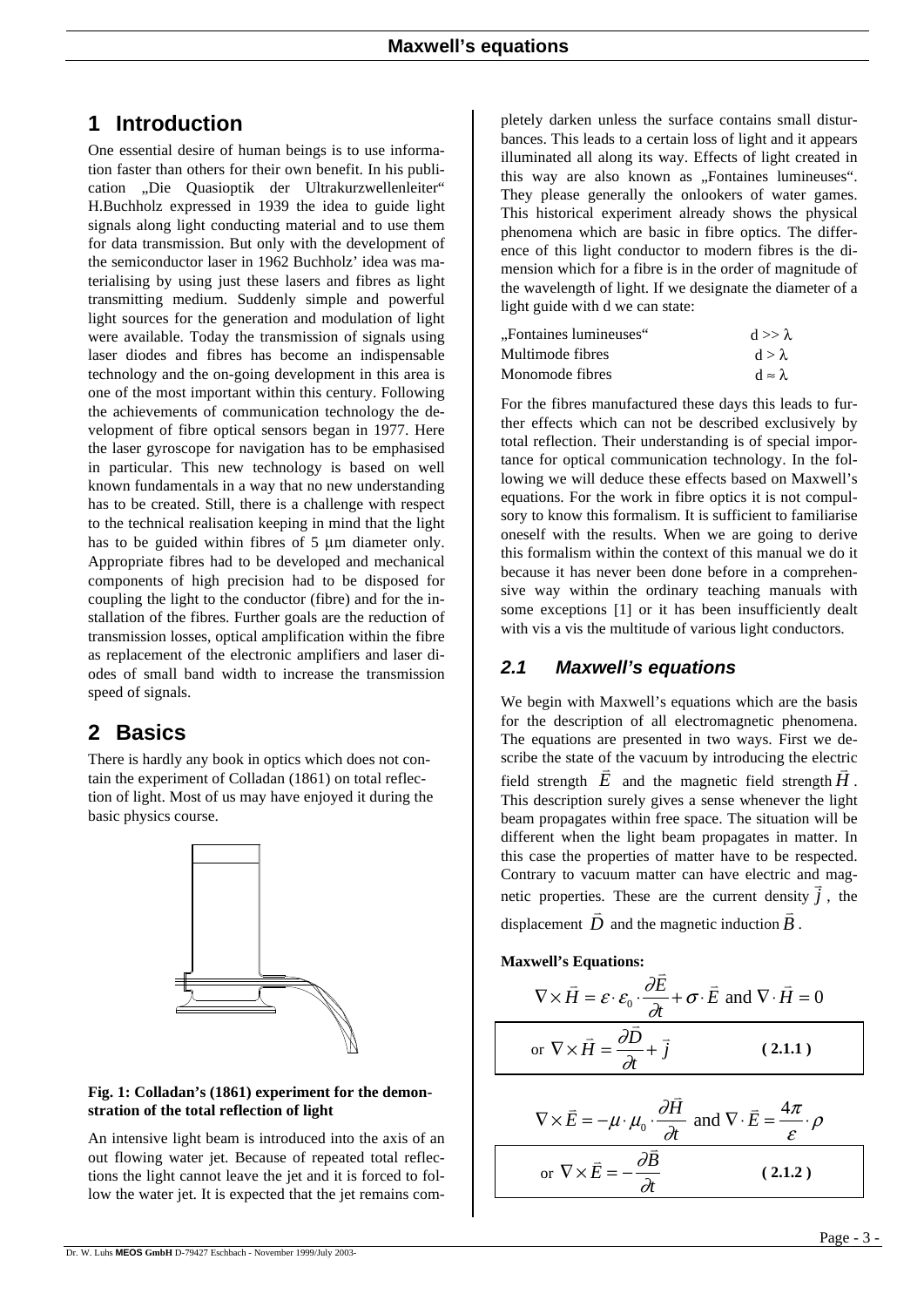$$
\nabla = \left(\frac{\partial}{\partial x}, \frac{\partial}{\partial y}, \frac{\partial}{\partial z}\right), \nabla \times \equiv rot, \nabla \cdot \equiv div
$$

- $\varepsilon_0$  is the dielectric constant of the free space. It represents the ratio of unit charge (As) to unit field strength (V/m) and amounts to  $8.85910^{12}$  As/Vm.
- ε is the dielectric constant of matter. It characterises the degree of extension of an electric dipole acted on by an external electric field  $E$ . The dielectric constant  $\epsilon$  and the susceptibility  $\gamma$  are linked by

the following relation:  $\varepsilon = -\frac{\gamma}{c} (\chi + \varepsilon_0)$  $\boldsymbol{0}$  $\varepsilon = \frac{1}{\varepsilon_0} \cdot (\chi + \varepsilon_0)$ . The

product  $\mathcal{E} \cdot \mathcal{E}_0 \cdot \vec{E} = \vec{D}$  is therefore called "dielectric displacement" or displacement.

- σ is the electric conductivity of matter .The product  $\sigma \cdot E = j$  $\vec{r}$   $\vec{r}$ represents the electric current density
- $\mu_{0}$  is the absolute permeability of the free space. It gives the context between the unit of an induced voltage (V) due to the presence of a magnetic field H of unit Am/s. It amounts to  $1.256\,10^6\,\mathrm{Vs/Am.}$
- $μ$  is like  $ε$  a constant of the matter under consideration. It describes the degree of displacement of magnetic dipoles under the action of an external mag netic field  $H$ . The product of permeability  $\mu$  and magnetic field strength  $\vec{H}$  is called magnetic inmagnetic field strength 1<br>duction  $\vec{B} = \mu \cdot \mu_0 \cdot \vec{H}$ .
- ρ is the charge density. It is the source which generates electric fields. The operation  $\nabla$  or div provides the source strength and is a measure for the intensity of the generated electric field. The charge carrier is the electron which has the property of a monopole. On the contrary there are no magnetic monopoles but only dipoles. Therefore  $\nabla \cdot \vec{H}$  is always zero.

Within the frame of further considerations we will refer to fibres as light conductors which are made of glass or similar matter. They have no electric conductivity (e. g.  $\sigma = 0$ ), no free charge carriers ( $\nabla E = 0$ ) and no magnetic dipoles ( $\mu = 1$ ). Therefore the Maxwell equations adapted to our problem are as follows:

$$
\nabla \times \vec{H} = \varepsilon \cdot \varepsilon_0 \cdot \frac{\partial \vec{E}}{\partial t} \text{ and } \nabla \cdot \vec{H} = 0 \qquad (2.1.3)
$$
  

$$
\nabla \times \vec{E} = -\mu_0 \cdot \frac{\partial \vec{H}}{\partial t} \text{ and } \nabla \cdot \vec{E} = 0 \qquad (2.1.4)
$$

### *2.2 Wave Equation*

Using the above equations the goal of the following calculations will be to get an appropriate set of equations describing the propagation of light in glass or similar matter. After this step we will introduce the boundary conditions which have to be implemented due to the use of fibre glass. Let's do the first step first. Let's eliminate the magnetic field strength  $\vec{H}$  to get an equation which only contains the electric field strength  $E$ . By forming the time derivation of **( 2.1.3)** and executing the opera-

$$
\nabla \times \frac{\partial \vec{H}}{\partial t} - \varepsilon \cdot \varepsilon_0 \cdot \frac{\partial^2 \vec{E}}{\partial t^2} = 0
$$

$$
\nabla \times (\nabla \times \vec{E}) + \mu_0 \cdot \nabla \times \frac{\partial \vec{H}}{\partial t} = 0
$$

By substitution we get:

tion  $\nabla \times$  on (2.1.4) we get:

$$
\nabla \times (\nabla \times \vec{E}) + \mu_0 \cdot \varepsilon \cdot \varepsilon_0 \frac{\partial^2 \vec{E}}{\partial t^2} = 0
$$
 (2.2.1)

The following vector identity is always valid:

<span id="page-3-0"></span>
$$
\nabla \times (\nabla \times \vec{E}) = -\nabla \cdot \nabla \vec{E} + \nabla (\nabla \cdot \vec{E}),
$$

where  $\nabla \cdot \nabla = \Delta$  is the abbreviation for the Laplace operator

$$
\Delta = \frac{\partial^2}{\partial x^2} + \frac{\partial^2}{\partial y^2} + \frac{\partial^2}{\partial z^2}
$$

Let's use the identity for  $(2.2.1)$ . So we get:

$$
\Delta \vec{E} - \mu_0 \cdot \varepsilon_0 \cdot \varepsilon \cdot \frac{\partial^2 \vec{E}}{\partial t^2} = 0
$$
 (2.2.2)

Using for the velocity of light in vacuum the relation

$$
c = \frac{1}{\sqrt{\varepsilon_0 \cdot \mu_0}}
$$

and Maxwell's relation  $n = \sqrt{\varepsilon \cdot \mu}$  ( n is the refractive index ), we get with  $\mu = 1$  as a result the wave equation for the electric field  $\vec{E}$  in glass:

$$
\Delta \vec{E} - \frac{n^2}{c^2} \cdot \frac{\partial^2 \vec{E}}{\partial t^2} = 0.
$$
 (2.2.3)

In the same way we get the wave equation for the magnetic field  $\vec{H}$ 

$$
\Delta \vec{H} - \frac{n^2}{c^2} \cdot \frac{\partial^2 \vec{H}}{\partial t^2} = 0
$$
 (2.2.4)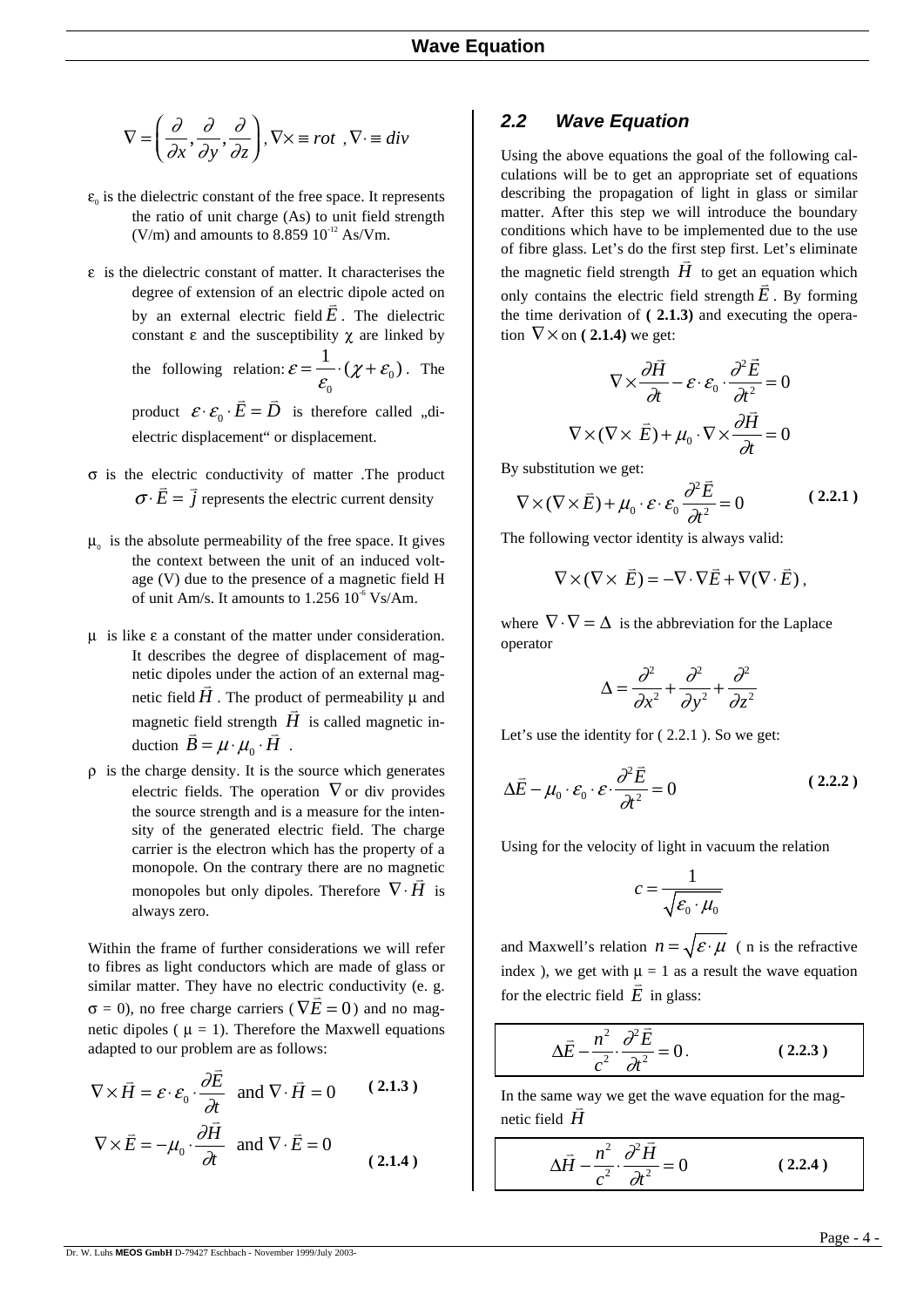The first step of our considerations has been completed. Both equations contain a term which describes the spatial dependence (Laplace operator) and a term which contains the time dependence. Both equations seem to be very "theoretical" but their practical value will soon become evident. Now we have to clarify how the wave equations will look like when the light wave hits a boundary. This situation is given whenever two media of different refractive index are in mutual contact. After having performed this step we will be in a position to derive all laws of optics from Maxwell's equations. Let's return to the boundary problem. This can be solved in different ways. We will go the simple but safe way and request the validity of the law of conservation of energy. This means that the energy which arrives per unit time at one side of the boundary has to leave it at the other side in the same unit of time since there can not be any loss nor accumulation of energy at the boundary. Till now we did not yet determine the energy of an electromagnetic field. This will be done next for any medium. The power available per unit volume δW consists of two parts as will be shown now. The power is generated by a current density *j*  $\frac{11}{1}$ at a field strength  $E$  . We have:

$$
\delta W = \vec{j} \cdot \vec{E} \, .
$$

We calculate  $\vec{j} \cdot \vec{E}$  using the vector identity

$$
\nabla \cdot (\vec{E} \times \vec{H}) = \vec{H} \cdot (\nabla \times \vec{E}) - \vec{E} \cdot (\nabla \times \vec{H})
$$

as well as [\( 2.1.1](#page-2-0) ) and [\( 2.1.2](#page-2-1) ). We get:

$$
\delta W = -\nabla \cdot (\vec{E} \times \vec{H}) - \vec{H} \cdot \frac{\partial \vec{B}}{\partial t} - \vec{E} \cdot \frac{\partial \vec{D}}{\partial t}
$$

with  $\vec{B} = \mu \cdot \mu_0 \cdot \vec{H}$  and  $\vec{D} = \varepsilon \cdot \varepsilon_0 \cdot \vec{E}$ 

$$
\delta W = -\nabla \cdot (\vec{E} \times \vec{H}) - \frac{\partial}{\partial t} (\frac{1}{2} \mu \mu_0 \cdot \vec{H}^2 + \frac{1}{2} \varepsilon \cdot \varepsilon_0 \cdot \vec{E}^2)
$$

It is evident that the second term in the above equation contains the stored electromagnetic energy per unit volume  $W_{\text{em}}$ 

$$
W_{em} = \frac{1}{2} \mu \mu_0 \cdot \vec{H}^2 + \frac{1}{2} \varepsilon \varepsilon_0 \cdot \vec{E}^2
$$

The first term contains the energy flux density vector

$$
\vec{S} = \vec{E} \times \vec{H}
$$

also known as Poynting vector. The conservation of energy can now simply be expressed as follows:

$$
-\partial W = \nabla \cdot \vec{S} + \frac{\partial W_{em}}{\partial t} = -\vec{j} \cdot \vec{E}
$$

We required that the energy flux in medium 1 flowing to the boundary is equal to the energy flux in medium 2 flowing away from the boundary. Let's choose as normal to the boundary the direction of the z-axis of the coordinate system. The following must be true:

$$
\vec{S}_z^1 = \vec{S}_z^2
$$

$$
(\vec{E}^1 \times \vec{H}^1)_z = (\vec{E}^2 \times \vec{H}^2)_z
$$

By evaluation of the vector products we get:

$$
E_x^1 \cdot H_y^1 - H_x^1 \cdot E_y^1 = E_x^2 \cdot H_y^2 - H_x^2 \cdot E_y^2.
$$

Since the continuity of the energy flux must be assured for any type of electromagnetic field we have additionally:

$$
E_x^1 = E_x^2
$$
  
\n
$$
E_y^1 = E_y^2
$$
  
\n
$$
H_x^1 = H_x^2
$$
  
\n
$$
H_y^1 = H_y^2
$$
  
\n
$$
H_y^1 = H_y^2
$$
  
\n
$$
H_y^1 = H_y^2
$$

This set of vector components can also be expressed in the following way:

<span id="page-4-0"></span>
$$
\nabla \times \vec{E} = \vec{N} \times (\vec{E}_2 - \vec{E}_1) = 0 \text{ and } \nabla \times \vec{H} = 0 \quad (2.2.5)
$$

*N*  $\overline{a}$ is the unit vector and vertical to the boundary. Substituting  $(2.2.5)$  into  $(2.1.1)$  or  $(2.1.2)$  it can be shown that the components of  $\vec{D} = \varepsilon \varepsilon_0 \cdot \vec{E}$  and  $\vec{B} = \mu \mu_0 \cdot \vec{H}$ in the direction of the normal  $\overrightarrow{N}$  are continuous, but  $\overrightarrow{E}$ and *H* are discontinuous in the direction of the normal.  $\frac{1}{11}$ Let's summarise the results regarding the behaviour of a field at a boundary:

$$
E_{tg}^1 = E_{tg}^2
$$
  
\n
$$
H_{tg}^1 = H_{tg}^2
$$
  
\n
$$
B_{norm}^1 = B_{norm}^2
$$
  
\n
$$
B_{norm}^1 = B_{norm}^2
$$

By means of the equations [\( 2.1.1](#page-2-0) ), [\( 2.1.2](#page-2-1) ) and the above continuity conditions we are now in a position to describe any situation at a boundary.

#### *2.3 Fibres as light wave conductors*

Glass fibres as wave conductors have a circular cross section. They consist of a core of refractive index  $n_k$ . The core is surrounded by a glass cladding of refractive index  $n_m$  slightly lower than  $n_k$ . Generally the refractive index of the core as well as the refractive index of the cladding are considered homogeneously distributed. Between core and cladding there is the boundary as described in the previous chapter. The final direction of the beam is defined by the angle  $\Theta$ <sub>c</sub> under which the beam enters the fibre. Unintended but not always avoidable radiation and cladding waves are generated in this way. For reasons of mechanical protection and absorption of the radiation waves the fibre is surrounded by a protective layer.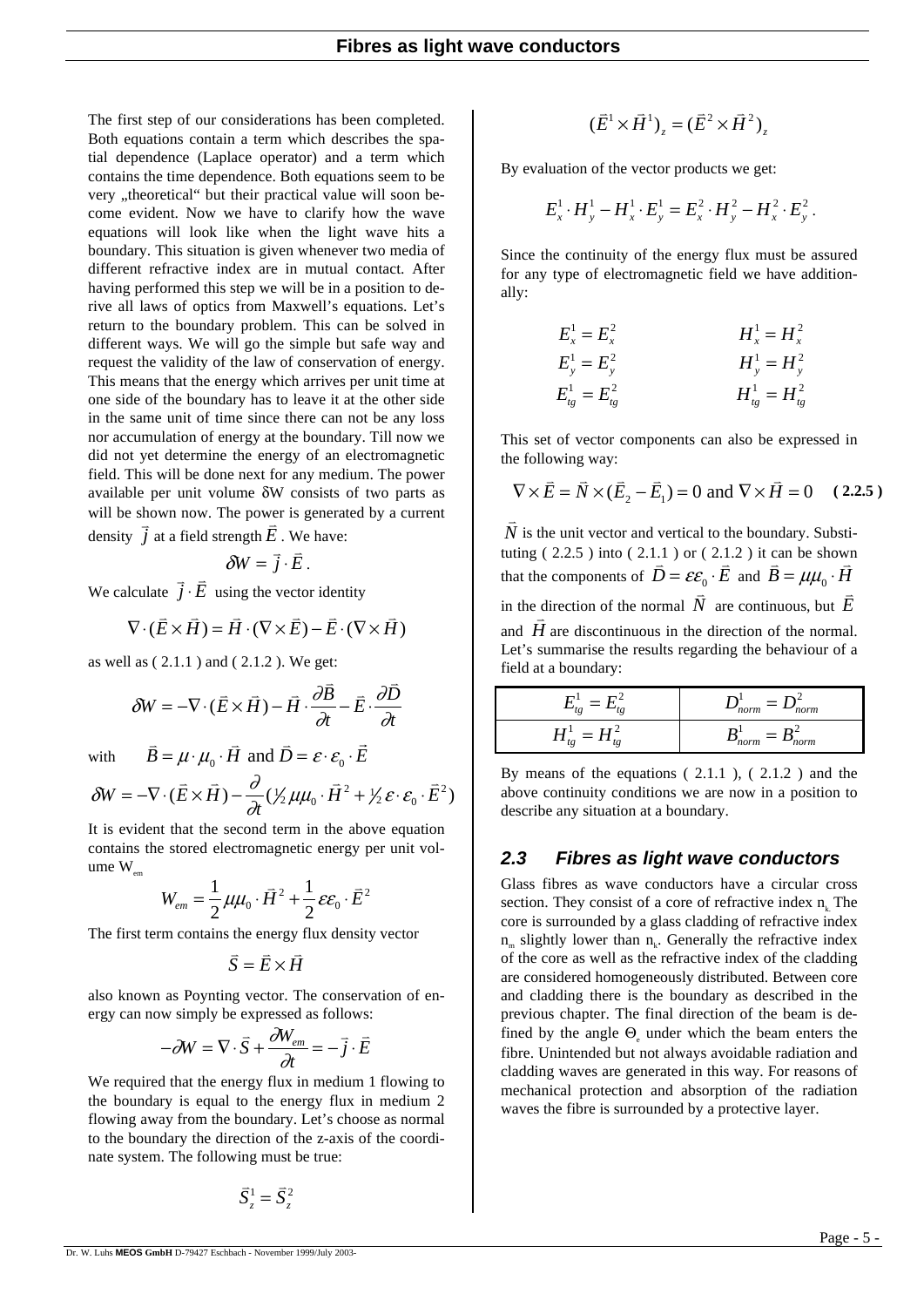

**Fig. 2: Step index fibre**

Fig. 2 reveals some basic facts which can be seen without having solved Maxwell's equations. Taking off from geometrical considerations we can state that there must be a limiting angle  $\Theta$  for total reflection at the boundary between cladding and core.

$$
\cos(\Theta_c) = \frac{n_m}{n_k} \tag{2.3.1}
$$

For the angle of incidence of the fibre we use the law of refraction:

<span id="page-5-0"></span>
$$
\frac{\sin(\Theta_{ec})}{\sin(\Theta_c)} = \frac{n_k}{n_0}
$$

and receive:

$$
\Theta_{ec} = \arcsin(\frac{n_k}{n_0} \cdot \sin \Theta_c).
$$

Using equation [\( 2.3.1](#page-5-0) ) and with  $n_0 = 1$  for air we finally get:

$$
\Theta_{ec} = \arcsin(\sqrt{n_k^2 - n_m^2})
$$

The limiting angle  $\Theta_{\text{ee}}$  represents half the opening angle of a cone. All beams entering within this cone will be guided in the core by total reflection. As usual in optics here, too, we can define a numerical aperture A:

$$
A = \sin \Theta_{ec} = \sqrt{n_k^2 - n_m^2}
$$
 (2.3.2)

Depending under which angle the beams enter the cylindrical core through the cone they propagate screwlike or helixlike. This becomes evident if we project the beam displacements onto the XY-plane of the fibre. The direction along the fibre is considered as the direction of the z-axis. A periodical pattern is recognised. It can be interpreted as standing waves in the XY-plane. In this context the standing waves are called oscillating modes or simply modes. Since these modes are built up in the XYplane, e.g. perpendicularly to the z-axis, they are also called transversal modes. Modes built up along the zaxis are called longitudinal modes. For a deeper understanding of the mode generation and their properties we are now going to solve the Maxwell equations under respect of the fibre boundary conditions.



**Fig. 3: Helix (A) and Meridional beam (B)**

First we are only interested in the core waves. In this regard the cladding can be considered an infinitely extended medium of refractive index  $n<sub>m</sub>$ . Because of the cylindrical symmetry of the fibre the Cartesian coordinates are replaced by cylindrical coordinates.



**Fig. 4: Introduction of cylindrical coordinates**

### *2.4 Wave Equation for Glass Fibres*

Let's solve the wave equations which we quote once again:

<span id="page-5-2"></span><span id="page-5-1"></span>
$$
\Delta \vec{E} - \frac{n^2}{c^2} \cdot \frac{\partial^2 \vec{E}}{\partial t^2} = 0.
$$
 (2.4.1)  

$$
\Delta \vec{H} - \frac{n^2}{c^2} \cdot \frac{\partial^2 \vec{H}}{\partial t^2} = 0
$$
 (2.4.2)

Up to now there was no need to make any assumptions For  $\vec{E}$  and  $\vec{H}$ . This will be done now. We presume that the wave will propagate in the z-direction of the fibre as shown in Fig. 3. It can propagate in zigzag or any other way. Therefore we introduce the general coefficient of propagation β which will be determined in the course of further calculations. **Stat** 

$$
E_r(r, \phi, z, t) = (\hat{E}_r \cdot e^{i\omega t} + \hat{E}_r^* \cdot e^{-i\omega t}) \cdot e^{-i\beta z}
$$
  
\n
$$
E_\phi(r, \phi, z, t) = (\hat{E}_\phi \cdot e^{i\omega t} + \hat{E}_\phi^* \cdot e^{-i\omega t}) \cdot e^{-i\beta z}
$$
  
\n
$$
E_z(r, \phi, z, t) = (\hat{E}_z \cdot e^{i\omega t} + \hat{E}_z^* \cdot e^{-i\omega t}) \cdot e^{-i\beta z}
$$
 (2.4.3)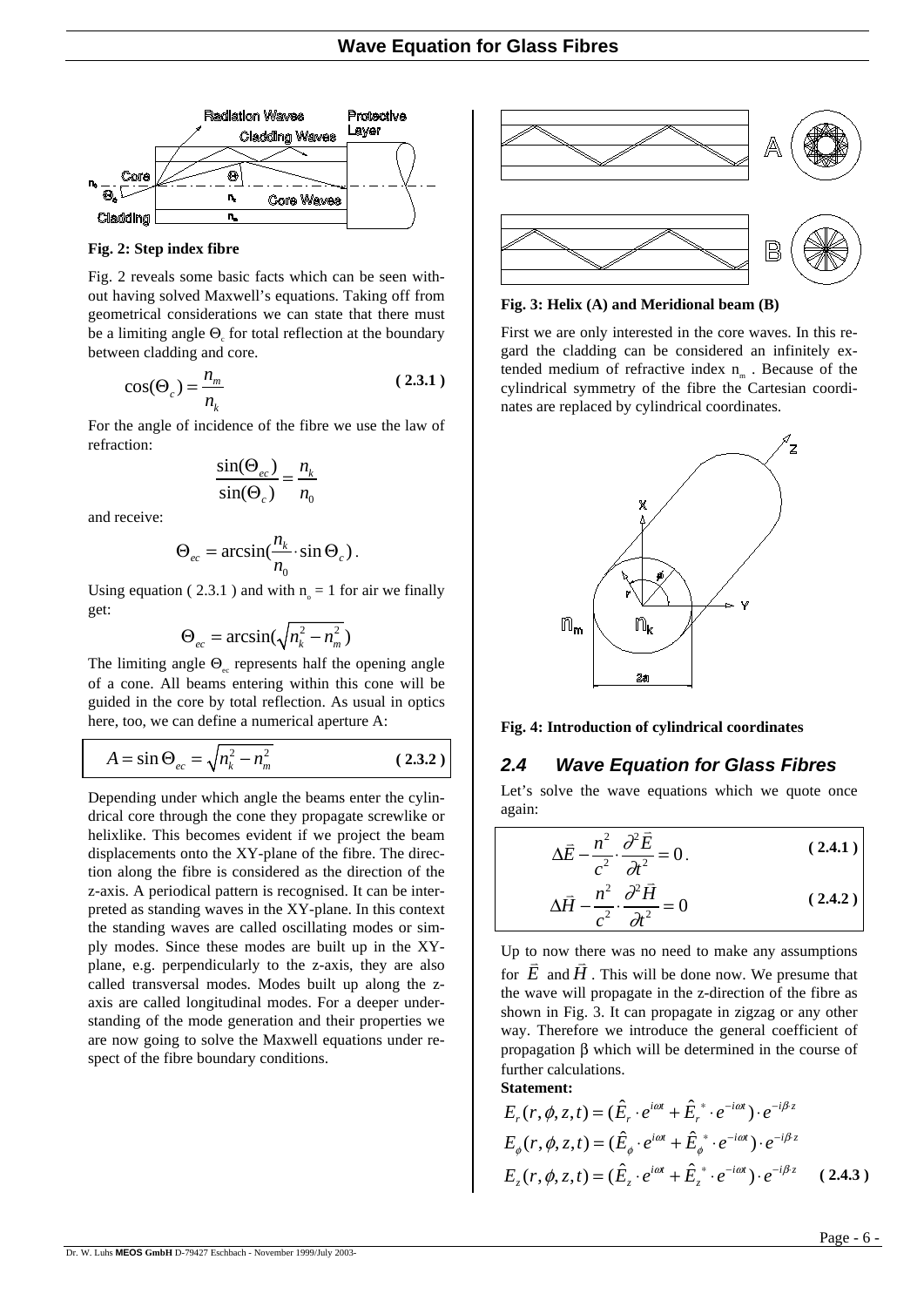$\hat{E}_i = \hat{E}_i(r, \phi, z)$  **i**=**r**,  $\phi$ , **z** are complex functions depending only on the local position. They are also called "phasors". The ∗ signifies the complex conjugate value, i. g. replacement of i by -i. First we solve the wave equation for the z-component  $E_z(r, \phi, z, t)$  of *E* and  $H$  . Then we use the Maxwell equations to get the  $E_r$  and  $E_{\phi}$  components. Using the wave number k, the wave length  $\lambda$ , the frequency v and the angular frequency ω,

$$
k = \frac{2\pi}{\lambda}
$$
 and  $\omega = 2\pi \cdot v$  with  $v = \frac{c}{\lambda}$ 

the wave equations [\( 2.4.1](#page-5-1) ) and [\( 2.4.2](#page-5-2) ) change as follows:

$$
(\Delta + k^2 \cdot n^2)E_z = 0
$$
 (2.4.4)  

$$
(\Delta + k^2 \cdot n^2)H_z = 0
$$
 (2.4.5)

We now use the Laplace operator in cylindrical coordinates:

$$
\Delta_{cyl} = \frac{1}{r} \cdot \frac{\partial}{\partial r} (r \cdot \frac{\partial}{\partial r}) + \frac{1}{r^2} \cdot \frac{\partial^2}{\partial \phi^2} + \frac{\partial^2}{\partial z^2},
$$

which we change for our purposes in the following way:

$$
\Delta_{cyl} = \Delta_{r,\phi} + \Delta_z
$$

The transversal and the longitudinal part of the differential equations are separated by introduction of the following product:

$$
E_z = E_z(r, \phi) \cdot E_z(z)
$$

In this way we get from [\( 2.4.4](#page-6-0) ):

$$
(\Delta_{cyl} + k^2 \cdot n^2) \cdot E_z(r, \phi) \cdot E_z(z) = 0 \qquad (2.4.6)
$$

With the relation

$$
\Delta(E_z(r,\phi) \cdot E_z(z)) = E_z \cdot \Delta E_z(r,\phi) \n+ E_z(r,\phi) \cdot \Delta E_z(z)
$$

and with equation **[\( 2.4.1](#page-5-1) )**we have:

$$
E_z(z) \cdot (\Delta_{r,\phi} - \beta^2 + k^2 n^2) E_z(r,\phi) = 0
$$

For simplification let's write:

$$
k_m^2 = n^2k^2 - \beta^2
$$

Since  $E_z(z)$  may have values different from zero we must request:

$$
(\Delta_{r,\phi} + k_m^2) \cdot E_z(r,\phi) = 0 \tag{2.4.7}
$$

To solve the differential equation [\( 2.4.7](#page-6-1) ) we use again for  $E_z(r, \phi)$  a statement of the type

### $E_z(r) E_z(\phi)$

Since the fibre shows a rotational symmetry with respect to  $\phi$  a useful solution in the sense of physics can only be obtained if we request  $E_z(\phi) = E_z(\phi + 2\pi)$ . This leads us to the following statement:

$$
E_z(\phi) = e^{i\cdot p\cdot 2\cdot \pi\cdot \phi},
$$

with p as an integer. By substitution into equation [\( 2.4.7](#page-6-1) [\)](#page-6-1) we get:

$$
\Delta_{r,\phi}(E_z(r) \cdot E_z(\phi)) + k_m^2 \cdot E_z(r) \cdot E_z(\phi) = 0
$$
  

$$
\Delta_{r,\phi}(E_z(r) \cdot E_z(\phi)) = E_z(\phi) \cdot \Delta_r E_z(r)
$$
  

$$
-E_z(r) \cdot \frac{p^2}{r^2} \cdot E_z(\phi)
$$
  
and 
$$
E_z(\phi) \cdot \left[ (\Delta_r - \frac{p^2}{r^2} + k_m^2) \cdot E_z(r) \right] = 0
$$

<span id="page-6-0"></span>Since  $E_z(\phi)$  is not always zero, the bracket must be zero. After multiplication with  $r^2$ 

$$
(r^{2} \cdot \Delta_{r} - p^{2} + r^{2} \cdot k_{m}^{2}) \cdot E_{z}(r) = 0
$$

and evaluation of the Laplace operator which only acts on the radial components we finally get:

$$
\left(r^2\cdot\frac{\partial^2}{\partial r^2}+r\cdot\frac{\partial}{\partial r}+r^2\cdot k_m^2-p^2\right)\cdot E_z(r)=0.
$$

Let's follow our habits and substitute r  $k_m = x$  and  $E_r = y$ . The result will be:

<span id="page-6-2"></span>
$$
x^{2} \cdot \frac{\partial^{2} y}{\partial x^{2}} + x \cdot \frac{\partial y}{\partial x} + (x^{2} - p^{2}) \cdot y = 0 \quad (2.4.8)
$$

## *2.5 Solving the Wave Equation with Bessel Functions*

This is the differential equation for cylindrical functions. Only for special values of p it can be represented by elementary functions. This differential equation kept Mr. Bessel (1784-1895), Mr. Neumann (1798-1895) and Mr. Hankel (1814-1899) restless till they found a solution. Anyhow, it was not found in connection with fibre optics. For the reader who worked on microwaves it is clearly visible that this equation is also used to solve problems of wave propagation within electric waveguides. The difference with respect to waveguides is that we consider non-conductive instead of conductive matter. A total of four solutions is known for equation [\(](#page-6-2)  [2.4.8](#page-6-2) ). Generally these solutions are called cylindrical functions. Three basic types of cylindrical functions exist. The first type presumes integer values for p.

1. Type Bessel - Function  $J_n(x)$ , p integer

<span id="page-6-1"></span>Neumann found the second type of cylindrical function. He presented the solution for non-integer values of p.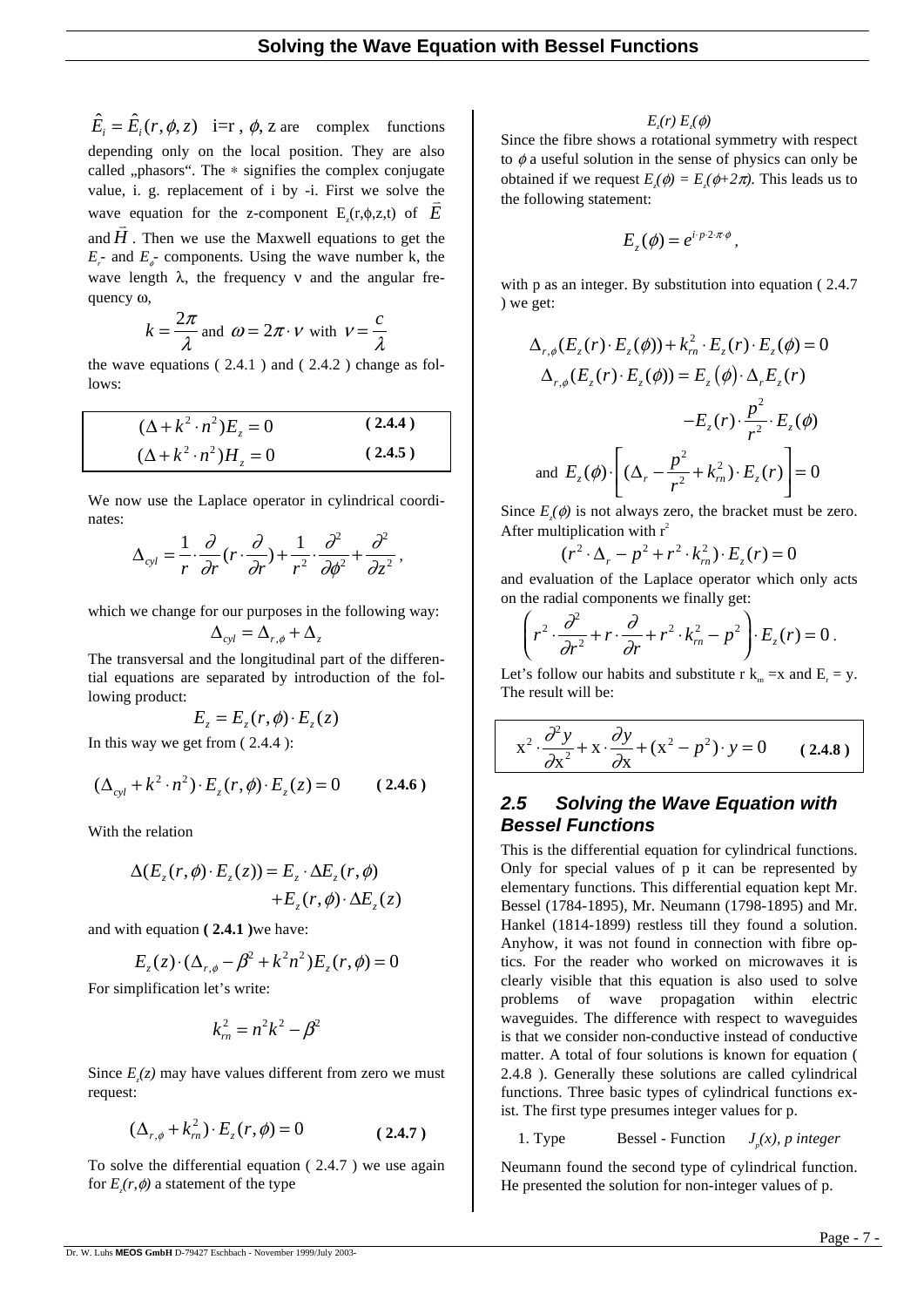2. Type Neumann - Function  $N_n(x)$ , n arbitrary

Finally Hankel evaluated the third type of cylindrical function. He introduced a complex (Hankel function 1. type) and a complex conjugated (Hankel function 2. type) composition of Bessel- and Neumann-functions:

3. Type

$$
H_p^{(1)} = J_p(x) + i \cdot N_p(x)
$$
  

$$
H_p^{(2)} = J_p(x) - i \cdot N_p(x)
$$

For each of the presented solutions there exist also modified versions. Here *x* is substituted by *ix*. For the cladding of the fibre we need a solution which is real. Therefore the modified Hankel function is used here [ 4 ]. Since the differential equation [\( 2.4.8](#page-6-2) ) is homogenous ( the right side  $= 0$ ), also linear combinations of the solutions fulfil the equation. Fortunately the actual physical situation reduces the number of solutions. The Neumann- function has the property that it turns to infinity for  $x\rightarrow 0$  or  $r\rightarrow 0$ . That means that the fields would be infinite in the centre of the fibre. Since that is not in agreement with the reality this solution has to be disregarded. The Bessel-function has finite values in the centre of the fibre. For larger values of x or r the Neumannand the Bessel-function oscillate like the sine or cosine. In so far the Bessel-function is a suitable solution for the core. For the cladding we need in addition an attenuation of the field. Here the modified Hankel-function offers a promising solution. For  $x \rightarrow 0$  or  $r \rightarrow 0$  it turns to infinity but we only need it for the range  $r \ge a$  (cladding). For the range  $r \le a$  (core) we shall use the Bessel-function. For solving the problems at the boundary between core and cladding we shall use the continuity conditions of the components of E and H for the transition from core to cladding and fit the Bessel- and Hankel-function for  $r =$ a. Let's find first the solution for the core. For any integer value of p the Bessel-function is:





The solution of  $(2.4.7)$  is:

$$
E_z(r,\phi)_k = C_E \cdot J_p(r \cdot k_m) \cdot e^{i p \cdot 2 \cdot \pi \phi} \qquad (2.5.2)
$$

$$
H_z(r,\phi)_k = C_H \cdot J_p(r \cdot k_m) \cdot e^{-i \cdot p \cdot 2\pi \phi} \qquad (2.5.3)
$$

with the range:



**Fig. 6: Solution of Bessel-function for p=0**

Fig. 6 presents the solution for  $p=0$ . Because of the  $\phi$ dependence the rotational symmetry is lifted for solutions with p≠0. Already now we see how the electric field will establish within the core. It also gets clear that the radius a of the fibre will be decisive for the order *p* of the modes. In the radial direction of the fibre we observe a main maximum at *r = 0* and further aside maxima or minima which are also called nodes. The number of nodes, which will later be characterised by the counter index *q*, is determined by the diameter of the fibre as well as by the solution of the wave equation within the cladding. After having chosen a suitable cylindrical function for the solution within the cladding, it has to be ensured that it matches the continuity conditions for the electric and magnetic field at the boundary between core and cladding. This leads to the complete solution. For the waves within the cladding,  $r \ge a$ , we want to achieve that the radial field of the core rapidly decreases in the cladding to favour the guidance of waves within the core. As solutions of the differential equation we use the modified Hankel-function: but which type? We first consider both types. The modified Hankel-function will be designated by *K:*

$$
K_p^{(1)}(irk_m) \approx \sqrt{\frac{2}{\pi \cdot r \cdot k_m}} \cdot e^{irk_m} \quad , \, rk_m \gg 1
$$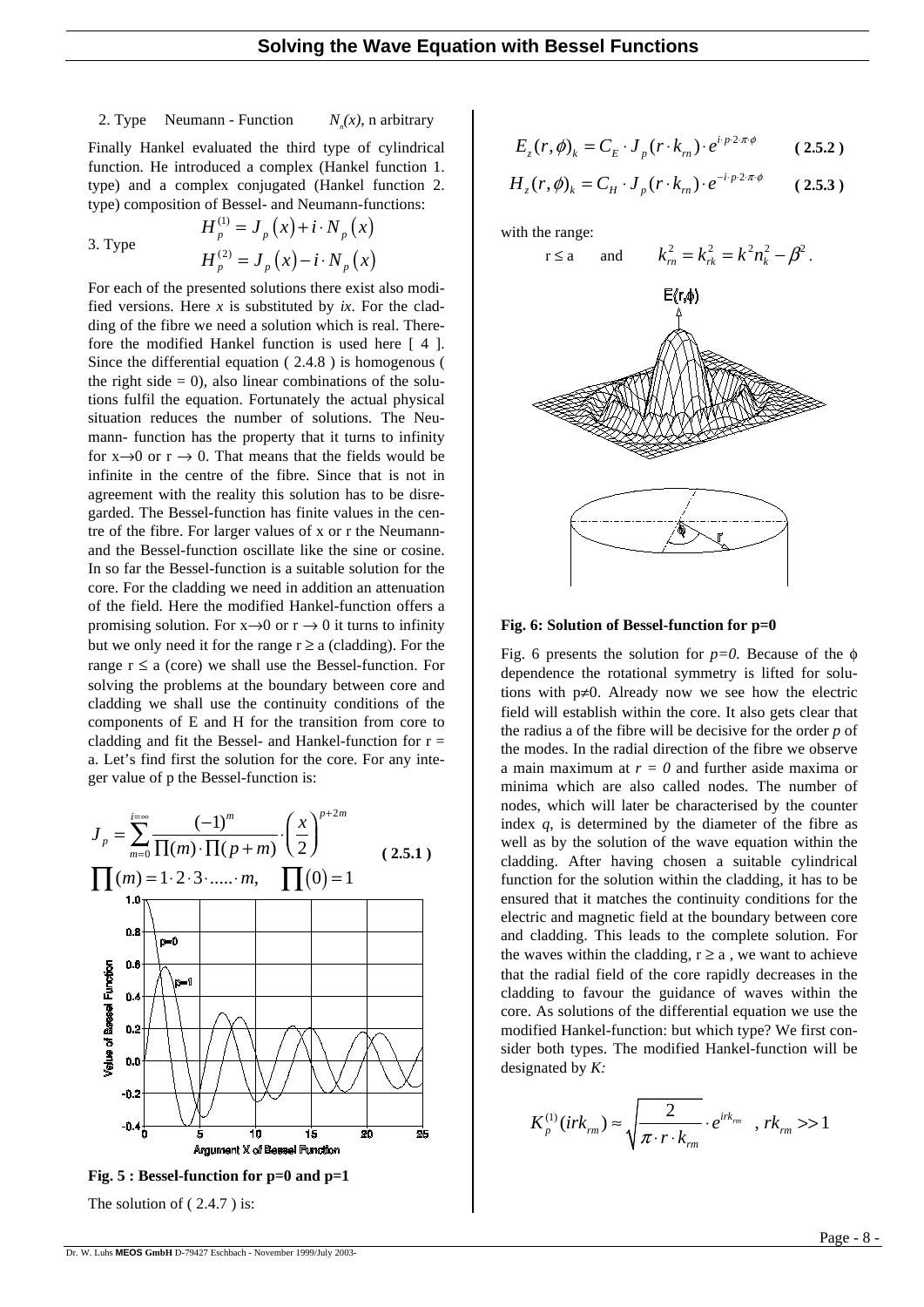$$
K_p^{(2)}(irk_m) \approx \sqrt{\frac{2}{\pi \cdot r \cdot k_m}} \cdot e^{-irk_m}
$$
,  $rk_m \gg 1$ 

(The detailed expansion of the modified Hankel-function is shown in chapter 6.1 ). The physical situation which we are facing requires that the fields E and H are attenuated monotonously in the cladding and approach zero for  $r \rightarrow \infty$ . This can only be achieved by the Hankelfunction  $K^{(1)}$  under the condition that *rk* is purely imaginary. In this case the exponent of the e-function becomes real and negative which is necessary for attenuation. Let's remember, *r* is always real but

$$
k_m^2 = k^2 n_m^2 - \beta^2 \qquad k_{rm} = \sqrt{k^2 n_m^2 - \beta^2} \ ,
$$

and  $k_m$  is imaginary if

$$
\beta^2 > k^2 n_m^2 \tag{2.5.4}
$$

Here we get the first hint for the required coefficient of propagation  $\beta$ . Obviously the coefficient of propagation of the core must be greater than the coefficient of propagation of the cladding, since we defined initially  $\beta$  as coefficient of propagation of the core. Since *k* is the wave number of the considered light wave in vacuum and presuming that the coefficient of propagation of the core is the product of the vacuum wave number  $k$  and the refractive index  $n_k$  we can conclude that the refractive index of the cladding must be smaller than the refractive index of the core. This is the first consequence which we can extract from the solutions. It is in agreement with equation [\( 2.3.1](#page-5-0) ). The solution for the cladding of the fibre is now:

$$
E_z(r, \phi)_m = D_E \cdot K_p^{(1)}(ik_m r) \cdot e^{i p \cdot 2 \cdot \pi \phi}
$$
  

$$
H_z(r, \phi)_m = D_H \cdot K_p^{(1)}(ik_m r) \cdot e^{-i p \cdot 2 \cdot \pi \phi}
$$

We have:



**Fig. 7: Modified Hankel-function with**  $v = ik_{\text{max}}r$ 

The constants  $D_{E,H}$ ,  $C_{E,H}$  and  $\beta$  have not yet been defined. These constants will be determined by the continuity conditions at the boundary for  $r = a$ . To perform these

calculations we need the fields  $E_r(r, \phi, z, t)$ ,  $H_r(r, \phi, z, t)$ , and  $E_{\phi}(r, \phi, z, t)$ ,  $H_{\phi}(r, \phi, z, t)$ . We get them from the Maxwell equations.

s.  
\n
$$
\nabla \times \vec{H} = \varepsilon \cdot \varepsilon_0 \cdot \frac{\partial \vec{E}}{\partial t} \text{ and } \nabla \cdot \vec{H} = 0
$$
\n
$$
\nabla \times \vec{E} = -\mu_0 \cdot \frac{\partial \vec{H}}{\partial t} \text{ and } \nabla \cdot \vec{E} = 0
$$

Let's remember the rules for cylindrical coordinates:

$$
\nabla \times \vec{\Psi}(r, \phi, z)|_{r} = \frac{1}{r} \cdot \frac{\partial \Psi_{z}}{\partial \phi} - \frac{\partial \Psi_{\phi}}{\partial z}
$$

$$
\nabla \times \vec{\Psi}(r, \phi, z)|_{\phi} = \frac{\partial \Psi_{r}}{\partial z} - \frac{\partial \Psi_{z}}{\partial r}
$$

$$
\nabla \times \vec{\Psi}(r, \phi, z)|_{z} = \frac{1}{r} \cdot \frac{\partial (r \cdot \Psi_{\phi})}{\partial r} - \frac{1}{r} \cdot \frac{\partial \Psi_{r}}{\partial r}
$$

and

$$
\nabla \cdot \vec{\Psi} = \frac{1}{r} \cdot \frac{\partial (r \cdot \Psi_r)}{\partial r} + \frac{1}{r} \cdot \frac{\partial \Psi_{\phi}}{\partial \phi} + \frac{\partial \Psi_z}{\partial z},
$$

So we will get the following four equations:

$$
E_r = -\frac{i}{k_m^2} \left[ \beta \cdot \frac{\partial E_z}{\partial r} + \frac{\mu_o \cdot \omega}{r} \cdot \frac{\partial H_z}{\partial \phi} \right]
$$
 (2.5.5)

<span id="page-8-0"></span>
$$
E_{\phi} = -\frac{i}{k_m^2} \left[ \frac{\beta}{r} \cdot \frac{\partial E_z}{\partial \phi} - \mu_o \cdot \omega \cdot \frac{\partial H_z}{\partial r} \right]
$$
 (2.5.6)

<span id="page-8-1"></span>
$$
H_r = \frac{i}{k_m^2} \cdot \left[ \frac{\omega \cdot \varepsilon_0 n^2}{r} \cdot \frac{\partial E_z}{\partial \phi} - \beta \cdot \frac{\partial H_z}{\partial r} \right] \qquad (2.5.7)
$$

<span id="page-8-2"></span>
$$
H_{\phi} = -\frac{i}{k_m^2} \left[ \omega \cdot \varepsilon_0 n^2 \cdot \frac{\partial E_z}{\partial r} + \frac{\beta}{r} \cdot \frac{\partial H_z}{\partial \phi} \right] \quad (2.5.8)
$$

Here we will introduce the terms which are common in fibre optics and which we will use permanently in the following calculations.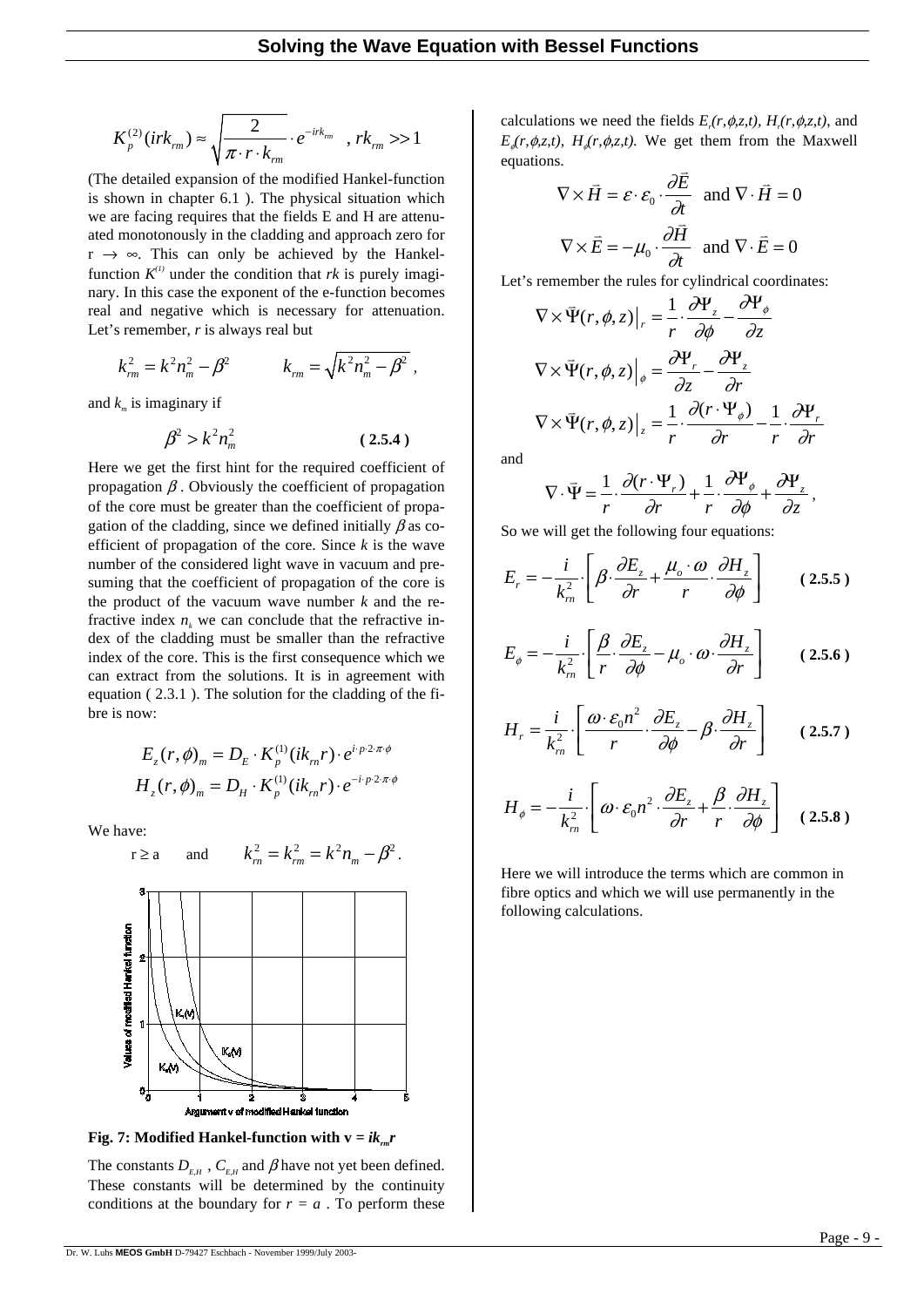#### **Transversal phase unit** 22 2

$$
u = k_k \cdot a = a \cdot \sqrt{n_k^2 k^2 - \beta^2}
$$
 (2.5.9)

**Transversal attenuation unit**  $v=ik_{m} \cdot a = a \cdot \sqrt{\beta^{2}}$ 

$$
\nabla = i k_m \cdot a = a \cdot \sqrt{p^2 - n_m^2} k^2,
$$
\n(2.5.10)\n
$$
V = k a \cdot \sqrt{n_k^2 - n_m^2} = \sqrt{u^2 + v^2}
$$
\n(2.5.11)

$$
B = \frac{\beta^2 - k^2 n_m^2}{k^2 \left(n_k^2 - n_m^2\right)} = \frac{v^2}{u^2 + v^2}
$$
 (2.5.12)

#### **Phase parameter**

The continuity condition leads us to four equations which contain the four constants  $D_{EH}$ ,  $C_{EH}$ . Regarding the solution procedure all steps are well represented in chapter 6.1. To get solutions for the constants which are

<span id="page-9-2"></span>unequal from zero their coefficient determinant has to be zero. This leads to the following characteristic equations which are at the same time the characteristic equations for the fibre.

$$
\frac{J_{p+1}(u)}{J_p(u)} = \frac{n_m^2 + n_k^2}{2n_k^2} u X_p + \left\{ \frac{p}{u} - u \sqrt{\left(\frac{n_k^2 - n_m^2}{2n_k^2} X_p\right)^2 + p^2 \left(\frac{1}{u^4} + \frac{1}{v^2}\right) \cdot \left(\frac{n_m^2}{n_k^2} \frac{1}{v^4} + \frac{1}{u^2}\right)} \right\}
$$
EH-Waves (2.5.13)  

$$
\frac{J_{p-1}(u)}{J_p(u)} = -\frac{n_m^2 + n_k^2}{2n_k^2} u X_p + \left\{ \frac{p}{u} - u \sqrt{\left(\frac{n_k^2 - n_m^2}{2n_k^2} X_p\right)^2 + p^2 \left(\frac{1}{u^4} + \frac{1}{v^2}\right) \cdot \left(\frac{n_m^2}{n_k^2} \frac{1}{v^4} + \frac{1}{u^2}\right)} \right\}
$$
HE-Waves (2.5.14)

Both the equations [\( 2.5.13](#page-9-0) ) and [\( 2.5.14](#page-9-1) ) represent the characteristic equations for the four constants  $C_F$ ,  $C_F$ ,  $D_E$ and  $D<sub>H</sub>$  and assure that the continuity requirements at the boundary between core and cladding are fulfilled. Since the Bessel-functions can not be represented analytically in an easy way, a graphical method shown in Fig. 8 is used to find a solution. Each of the left sides of the equations [\( 2.5.13](#page-9-0) ) and [\( 2.5.14](#page-9-1) ) is represented as a function of  $u$  for  $p=2$ . The left side of equation (2.5.14) has to be positive since it is required by the right side ( since *Xp <0* ).



**Fig. 8: Graphical solution of the characteristic equation for p=2**

Therefore only positive values of  $J(u)_{p-1}/J_p(u)$  have been represented. For equation [\( 2.5.13](#page-9-0) ) the negative values of  $J(u)_{p+1}/J(u)_{p}$  are used correspondingly. The right side of the characteristic equation contains next to u the parameter

<span id="page-9-1"></span><span id="page-9-0"></span>
$$
v = a \cdot \sqrt{\beta^2 - n_m^2 k^2}
$$

and the function (v)  $v \cdot K_{p}(v)$ *p p p K X*  $=\frac{K'_p(v)}{v \cdot K_p(v)}$ , depending on v built

up by the Hankel-function (see appendix 6.1). The points of intersection of the right side and left side curves of the characteristic equations provide the solutions which we are looking for. The solution area for positive values is denoted as the range of HE-waves the one for negative values as the range of EH-waves. This denomination has its historical roots in waveguide technology. Since the Bessel-functions are periodical there are several points of solution. All points of intersection of an area are numbered continually.

#### **Fig. 9:** The function  $X_p(v)$  for  $p=1$  and  $p=2$

The solutions of the right side for  $v = 0$  play a particular role. In this case the limiting angle of total reflection is reached and the wave propagates even in the cladding without attenuation. Whenever a fibre is to guide the light within the core we have to have v>0. Let's remember that  $u = a \cdot \sqrt{n_k^2 k^2 - \beta^2}$  and point out that increasing values of u signify an increasing fibre diameter a or an increase in the root value. In both cases this leads to an increasing number of nodes in the radial direction. Let's characterise the radial order defined by the point of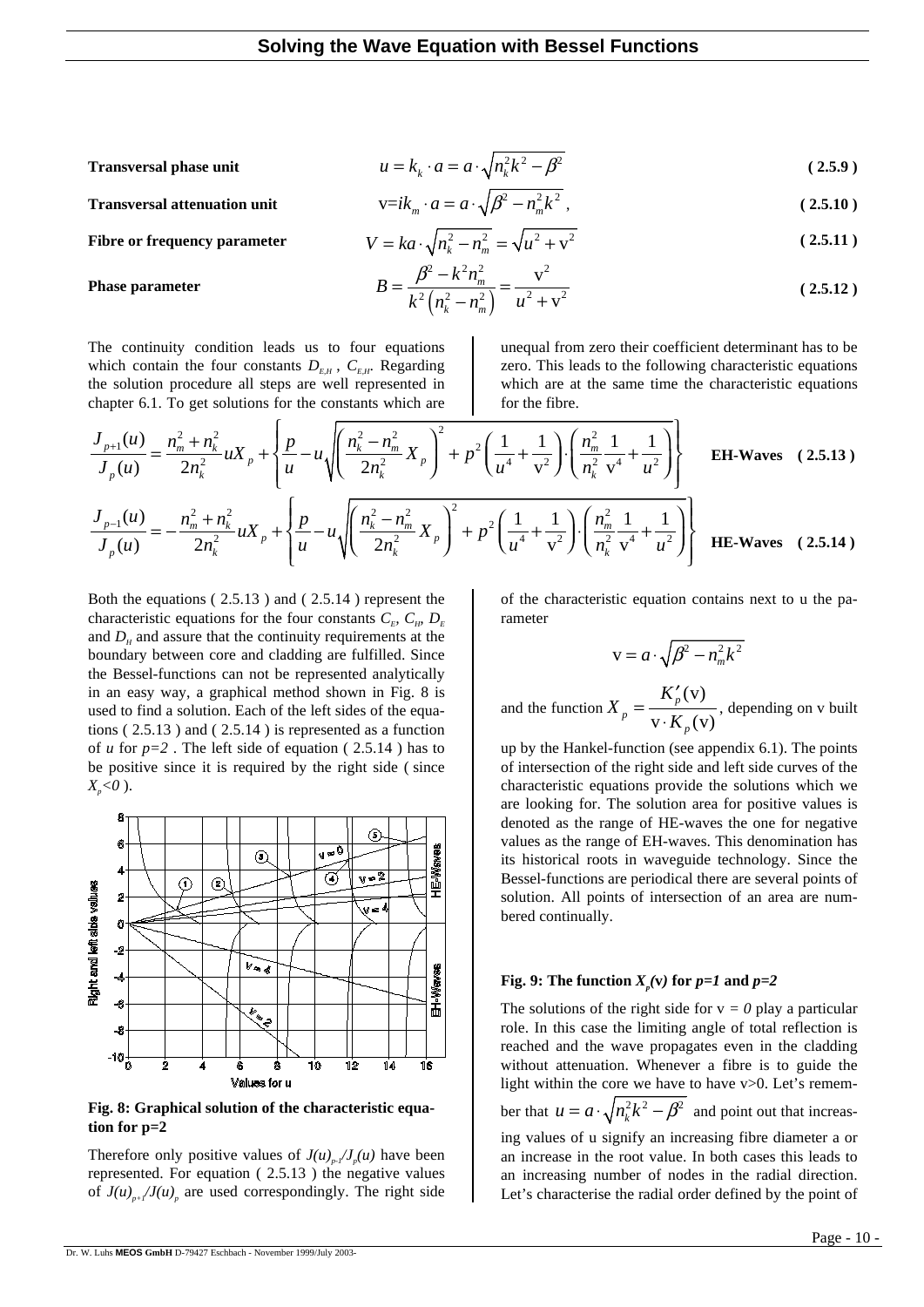intersection of the left side of the characteristic equation with the right side by the number q. In consequence we can mark the types of waves of the corresponding solutions by *HEpq* or *EHpq*. A state characterised by a couple of values *p* and *q* is called a mode of the fibre. For each point of intersection there is one value for the fibre or frequency parameter *V*:

$$
V_{pq}^{EH} = \sqrt{u_{pq}^2 + v^2}
$$
  

$$
V_{pq}^{HE} = \sqrt{u_{pq}^2 + v^2}
$$

In Fig. 8, for example, 5 points of intersection at the limiting values for  $v=0$  and  $p=2$  are indicated. According to the notation rules they are called:

$$
V_{21}^{HE}, V_{22}^{HE}, V_{23}^{HE}, V_{24}^{HE}, V_{25}^{HE}
$$

The  $HE_{11}$  - wave plays a particular role. To recognise this the graphical solution of the characteristic equation is performed once again but this time for  $p=1$  (Fig. 10). The limiting curve for  $v\rightarrow 0$  shows, that it tends to  $\infty$  for v=0. So the point of intersection for  $q=1$  is at:

$$
V_{11}^{HE}=\sqrt{u_{11}^{HE}}=0
$$

This means that each fibre will transmit this wave even if the core is extremely thin and the difference in refractive index extremely small. Because of the small attenuation value the wave will also propagate within the cladding. Therefore the  $HE_{11}$  - wave is the fundamental wave of the fibre. It has the smallest limiting value V of all waves.



**Fig. 10: Graphical solution of the characteristic equa**tion for  $p=1$ 

The limiting value of the characteristic equation for  $p=0$ is obtained from [\( 2.5.14](#page-9-1) ).

$$
\frac{J_{-1}(u)}{J_0(u)} = \frac{-J_1(u)}{J_0(u)} = -u \cdot X_0(v)
$$

Since  $X_0 (v=0) = \infty$ , it must be  $J_0 (u) = 0$ . The first zerotransition of the Bessel-function for  $p=0$  is 2.405. So we get:

$$
V_{01}^{HE} = u_{01} = 2.405
$$

If a fibre with this parameter is used next to the fundamental wave  $\text{HE}_{11}$  also the  $\text{HE}_{01}$  wave is transmitted. But the latter one also propagates within the cladding. From Fig. 8 we see that the first limiting value of the  $HE_{21}$ wave is at

$$
V_{21}^{EF} = u_{20} = 2.58
$$

In so far it is only slightly above the  $HE_{01}$  wave. The  $HE_{0q}$  and  $EH_{0q}$  waves are symmetrical with respect to the radial direction or the axis because of  $p=0$ , that means they do not depend on the angle  $\phi$ . Contrary to all other waves they are no hybrid waves with electric,  $E<sub>z</sub>$ , and magnetic, *H<sub>z</sub>*, field components in the direction of propagation.



**Fig. 11: Classification of field orientation**

They are either purely "electric" or purely "magnetic" in the direction of propagation. A wave whose electric field strength points only into the z-direction has a magnetic field in the transversal direction. Instead of using  $EH_{0q}$ these waves are designated by  $E_{0q}$ . Since the magnetic field is transversal with respect to the direction of propagation we also speak about TM-waves (Transversal Magnetic waves). There are also waves which only have a magnetic field with respect to the direction of propagation. In consequence they have a transversal electric field. This all may be a bit confusing but is in agreement with the basic experience of current conducting wires which possess a transversal magnetic field. This, too, is reflected by Maxwell's equations:<br> $\vec{E}$ 

$$
\nabla \times \vec{H} = \varepsilon \cdot \varepsilon_0 \cdot \frac{\partial E}{\partial t}
$$

$$
\nabla \times \vec{E} = -\mu_0 \cdot \frac{\partial \vec{H}}{\partial t}
$$

In so far it is not a particular property of light conducting fibres but the consequence of the basic laws of nature. The Fig. 11 may contribute to further illustrations of hybrid waves particularly.

The designation EH (HE) is supposed to indicate that the amplitude of the E(H)-field is larger than the amplitude of the H(E) field in the direction of z. This corresponds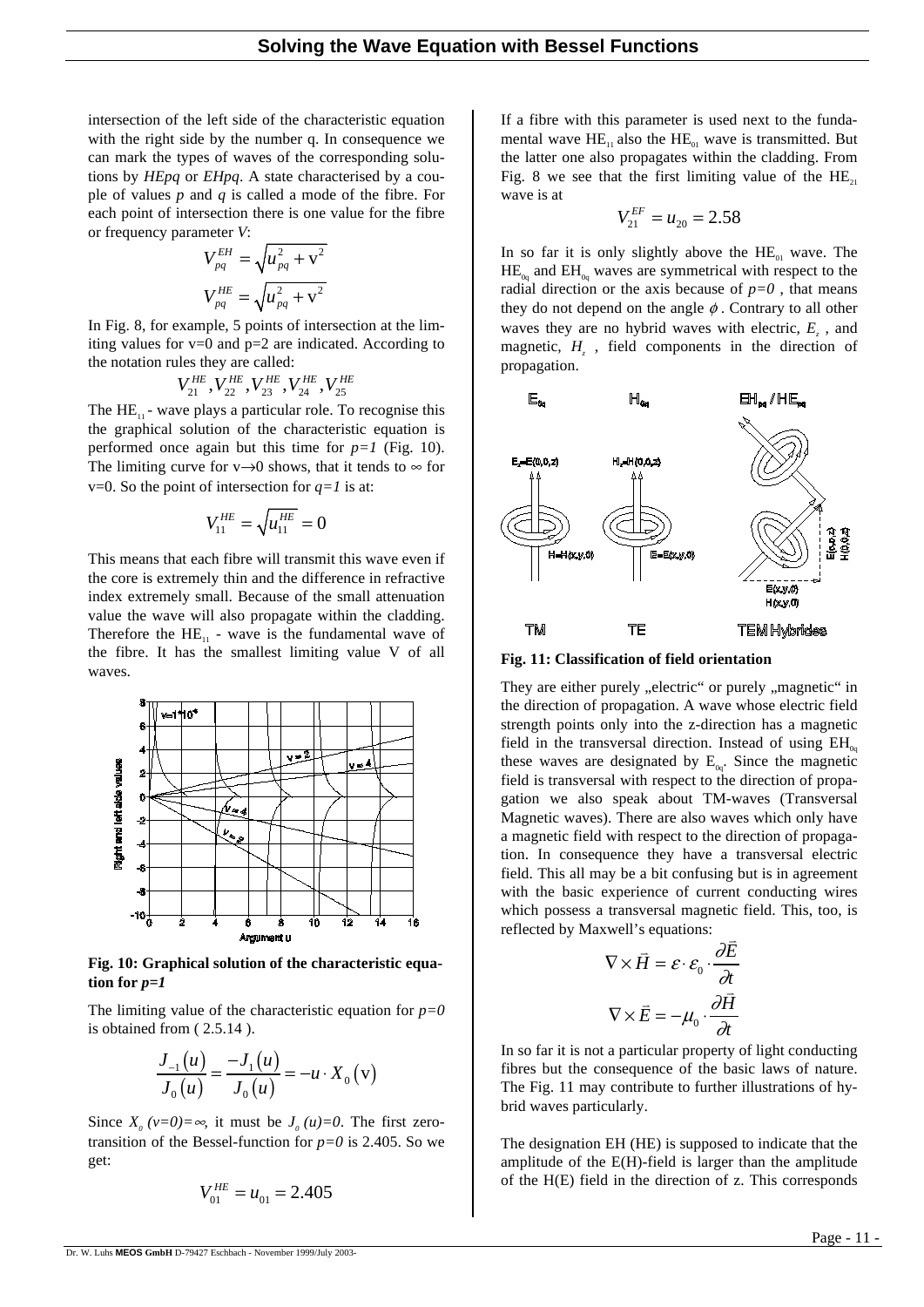to the definitions in electrical engineering. Still, in fibre optics we will observe deviations from this rule.

If the fibre is made in a way that only the fundamental wave  $(p=1 \text{ and } q=1)$  is guided within the core the fibre is called a *monomode* or *singlemode* fibre. In all other cases we speak about *multimode* fibre. Depending on the range of application of the fibre one uses one or the other type of fibre. Let's now derive the "design"-rule for a fibre from the solutions allowing us to define the conditions under which a fibre "accepts" an incoming wave at given wavelength and guides it as a monomode fibre. For  $v=0$  we have the limiting case with no reflection at the cladding. This means:

$$
v = a \cdot \sqrt{\beta^2 - n_m^2 k^2} = 0 \Longrightarrow \beta^2 = n_m^2 k^2 \quad (2.5.15)
$$

For very weak guidance of the core wave we must request

$$
\beta^2 > n_m^2 k^2
$$

The other limit for  $\beta$  is received by requesting v→∞. In this way we get the highest possible attenuation within the cladding.

$$
B = \frac{\beta^2 - k^2 n_m^2}{k^2 (n_k^2 - n_m^2)} = \frac{v^2}{u^2 + v^2} = 1
$$
  

$$
\beta^2 = k^2 (n_k^2 - n_m^2) + k^2 n_m^2 = k^2 n_k^2
$$

Then the range of values of  $\beta$  for weak and strong guidance will be defined as follows:

$$
n_m^2 k^2 < \beta \le n_k^2 k^2 \tag{2.5.16}
$$

If the fibre is supposed to guide only the fundamental wave  $(p=1)$  and the node in radial direction is exactly on the boundary between core and cladding  $(q=1)$ , V is not to pass 2.405 since otherwise the wave  $HE_{01}$  will be transmitted. The condition for the transmission of the fundamental wave exclusively is then:

$$
0 < V \le 2.405
$$
  
 
$$
0 < \frac{2\pi}{\lambda} a \sqrt{n_k^2 - n_m^2} \le 2.405
$$
 (2.5.17)

Equation [\( 2.5.17](#page-11-0) ) represents an important prescription for the design of the fibre. It fixes the radius a of the core for monomode wave guidance if the wavelength  $\lambda$  and the refractive index for cladding and core have been selected. If, for example, the problem would be to transmit the light of a Helium-Neon laser (wavelength 633 nm, refractive index of core 1.5, refractive index of cladding 1.4) we would get the following range for the radius a:

$$
a < 2.405 \cdot \frac{633 \cdot 10^{-9}}{2\pi \sqrt{(1.5)^2 - (1.4)^2}} = 0.45 \mu m
$$

The result depends strongly on the difference of the refractive index. The smaller this difference the greater can be the radius a.

### *2.6 Weakly guiding Fibres*

Still, because of technical reasons it is not possible to choose the refractive index of the core much larger than the refractive index of the cladding. Since core and cladding are in close contact glasses of similar temperature coefficient can only be used. The consequence of this is the small difference in refractive index. For ordinary fibres it is

$$
\frac{n_k - n_m}{n_k} \approx 2 \cdot 10^{-3},
$$

where the refractive index  $n_k$  of the core is equal to 1.465 . If we use these values for the above mentioned example we get:

$$
0 < a < 2.405 \cdot \frac{633 \cdot 10^{-9}}{2\pi \sqrt{(1.465)^2 - (1.462)^2}} = 2.6 \mu m
$$

The diameter of the fibre should be chosen smaller than 5.2 µm to get the desired monomode transmission. Reconsidering this example we see that the difference in refractive index is fairly small in reality. Therefore we can write  $n_m \approx n_k$  in good approximation. We are going to show that these step fibres possess a weak guidance for the core waves and some additional advantageous properties which we are going to check. We will calculate the characteristic equations anticipating that  $n_m \approx n_k$ . This simplifies equation [\( 2.5.13](#page-9-0) ) for EH-waves and equation [\( 2.5.14](#page-9-1) ) for HE-waves as follows:

$$
\frac{J_{p-1}(u)}{J_p(u)} = -u \cdot \left(X_p + \frac{p}{v^2}\right)
$$
 HE-waves (2.6.1)

$$
\frac{J_{p+1}(u)}{J_p(u)} = u \cdot \left(X_p - \frac{p}{v^2}\right) \qquad \text{EH-waves} \qquad (2.6.2)
$$

<span id="page-11-0"></span>Let's use the identity (see chapter 6.1)

$$
X_p = -\frac{K_{p+1}}{\nu K_p} \mp \frac{p}{\nu^2}
$$

so we get:

<span id="page-11-2"></span>
$$
u \cdot \frac{J_p(u)}{J_{p-1}(u)} = v \cdot \frac{K_p(v)}{K_{p-1}(v)}
$$
 HE-waves (2.6.3)

<span id="page-11-1"></span>
$$
u \cdot \frac{J_{p+2}(u)}{J_{p+1}(u)} = v \cdot \frac{K_{p+2}(v)}{K_{p+1}(v)}
$$
 EH-wave (2.6.4)

Comparing both equations we can state that they only differ by the index p. Equation [\( 2.6.4](#page-11-1) ) has an index larger by 2 than equation [\( 2.6.3](#page-11-2) ). This means that all EHwaves with an index p reduced by 2 will have the same form as the HE-waves of index p. Since these waves are the eigenvalues of the solutions of the characteristic equation with the same value they are called "degener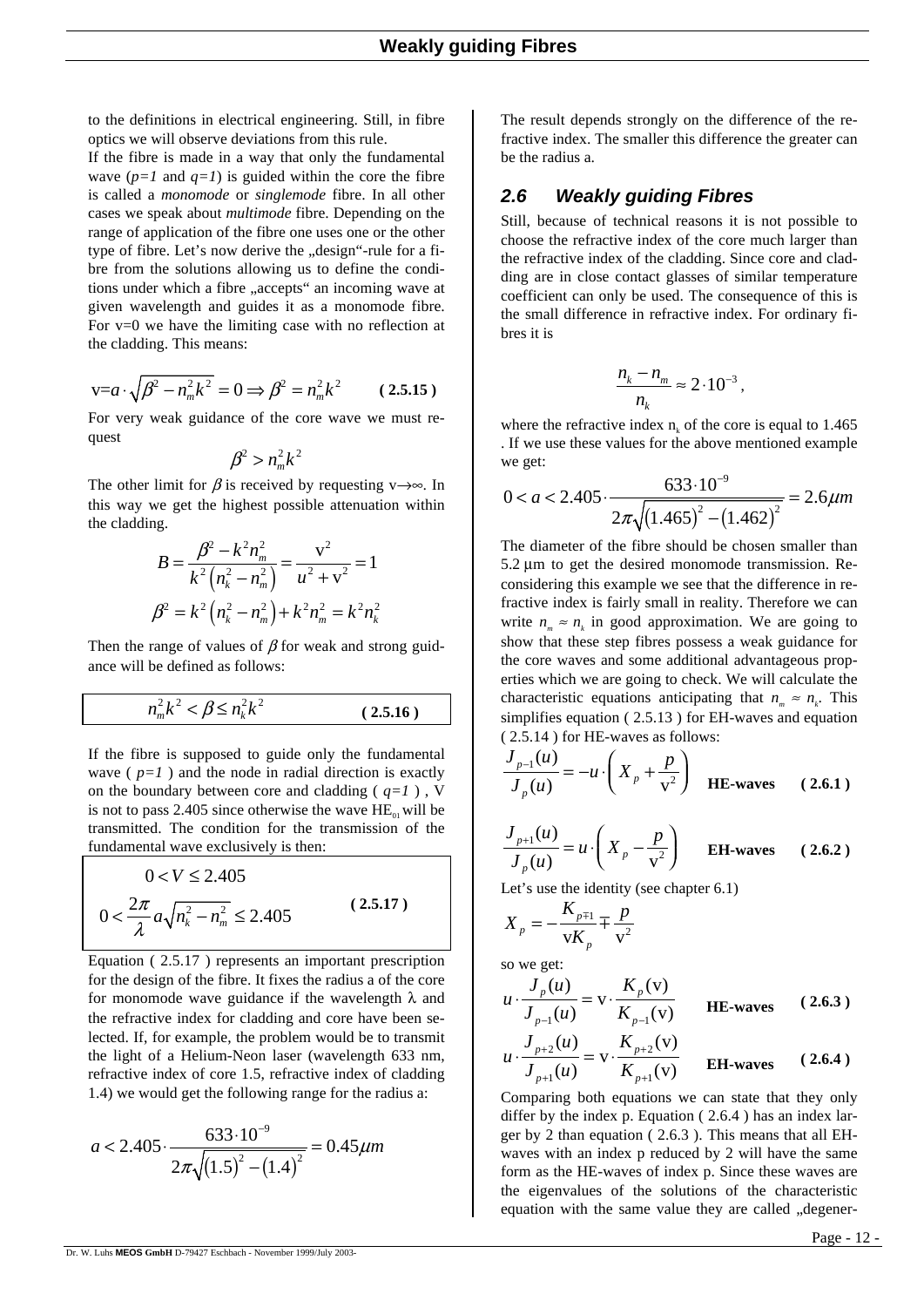ated" following the linguistic habits of quantum mechanics. Therefore they are not distinguishable:

$$
H\!E_{p,q} = EH_{p-2,q}
$$

Each linear combination of both waves with the same p and q values results in an eigenwave of the fibre, since for perfect degeneration the individual waves are at the same place at any time. The degeneration is only perfect if  $n_k = n_m$ . In reality the difference is so small that we can presume a perfect degeneration for all practical applications. Therefore the combination of  $HE_{p,q}+EH_{p-2,q}$  leads to an eigenmode which can be expressed as follows:

## $\mathbf{LP}_{_{1,\mathbf{q}}} = \mathbf{HE}_{_{\mathbf{p},\mathbf{q}}} + \mathbf{EH}_{_{\mathbf{p-2},\mathbf{q}}}$

In that way by superposition of the  $HE_{2,q}$  and the  $E_{0,q}$ wave the  $LP_{1,q}$  wave is generated. The original properties of the EH, HE modes are superimposing to create the properties of the LP modes. This is particularly true for the polarisation of the waves. Since the EH and HE modes are already linearly polarised the LP modes are polarised as well. This is the reason for the designation LP standing for *linearly polarised.* If we accept that all EH and HE modes which distinguish in the order number p by 2 are superimposing to form the same LP mode then each  $LP_{Lq}$  for *l>0* appears in 4 variations.

$$
\begin{array}{ccc}\n\text{HE}_{2,q} & + & \text{H}_{0q} & \Rightarrow & \text{LP}_{1,q} \\
\text{H}_{0,q} & + & \text{HE}_{2,q} & \Rightarrow & \text{LP}_{1,q} \\
\text{H}_{E2,q} & + & \text{E}_{0,q} & \Rightarrow & \text{LP}_{1,q} \\
\text{H}_{0,q} & + & \text{EH}_{2,q} & \Rightarrow & \text{LP}_{1,q}\n\end{array}
$$

Each two of these variations are mutually perpendicularly polarised.



Fig. 12: The four variations of the LP<sub>11</sub> mode. The ar**rows are pointing into the direction of the electric field strength which coincides with the direction of polarisation.**

A particularity among the LP modes is the  $LP_{0q}$  mode. It ought to result out of a  $\text{HE}_{1,q}$  and a  $\text{EH}_{1,q}$  mode. But this one does not exist so that the  $LP_{0q}$  mode only consists of the HE<sub>11</sub> mode. Contrary to fibres with  $n_{k} > n_{m}$  the transversal field part is dominant with respect to the longitudinal field part. That way the  $HE_{11}$  mode becomes independent of φ and rotation symmetrically within the weak conducting fibre. It is designated by  $LP_{01}$ . The  $LP_{01}$  wave is the fundamental wave of the weak conducting fibre

and has two orthogonal directions of polarisation like all  $HE_{1,q}$  or  $LP_{0,q}$  waves. If we succeed in realising a less favourable coefficient of propagation for one direction, transmission in only one direction of polarisation will occur. This can be achieved by elliptical shaped fibres or anisotropic refractive index of the core. Meanwhile such fibres exist They are called ,, polarisation preserving ". If linearly polarised light of a laser is coupled into such a fibre its direction of polarisation at the exit is the same as at the entrance. Fortunately we are now diving more and more into practice. Technically speaking the weak conducting fibre transmitting only the fundamental wave is the most important one. It is of special importance in communication technology because of the small transit time distortion. It is similar in laser technology where the coherence properties of the laser light have to be transmitted all along the fibre. Of importance are also multimode fibres for a large range of application in communication and control technology whenever the signals are to be transmitted at reduced speed and over distances which are not too large. Before the transit time distortions are discussed in detail we want to define the range which permits a weak conducting fibre just to guide the fundamental wave. For the  $LP_{01}$  wave the upper value of the fibre parameter is the same as for the  $HE_{11}$  wave since it is built up of it. Due to the numerical evaluation of the characteristic equation the lowest value is zero, but values <1.5 can not be taken into consideration since the transversal attenuation would become too small and the wave would hardly be guided within the core.

$$
1.5 < V_{01}^{LP} \le 2.405
$$
\n
$$
1.5 < \frac{2\pi}{\lambda} a \sqrt{n_k^2 - n_m^2} \le 2.405
$$

This range differs only slightly from the fibre range of relatively high refractive index difference for the  $HE_{11}$ wave. But the  $LP_{01}$  or  $HE_{11}$  fundamental wave has the desired rotation symmetrical intensity distribution within the weak conducting fibre.



**Fig. 13: Intensity distribution of the LP<sub>01</sub> wave** 

## *2.7 Coupling of light*

We are facing the problem to couple a beam of light to a fibre, respectively to introduce it into a fibre, the diameter of which is in the order of magnitude of 4-10 µm and in so far comparable to the wavelength of light. To get a sufficient high excitation of the fundamental mode of the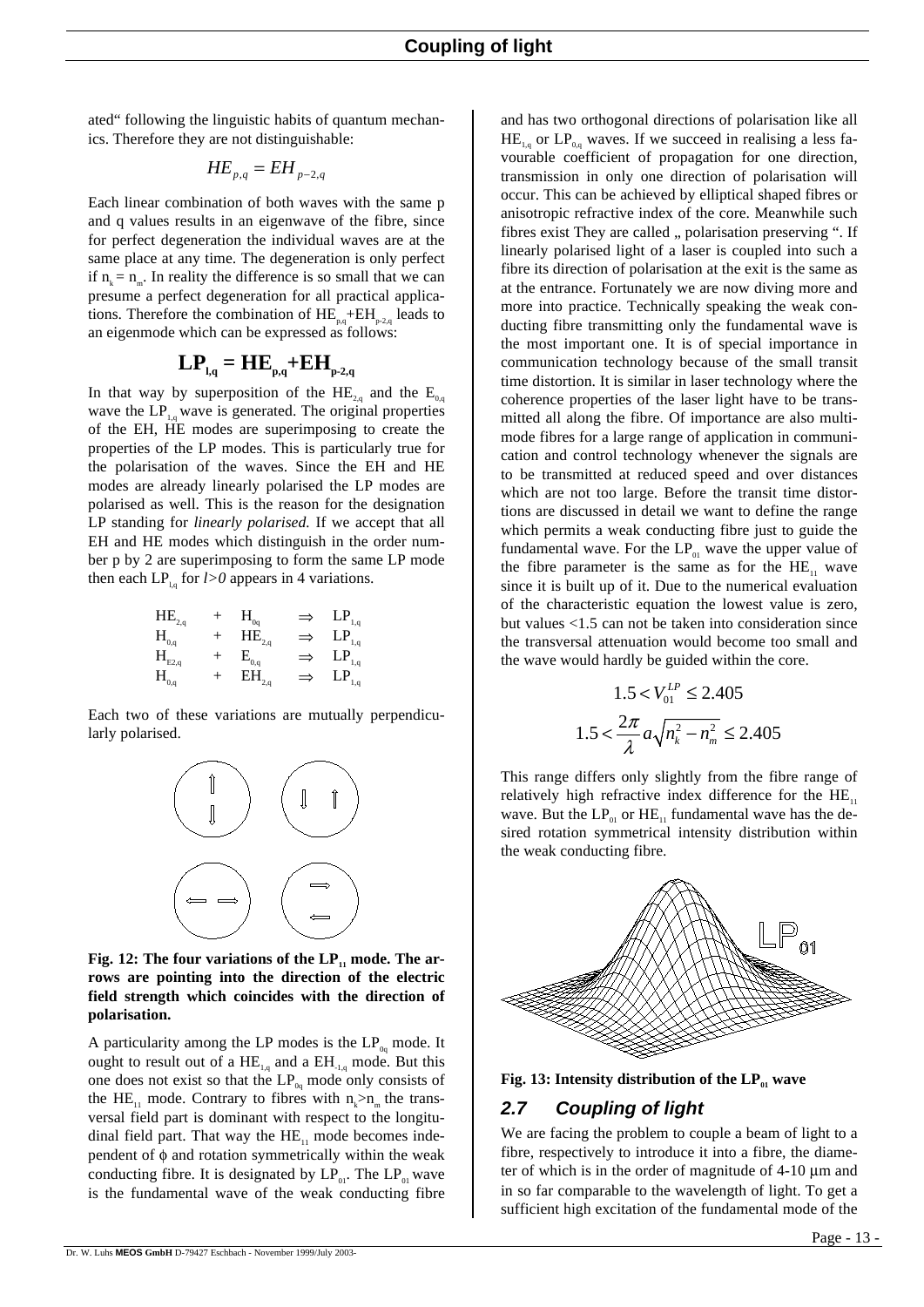fibre, the beam of the light source has to be focused to a diameter of this order of magnitude. Under these circumstances the laws of geometrical optics fail because they anticipate parallel light beams or plane light waves which in reality exist only in approximation.



#### **Fig. 14: Focusing two beams in geometrical optics**

Real parallel light beams do not exist in reality and plane wave fronts exist only at a particular point. The reason for the failure of geometrical optics is the fact that it has been defined at a time where the wave character of light was still as unknown as the possibility to describe its behaviour by Maxwell's equations. To describe the propagation of light we use the wave equation<br> $\vec{r} = n^2 \vec{\theta} \vec{E}$ 

$$
\Delta \vec{E} - \frac{n^2}{c^2} \cdot \frac{\partial^2 \vec{E}}{\partial t^2} = 0
$$

Solving this equation for the fibre we anticipated waves

propagating within the fibre as a cylindrical body  

$$
\vec{E} = \vec{E}(r, \phi, z) \text{ with } r^2 = x^2 + y^2
$$

Without boundary light would propagate as a spherical

wave in all directions of the space.  
\n
$$
\vec{E} = \vec{E}(r) \text{ with } r^2 = x^2 + y^2 + z^2
$$

When we consider the technically most important case of spherical waves propagating in the direction of z within a small solid angle we arrive at the following statement for the electrical field:

$$
\vec{E} = \vec{E}(r, z) \text{ with } r^2 = x^2 + y^2 + z^2
$$

In this case the solution of the wave equation provides fields which have a Gaussian intensity distribution over the cross-section. Therefore they are called Gaussian beams. Similar to the solutions of the fibre the Gaussian beams exist in different modes depending on the actual boundary conditions. Such beams, especially the Gaussian fundamental mode ( $TEM_{00}$ ) are generated with preference by lasers. But the light of any light source can be considered as the superposition of many such Gaussian modes. Still, the intensity of a particular mode is small with respect to the total intensity of the light source. The situation is different for the laser. Here the total light power can be concentrated in the fundamental mode. This is the most outstanding difference with respect to ordinary light sources next to the monochromasy of laser radiation. Gaussian beams behave differently from geometrical beams.



#### **Fig.: 15: Beam diameter of a Gaussian beam as fun**damental mode TEM<sub>00</sub> and function of z.

A Gaussian beam always has a waist. The beam radius w results out of the wave equation as follows:

$$
w(z) = w_0 \cdot \sqrt{1 + \left(\frac{z}{z_R}\right)^2}
$$

 $w_0$  is the smallest beam radius  $\psi$  the waist and  $z_r$  is the Rayleigh length

$$
z_R = w_0^2 \frac{\pi}{\lambda}
$$

In Fig.: 15 the course of the beam diameter as a function of z is represented. The beam propagates within the direction of z. At the position  $z = z_0$  the beam has the smallest radius. The beam radius increases linearly with increasing distance. Since Gaussian beams are spherical waves we can attribute a radius of curvature of the wave field to each point z. The radius of curvature R can be calculated using the following relation:

$$
R(z) = z + \frac{z_r^2}{z}
$$

This context is reflected by Fig. 16. At  $z = z_r$  the radius of curvature has a minimum . Then R increases with 1/z if z tends to  $z = 0$ . For  $z=0$  the radius of curvature is infinite. Here the wave front is plane. Above the Rayleigh length  $z_r$  the radius of curvature increases linearly. This is a very essential statement. Due to this statement there exists a parallel beam only in one point of the light wave, to be precise only in its focus. Within the range

$$
-z_r\leq z\leq z_r
$$

a beam can be considered as parallel or collimated in good approximation. In Fig. 17 the Rayleigh range has been marked as well as the divergence Θ in the distant field, that means for  $z \rightarrow z_0$ . The graphical representations do not well inform about the extremely small divergence of laser beams another outstanding property of lasers.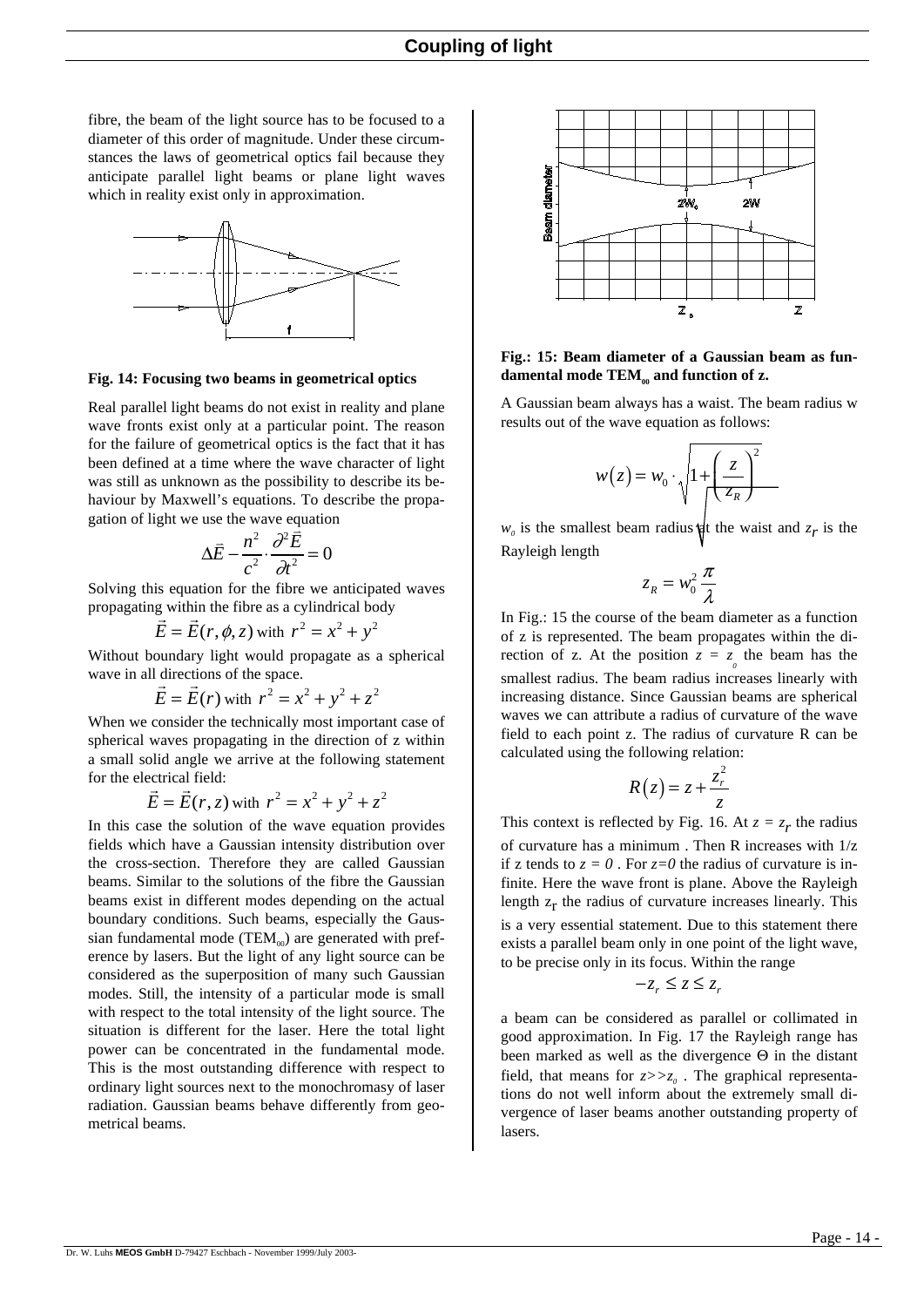

**Fig. 16: Course of the radius of curvature of the wave front as a function of the distance from the waist at z=0**



**Fig. 17: Rayleigh range z<sub>n</sub> and divergence Θ for the** far field  $z \gg z_n$ 

The reason for this is that the ration of the beam diameter with respect to z has not been normalised. Let's consider, for example, a HeNe-Laser (632 nm) with a beam radius of  $w_e = 1$ *mm* at the exit of the laser. For the Rayleigh range 2 z<sub>r</sub> we get:

$$
2 \cdot z_R = 2w_0^2 \frac{\pi}{\lambda} = 2 \cdot 10^{-6} \frac{3.14}{623 \cdot 10^{-9}} = 9.9 m
$$

To get a maximum of power into the fibre a coupling optic of focal distance f is required assuring the coupling of a Gaussian beam into a weak guiding step index fibre in the  $LP_{01}$  fundamental mode.



**Fig. 18: For the calculation of the coupling optic**

The radius at the waist is

$$
w = \frac{w_0 \cdot f \cdot \theta}{\sqrt{w_0^2 + \theta^2 \cdot z^2}}
$$

The position of the waist is:

$$
y = \frac{z \cdot f^2}{z^2 + \left(\frac{w_0}{\theta}\right)^2}
$$

Example: The beam of a HeNe laser of 0.5 mm diameter and of 1.5 mrad divergence is to focus by means of a lens. The focal distance is 50 mm and the lens is at a distance of 2 m from the laser. We find:

$$
w = \frac{0.5 \cdot 10^{-3} \cdot 0.05 \cdot 1.5 \cdot 10^{-3}}{\sqrt{0.25 \cdot 10^{-6} + 2.25 \cdot 10^{-6} \cdot (2 - 0.05)^{2}}} = 12,6 \mu m
$$
  

$$
y = \frac{(2 - 0.05) \cdot 2.5 \cdot 10^{-6}}{(2 - 0.05)^{2} + (\frac{0.5}{1.5})^{2}} = 1,25 \mu m
$$

For this example the position y of the waist coincides with the focus in good approximation and the radius of the waist is here  $12.6 \mu m$ . To get the fibre under consideration adapted in an optimal way the focal distance f has to be chosen in a way that the radius of the beam is equal to the radius of the core. When laser diodes are used the preparation of the beam becomes more complicated.

### *2.8 Laser diodes*

The laser diodes are a special class of lasers. They differ from "conventional" lasers in two points:

- 1. For the classical lasers the laser-active atoms (molecules or ions) are independent of one another and only the same energy levels are used for the laser process. This means in principle that in order to produce a population inversion an infinite number of atoms can contribute (Boltzmann statistics).
- 2. This is not the case with semiconductor lasers. Here a defined energy level can only be occupied by two active particles (electrons, Pauli principle). But in semiconductors, the wave functions of the individual atoms overlap to form a common energy band and the extent to which the level is occupied follows the Fermi Dirac statistics. When considering the laser process, the transition between the distribution of population in two energy bands instead of two energy levels must be taken into account as for conventional lasers.

Laser diodes do not have any inherently defined emission wavelength, because there are no two discrete energy levels that are responsible for the laser process as with traditional lasers, but rather an energy distribution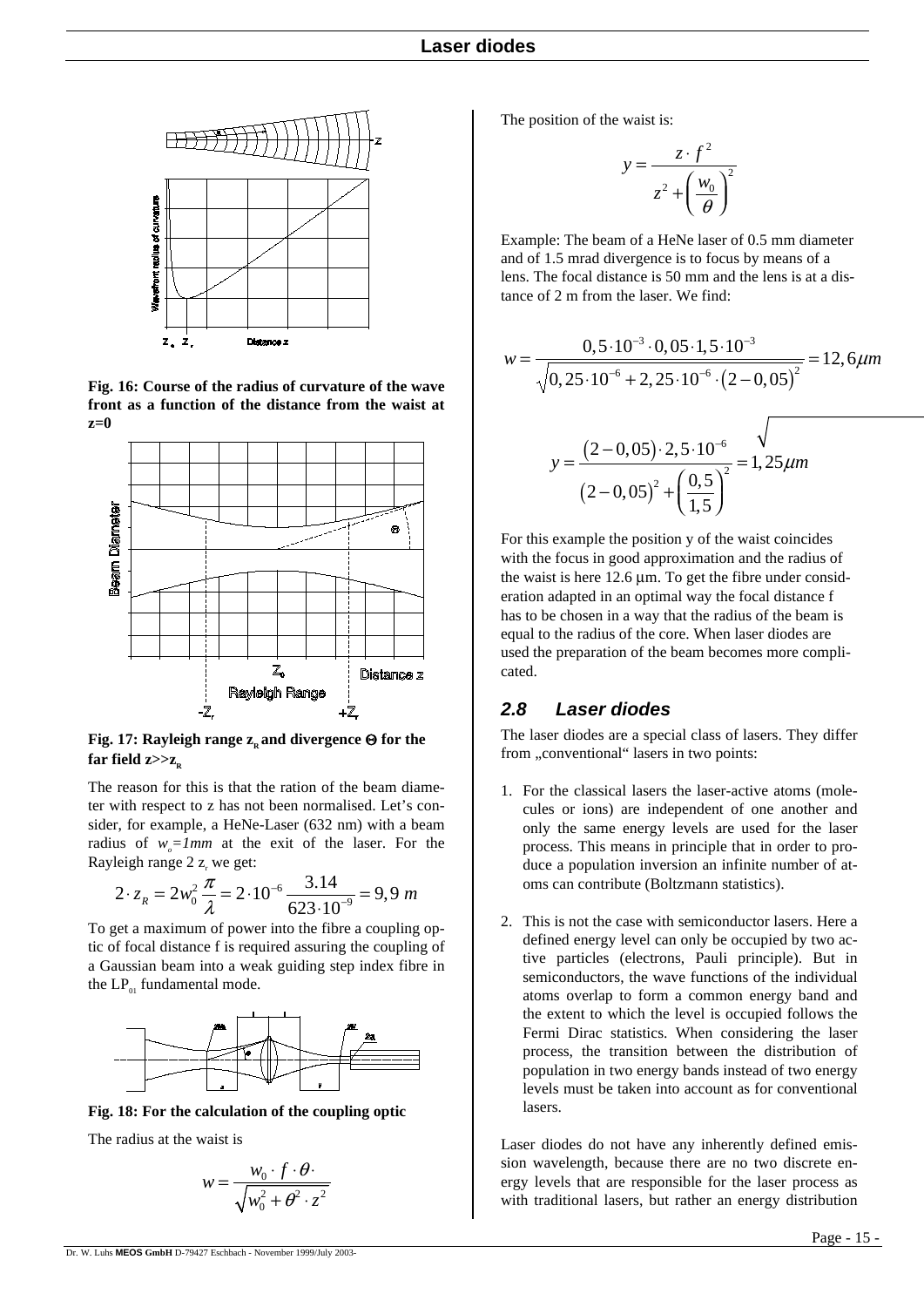of electrons in energy bands. The second important difference concerns the propagation of the laser light within the pn zone. The spatial intensity distribution of the laser beam is defined by the laser medium and not by the resonator as for normal lasers. The goal of this experiment is also the understanding and checking of the basic facts. Therefore the difference between a laser with two discrete energy levels and the semiconductor laser with the typical band structure will be discussed in the following.

#### **2.8.1 The energy band model**

Atoms or molecules at large distance (compared to the spatial dimensions) to their neighbours do not notice mutually their existence. They can be considered as independent particles. Their energy levels are not influenced by the neighbouring particles.

The behaviour will be different when the atoms are approached as it is the case within a solid body. Depending on the type of atoms and their mutual interaction the energy states of the electrons can change in a way that they even can abandon "their" nucleus and move nearly freely within the atomic structure. They are not completely free, otherwise they could leave the atomic structure.

How the "free" electrons behave and how they are organised will be the subject of the following considerations. From the fundamentals of electrostatics we know that unequal charges attract. Therefore it is easy to imagine that an atomic structure is formed by electrostatic forces.

In the following we will call it "crystal". However, this model will fail latest when we try to justify the existence of solid Argon just by freezing it sufficiently. Since there is obviously some sort of binding within the crystal structure in spite of the fact that inert gases are neutral there must be additional forces which are responsible for this binding.

To understand these forces we must call on quantum mechanics for help. At the beginning this may be at bit difficult but it simplifies the later understanding. The Hamilton operator and Schroedinger's equation are supposed to be known. But the acceptance of the result of the following expertise on exchange interaction, exchange energy and tunnel effect for the formation of energy bands will be sufficient for further understanding provided quantum mechanics is considered as the background of all.

*2.8.1.1 The binding of the hydrogen molecule*



**Nucleus A** 

**Nucleus B** 

#### **Fig. 19: Interaction of two hydrogen molecules**

The total electric potential energy is:

$$
U = -e^2 \cdot \left(\frac{1}{r_{a1}} + \frac{1}{r_{b2}} + \frac{1}{r_{b1}} + \frac{1}{r_{a2}} - \frac{1}{r_{ab}}\right) (2.8.1)
$$

The following Schroedinger equation has to be solved:

$$
\Delta \Psi_1 + \Delta \Psi_2 + 8\pi^2 \frac{m}{h^2} \cdot (E - U) \cdot \Psi = 0
$$

For two hydrogen atoms without interaction the total energy will be

$$
E = E_0(1) + E_0(2) = 2E_0
$$

Correspondingly the eigenfunction  $\psi$  is the product of the eigenfunctions of the individual electrons belonging to the nuclei a and b.

$$
\Psi_{12} = \Psi_a(1) \cdot \Psi_b(2)
$$

Since we can not distinguish between the individual electrons also the following linear combinations are valid eigenfunctions:

$$
\Psi_{\text{anti}} = \Psi_a(1) \cdot \Psi_b(2) + \Psi_a(2) \cdot \Psi_b(1)
$$

$$
\Psi_{\text{sym}} = \Psi_a(1) \cdot \Psi_b(2) - \Psi_a(2) \cdot \Psi_b(1)
$$

At the same time Pauli's principle has to be respected, that means the eigenfunction  $\psi_{ant}$  contains additionally the antiparallel spins ( $\uparrow \downarrow + \uparrow \downarrow$ ) and the function  $\psi_{sym}$ the parallel spins ( $\uparrow \uparrow$  -  $\downarrow \downarrow$ ). The electron distribution described by the linear combinations depends also on the distance dependent mutual electrostatic disturbance. As disturbance we have to consider the terms

$$
\Delta U = -e^2 \cdot \left(\frac{1}{r_{b1}} + \frac{1}{r_{a2}} - \frac{1}{r_{ab}}\right)
$$

which are the reason for the mutual interaction. To get the complete solution we have to add a "disturbance"term to the undisturbed eigenfunctions  $\psi_a$  and  $\psi_s$ , as well as to the undisturbed energy. Then Schroedinger's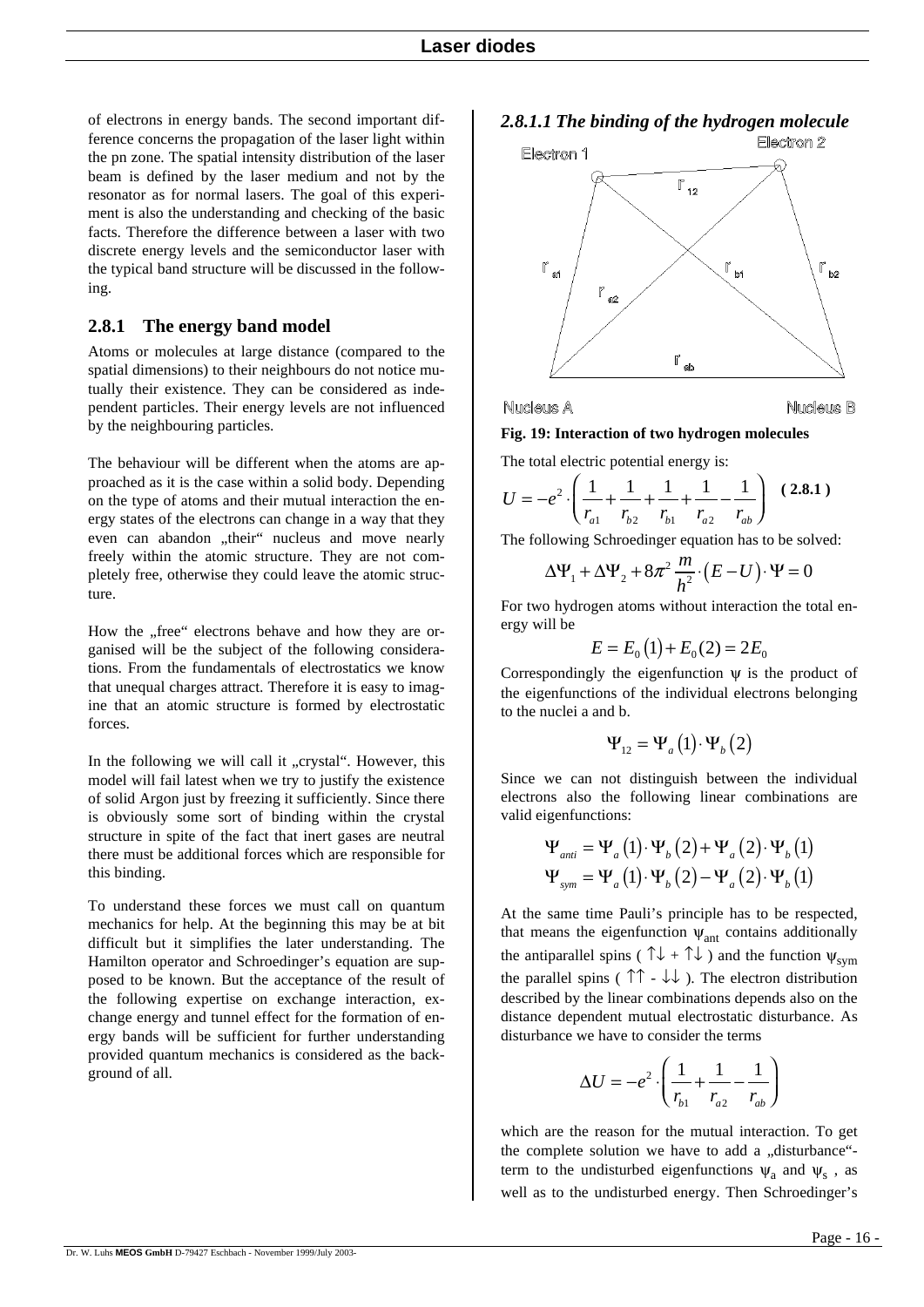equation will no more be homogenous but inhomogeneous because of the additional "disturbance"-term. As solution ( see **[ 5 ]** ) we get:

$$
E_{sym} = 2E_0 + e^2 \cdot C + e^2 \cdot A
$$
  

$$
E_{anti} = 2E_0 + e^2 \cdot C - e^2 \cdot A
$$

We see that a term with the constant C representing the Coulomb part and a term with the constant A representing the interaction are added to the undisturbed energy. The exchange energy is based on the fact that electron 1 is localised near to nucleus A at a particular instant and near to nucleus B at another instant. The sign of A can be positive or negative. The energy difference between the two possible energies is just

$$
\Delta E = E_{sym} - E_{anti} = 2 \cdot e^2 \cdot A
$$

A detailed calculation **[ 5 ]** results in the following relation for C:

$$
C = \iint \left( \frac{1}{r_{ab}} - \frac{1}{r_{a2}} - \frac{1}{r_{b1}} + \frac{1}{r_{12}} \right) \cdot \Psi_a^2(1) \cdot \Psi_b^2(2) d^3 r
$$

and for A:

$$
A = \iint \left( \frac{1}{r_{ab}} - \frac{1}{r_{a2}} - \frac{1}{r_{b1}} + \frac{1}{r_{12}} \right) \Psi_a(1) \Psi_b(2) \Psi_a(2) \Psi_b(1) d^3r
$$

Under respect of the fact that  $\psi_a^2(1)$  and  $\psi_b^2(2)$ , integrated over the whole space represent probability densities which, multiplied by the elementary charge e, provide the total charge density  $ρ$  of the electrons 1 or 2 near the nuclei A or B, the constant C can also be written as:

$$
e^{2}C = \frac{e^{2}}{r_{ab}} - \int \frac{e^{2} \rho_{1}}{r_{b1}} d^{3}r_{1} - \int \frac{e^{2} \rho_{2}}{r_{b2}} d^{3}r_{2}
$$

$$
+ \int \int \frac{e^{2} \rho_{1} \rho_{2}}{r_{12}} d^{3}r_{1} d^{3}r_{2}
$$

We see that C results out of the attracting or repulsing Coulomb forces. The exchange integral A looks very much like the Coulomb integral. But the electron densities  $\psi^2_{a}(1)$  resp.  $\psi^2_{b}(2)$  have been replaced by the mixed terms  $\psi_a(1) \psi_b(2)$  and  $\psi_a(2) \psi_b(1)$  which are the result of the electron exchange. Here we can summarise as follows: If atoms are mutually approached the states of the undisturbed energy levels split into energetically different states. The number of newly created energy states are corresponding to the number of exchangeable electrons. (Fig. 20).



**Fig. 20: Potential energy due to interaction of two hydrogen atoms**

One of the curves shows a minimum for a particular distance of the atoms. No doubt, without being forced the atoms will approach till they have acquired the minimum of potential energy. This is also the reason for hydrogen to occur always as molecular hydrogen H<sub>2</sub> under normal conditions. The second curve does not have such a distinct property. The curves distinguish in so far as for the binding case the spins of the electrons are anti parallel. For the non-binding case they are parallel. It is easy to imagine that an increase of the number of atoms also in- $\beta$ <sub>r</sub> creases the number of exchangeable electrons and in consequence also the number of newly generated energy levels. Finally the number of energy levels is so high and so dense that we can speak about an energy band. Here it is interesting to compare the action of the elec-

trons with the behaviour of ambassadors.

The electrons in the most outside shell will learn first about the approach of an unknown atom. The eigenfunctions will overlap in a senseful way. One electron will leave the nucleus temptatively to enter an orbit of the approaching atom. It may execute a few rotations and then return to its original nucleus.

If everything is O.K. and the spins of the other electrons have adapted appropriate orientations new visits are performed. Due to the visits of these "curious" electrons the nuclei can continue their approach. This procedure goes on till the nuclei have reached their minimum of acceptable distance. Meanwhile it can no more be distinguished which electron was part of which nucleus.

If there is a great number of nuclei which have approached in this way there will also be a great number of electrons which are weakly bound to the nuclei. Still, there is one iron-rule for the electrons: my energy level can only be shared by one electron with opposite spin (Pauli principle). Serious physicists may now warn to assume that there may be eventually male and female electrons. But who knows.....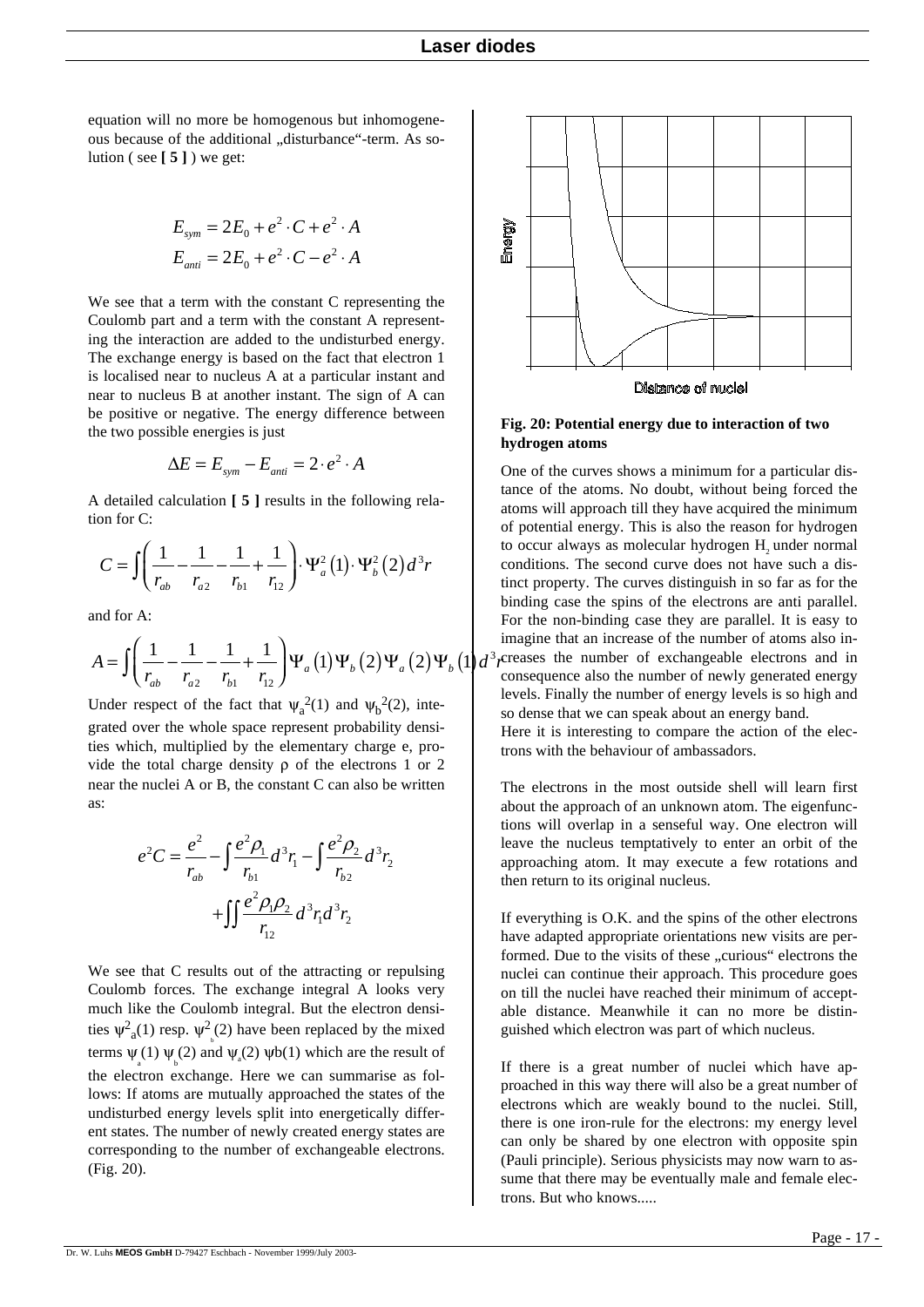Let's return to incorruptible physics.

Up to now we presumed that the atom only has one electron. With regard to the semiconductors to be discussed later this will not be the case. Discussing the properties of solid bodies it is sufficient to consider the valence electrons that means the most outside located electrons only as it has been done for separated atoms. The inner electrons bound closely to the nucleus participate with a rather small probability in the exchange processes. Analogously to the valence electrons of the atoms there is the valence band in solid bodies. Its population by electrons defines essentially the properties of the solid body. If the valence band is not completely occupied it will be responsible for the conductivity of electrons. A valence band not completely occupied is called

#### *conduction band*.

If it is completely occupied the next not completely occupied band will be called conduction band.



**Fig. 21: Band formation by several electrons. The most outside electrons are responsible for the equilibrium distance r<sub>0</sub>.** 

In the following section the question is to be answered how the density of states of a band of electrons looks like and on which quantities it depends. Before doing that and for reasons of completeness another attempt is made to determine the electron distribution within a solid body.

### *2.8.1.2 Periodic potentials*

Although quantum mechanics is fairly powerful, up to now one has not succeeded to calculate the energy eigenvalues of complex atoms and molecules. One generally relies on skilful statements for the energy potentials to which the electrons are submitted. The statement of periodical potentials has been found to be especially powerful. A clear presentation is found in **[ 5 ]** and **[ 8 ]**. We follow the outlining by statistical considerations.

#### *2.8.1.3 Fermi distribution*

In Fig. 21 we have shown that the energy bands are the result of the mutual interaction of the atoms. Each band has a particular width ∆E, the magnitude of which is determined by the exchange energy and not by the number N of the interacting atoms. Furthermore we know that the number of energy levels within a band is determined by the number of interacting electrons. The Pauli principle states that such a level can only be occupied by two electrons. In this case the spins of the electrons are antiparallel. Within a band the electrons are free to move and they have a kinetic energy of

$$
E = \frac{1}{2}mv^2
$$
 or 
$$
E = \frac{p^2}{2m}
$$

The mass of the electron is m, v the velocity and p the impulse. The constant potential energy will not be taken into consideration. Furthermore we will set the energy of the lower band edge to zero. The maximum energy  $E_{\text{max}}$ of an electron within a band can not pass the value ∆E since otherwise the electron would leave the band and no longer be a part of it. Consequently we can write:

$$
E_{\text{max}} = \Delta E = \frac{1}{2m} p_{\text{max}}^2.
$$

We still have to find out how many electrons of energy E  $\leq$  E<sub>max</sub> exist and within a second step we wish to know how many electrons exist in the energy interval dE. To reach this goal we will use a trick already applied in deriving the number of modes in a cavity resonator.(see EXP01 Emission & Absorption). But here we will consider electrons instead of photons. The course of considerations will be the same since we can attribute to each electron a wave with wave vector k. For the impulse p we write:

$$
\vec{p} = \hbar \cdot \vec{k}
$$

Only such electron energies are permitted within a volume the wave functions of which are zero at the walls. To express it in a more simple way: an integer multiple of half the wavelength  $\lambda$  of the associated standing wave must fit, for instance, into the length L of a cube:

$$
L_x = n_x \frac{\lambda}{2} \text{ and } k_x = \frac{2\pi}{\lambda}
$$

For the electron energy of the cube we get:

$$
E = \frac{p^2}{2m} = \frac{\hbar^2}{2m} \vec{k} \cdot \vec{k} = \frac{\hbar^2}{2m} \left( k_x^2 + k_y^2 + k_z^2 \right)
$$

$$
E = \frac{2h^2}{m} \left( \frac{n_x^2}{L_x^2} + \frac{n_y^2}{L_y^2} + \frac{n_z^2}{L_z^2} \right) = \frac{2h^2}{mL^2} \left( n_x^2 + n_y^2 + n_z^2 \right)
$$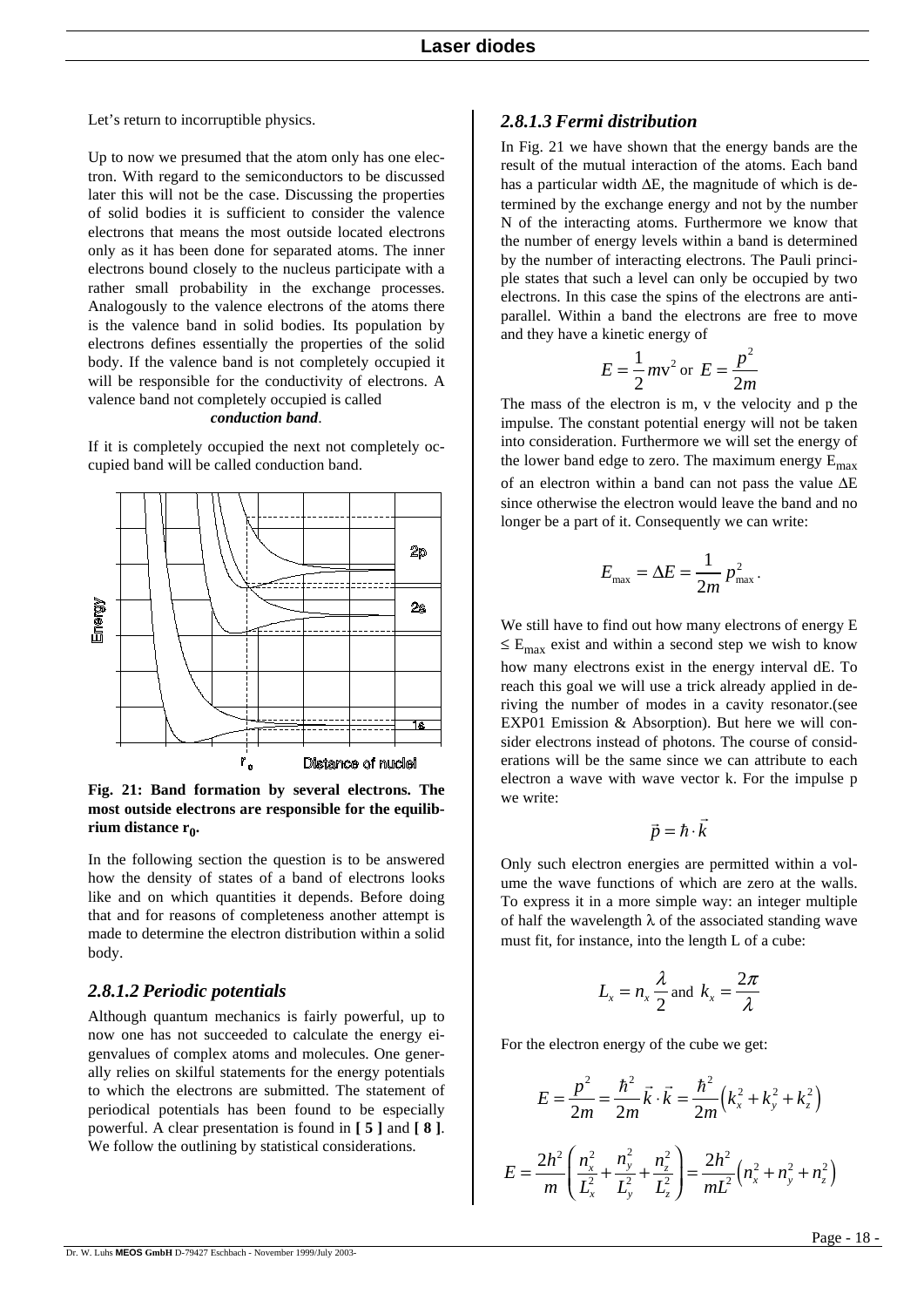Let's remember the equation of a sphere

$$
R^2 = x^2 + y^2 + z^2
$$

and compare it with the equation for E. We recognise an analogous equation of the following type:

$$
E\frac{mL^2}{2h^2} = (n_x^2 + n_y^2 + n_z^2)
$$
  
ith  $E = \frac{\hbar^2 k^2}{2m}$ :  

$$
L^2 \frac{k^2}{\pi^2} = n_x^2 + n_y^2 + n_z^2
$$

or w

The radius of this sphere is  $Lk/\pi$  and  $n_1$ ,  $n_2$ ,  $n_3$  are the x y z coordinates. As n is an integer and positive they only generate one eighth of a complete sphere set up by a spatial lattice with lattice constant 1. Permissible are only such wave vectors  $k$ , the components of which are coinciding with the n values or, to express it differently, each point of intersection of the lattice represents a valid solution for the wave vector k of a stationary wave. The answer to the initially raised question regarding the number of electrons for a particular length L of a potential box results now out of the counting of the number of points of intersection. Fig. 22.



**Fig. 22: Calculation of the electron density**

This work can also be done analytically. If one uses the formula for the volume of a sphere  $V_{\text{sphere}} = 4/3 \pi R^3$  one gets for one eighth of a sphere with a radius for an upper limit of energy at  $E_{\text{max}}$ :

$$
N(E_{\text{max}}) = \frac{1}{8} \cdot \frac{4}{3} \pi \cdot \left(L\frac{k}{\pi}\right)^3
$$

with 
$$
E = \frac{\hbar^2 k^2}{2m}
$$
 or  $k^2 = \frac{4\pi^2}{h^2} 2mE$  one gets:  

$$
N(E) = \frac{8}{3} \frac{\pi}{h^3} V \cdot (2mE)^{3/2}
$$

Here V is the volume of the box. An additional factor of 2 accounts for the fact that two electrons are admitted in each state if their spins are antiparallel. Let's divide *N(E)* by the volume V to get the electron density

$$
n(E) = \frac{8 \pi}{3 h^3} \cdot (2mE)^{3/2}
$$

The electron density per unit energy  $dn(E)/dE$  is found by differentiation:



**Fig.: 23: Number of electrons per unit volume V and energy interval dE as a function of the energy E.**

The situation in Fig.: 23 shows that the band has not been completely filled up since the Fermi energy is smaller than the maximal possible energy. This means that this band is a conduction band. If the Fermi energy would be equal to the maximal energy we would have a valence band. A transfer of this knowledge to the energy level scheme of Fig. 21 and a selection of the 2s band would provide the picture of Fig. 24.

Up to this point we anticipated that the temperature of the solid body would be 0 K. For temperatures deviating from this temperature we still have to respect thermodynamic aspects namely additional energy because of heat introduced from outside.

Fermi and Dirac described this situation using statistical methods. **[ 7 ]**. The electrons were treated as particles of a gas: equal and indistinguishable. Furthermore it was presumed that the particles obey the exclusiveness principle which means that any two particles can not be in the same dynamic state and that the wave function of the whole system is anti-symmetrical.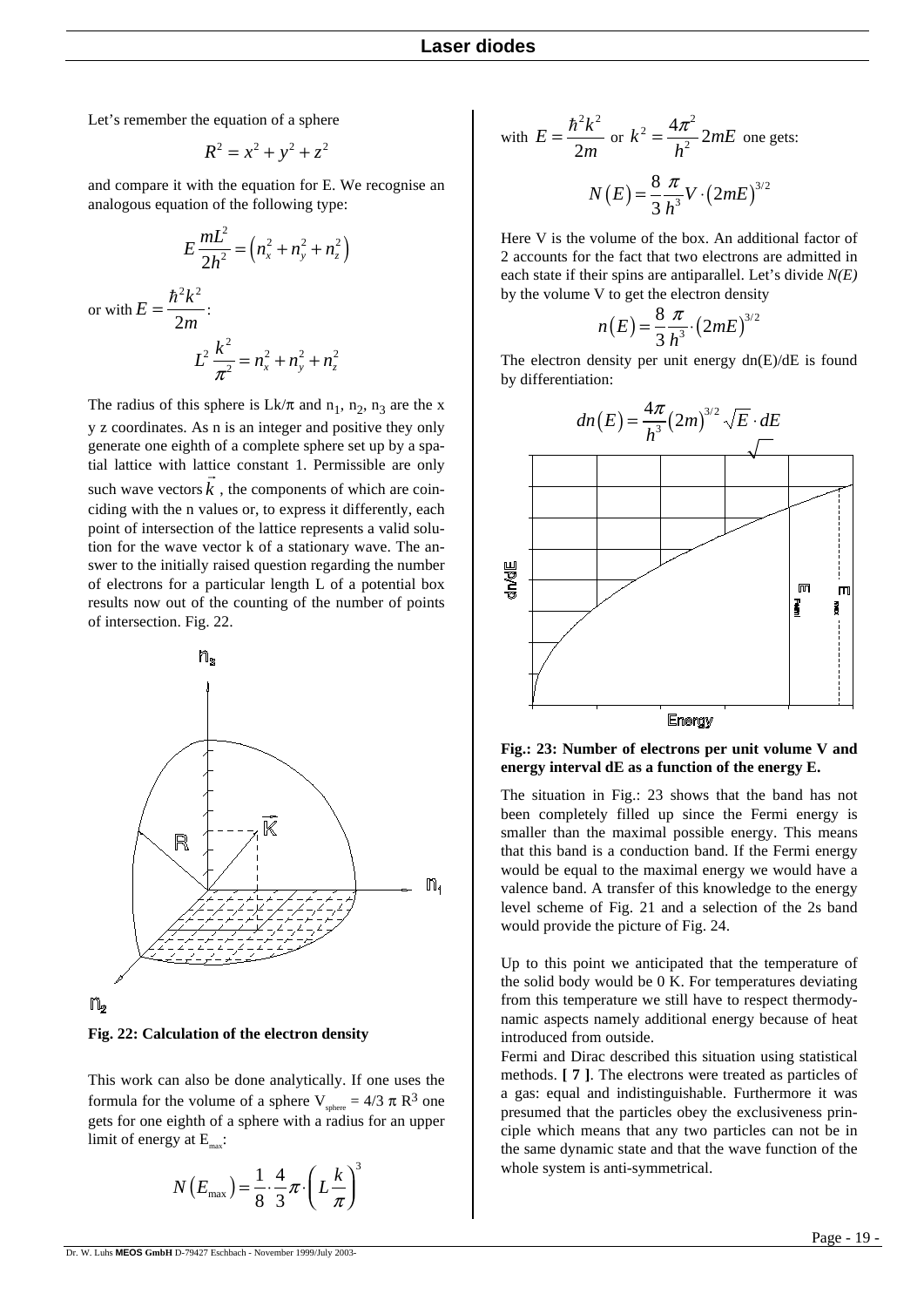

#### **Fig. 24: Distribution of free electrons over the energy states within a conduction band**

Particles which satisfy these requirements are also called Fermions. Correspondingly all particles which have a spin of 1/2 are Fermions and obey the Fermi Dirac statistics. Electrons are such particles. Under respect of these assumptions both physicists got the following equation for the particle density of the electrons within an energy interval dE:



**Fig. 25: Number of electrons per unit volume and energy interval dE as a function of the energy E, but for a temperature T > 0.**

The above equation is illustrated by Fig. 25. As shown in Fig. 24 by introduction of thermal energy the "highest" electrons can populate the states which are above them. Based on these facts we are well equipped to understand the behaviour of solid bodies. We are going to concentrate now our special interest on the semiconductors which will be presented in the next chapter with the help of the previously performed considerations.

## **2.8.2 Semiconductors**

Before starting the description of the semiconductor with regard to its behaviour as "lasing" medium we still have to study the "holes".

States of a band which are not occupied by electrons are called "holes". Whenever an electron leaves its state it creates a hole. The electron destroys a hole whenever it occupies a new state. The whole process can be interpreted in that way that the hole and the electron exchange their position Fig. 26. Also the holes have their own dynamic behaviour and can be considered as particles like the electrons.

It is interesting to note that the holes do have the exact opposite properties of the electrons. Since the temporary course of the holes' migration is the same as for the electron they have also the same mass except that the mass of the hole has the opposite sign. Furthermore its charge is positive.



**Fig. 26: Electron and hole transition**

Once the existence of the holes has been accepted they also have to have a population density. It will be introduced in the following.

For this reason we complete Fig. 24, as shown in Fig. 27. It is easy to understand that on one side the holes are preferably at the upper band edge and on the other side their population density results out of the difference of the population density minus the population density of the electrons.

Fig. 28 shows the population density of the electrons. Fig. 29 shows the difference and in so far the population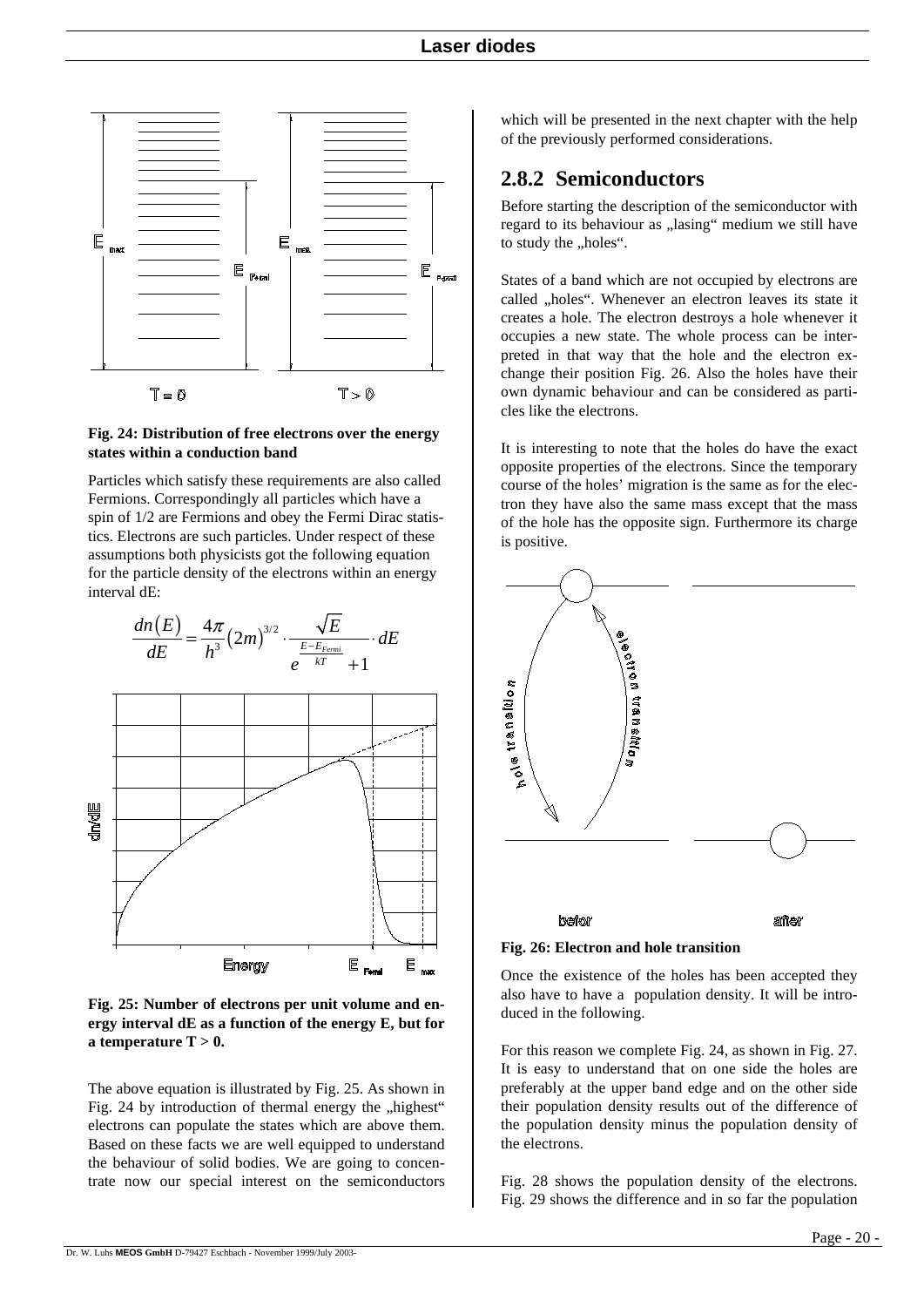E E E 叵  $T = 0$  $T > 0$ 

density of the holes. Attention has to be paid to the fact that the abscissa represents the energy scale of the band

and not the energy of the holes.

#### **Fig. 27: Distribution of the holes and the electrons within an energy band**

To prepare the discussion of optical transitions in semiconductors it gives a sense to modify the diagrams.

Until now the abscissa was used as energy scale for the diagrams of the state and population densities. For the presentation of optical transitions it is more practical to use the ordinate as energy scale.

To get use to it Fig. 28 has been represented in the modified way in Fig. 30. The shown population density refers to an energy scale for which the lower edge of the valence band has been set arbitrarily to zero.

The represented situation refers to a semiconductor where the distance between conduction and valence band is in the order of magnitude of thermal energy *(kT)*. Here the Fermi energy lies in the forbidden zone.



**Fig. 28: Population density of the electrons**



**Fig. 29: Population density of the holes**

Because of the thermal energy some electrons have left the valence band and created holes. For the following considerations it is sufficient to learn something about the population densities of the electrons in the conduction band as well as about the holes in the valence band. As will be shown later there are optical transitions from the conduction band to the valence band provided they are allowed. Near the lower band edge of the conduction band the state densities are admitted to be parabolic **[ 4 ]**. The same is true for the holes at the upper edge of the valence band. Fig. 31. The densities of states inform about the number of states which are disposed for population and the spectral distribution reflects how the electrons and holes are distributing over these states. Next to the band edges the spectral distribution fits to a Boltzmann distribution.



**Fig. 30: Population density on the energy scale**

If we succeed to populate the conduction band with electrons and to have a valence band which is not completely occupied by electrons (Fig. 14) electrons may pass from the conduction band to the valence band. That way a photon is generated. By absorption of a photon the inverse process is also possible.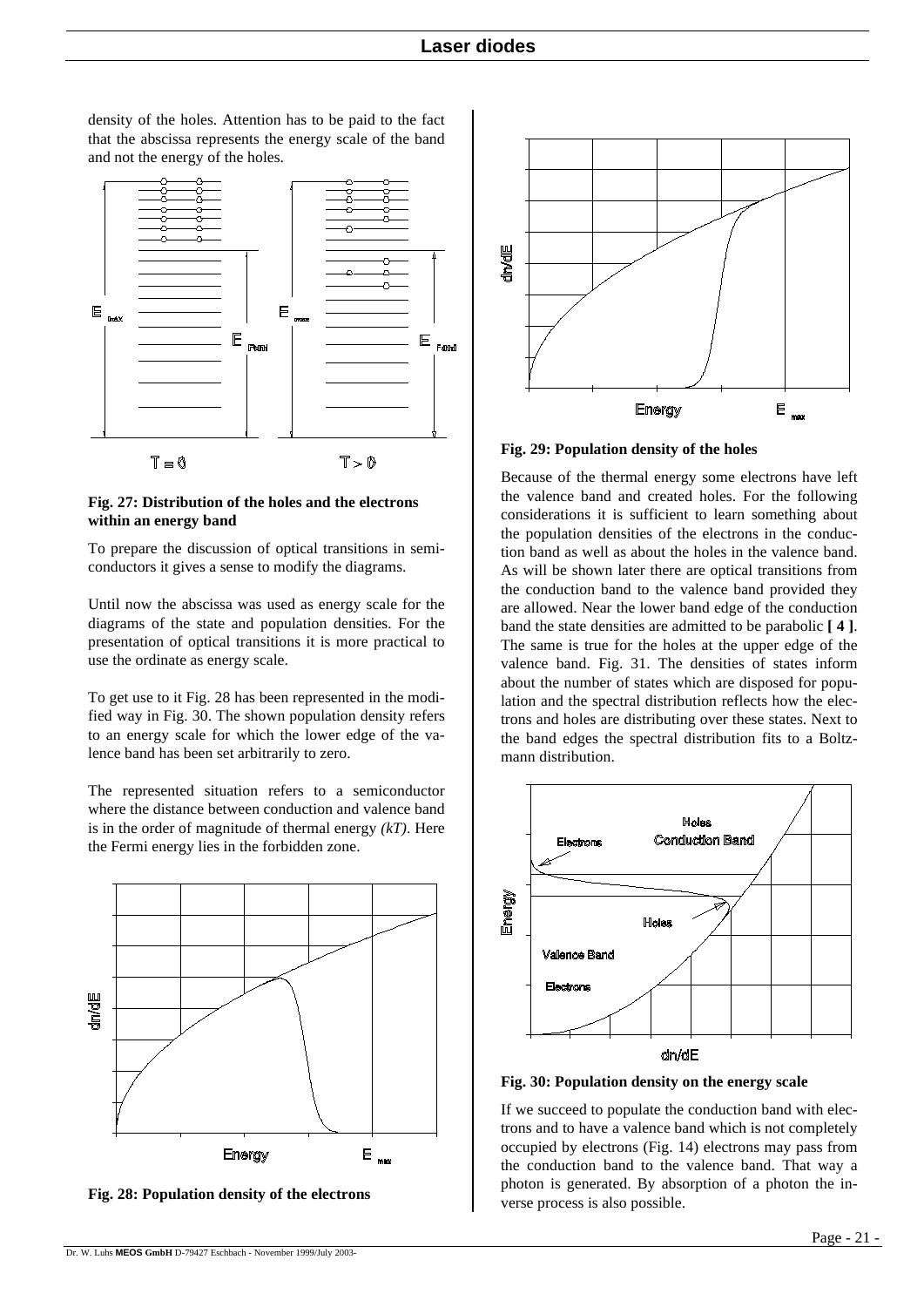

**Fig. 31: Densities of states and spectral distributions**

The following illustration Fig. 32 shows the situation of a population inversion in a semiconductor. Attention must be drawn to the fact that, until now, we only discussed a semiconductor consisting of one type of atoms. Consequently the situation shown in Fig. 32 is, at least for this type of direct semiconductor, only fictitious. It can only be created for very short intervals of time and can therefore not be taken into consideration for the realisation of a semiconductor laser. By doping the basic semiconductor material we can create band structures with different properties. A very simple example may be the semiconductor diode where the basic material, germanium or silicon, is converted into p or n conducting material using suitable donators and acceptors. By the connection of the doted materials a barrier (also called active zone) is formed. It will be responsible for the properties of the element.



**Fig. 32: Population inversion in a semiconductor for**   $T > 0$ 

Silicon is mainly used for highly integrated electronic circuits while ZnS is chosen as fluorescent semiconductor for TV screens. As light emitting diodes and laser diodes so called mixed semiconductors like AlGaAs are in use. Mixed semiconductors can be obtained whenever within the semiconductors of valence three or five individual atoms are replaced by others of the same group of the periodical system. The most important mixed semiconductor is aluminium gallium arsenide (AlGaAs), where a portion of the gallium atoms has been replaced by aluminium atoms. This type of semiconductor can only be produced by a fall out as thin crystal layer, the so called epitaxy layer, on host crystals. To perform this stress free it is important that the lattice structure of the host crystal (lattice matching) coincides fairly well with the lattices structure of AlGaAs. This is the case for GaAs substrate crystals of any concentration regarding the Al and Ga atoms within the epitaxy layer. In that way the combination of AlGaAs epitaxy layers and GaAs substrates offers an ideal possibility to influence the position of the band edges and the properties of the transitions by variation of the portions of Ga or Al.

#### **2.8.3 Semiconductor laser**

As simple as it may seem, it took about 20 years until people had acquired the necessary technology of coating under extremely pure conditions.

It all began in 1962 with the first laser diode, just two years after Maiman had demonstrated the first functional ruby laser. In the course of 1962 three different groups reported more or less simultaneously the realisation of GaAs diode lasers.

|    | R. N. Hall   | <b>General Electric</b> |
|----|--------------|-------------------------|
| 2. | M. I. Nathan | <b>IBM</b>              |

3. T. M. Quist MIT

The first laser was basically made of highly doted GaAs Fig. 33. A threshold current of 100 kA/cm2 was needed since the GaAs material of those days was not by far as good as it is today regarding the losses within the crystal. Because of thermal conditions the laser could only work at  $70 \text{°K}$  and in the pulsed mode. In the course of the following years the threshold could be lowered to 60  $kA/cm<sup>2</sup>$  by improving the crystals but only the use of a hetero-transition (Bell Labs. and RCA-Labs.) brought the "break-through" in 1968. The threshold could be lowered to  $8 \text{ kA/cm}^2$  and working in the pulse mode at room temperature was possible Fig. 34.



**Fig. 33: Simple laser diode around 1962, working at**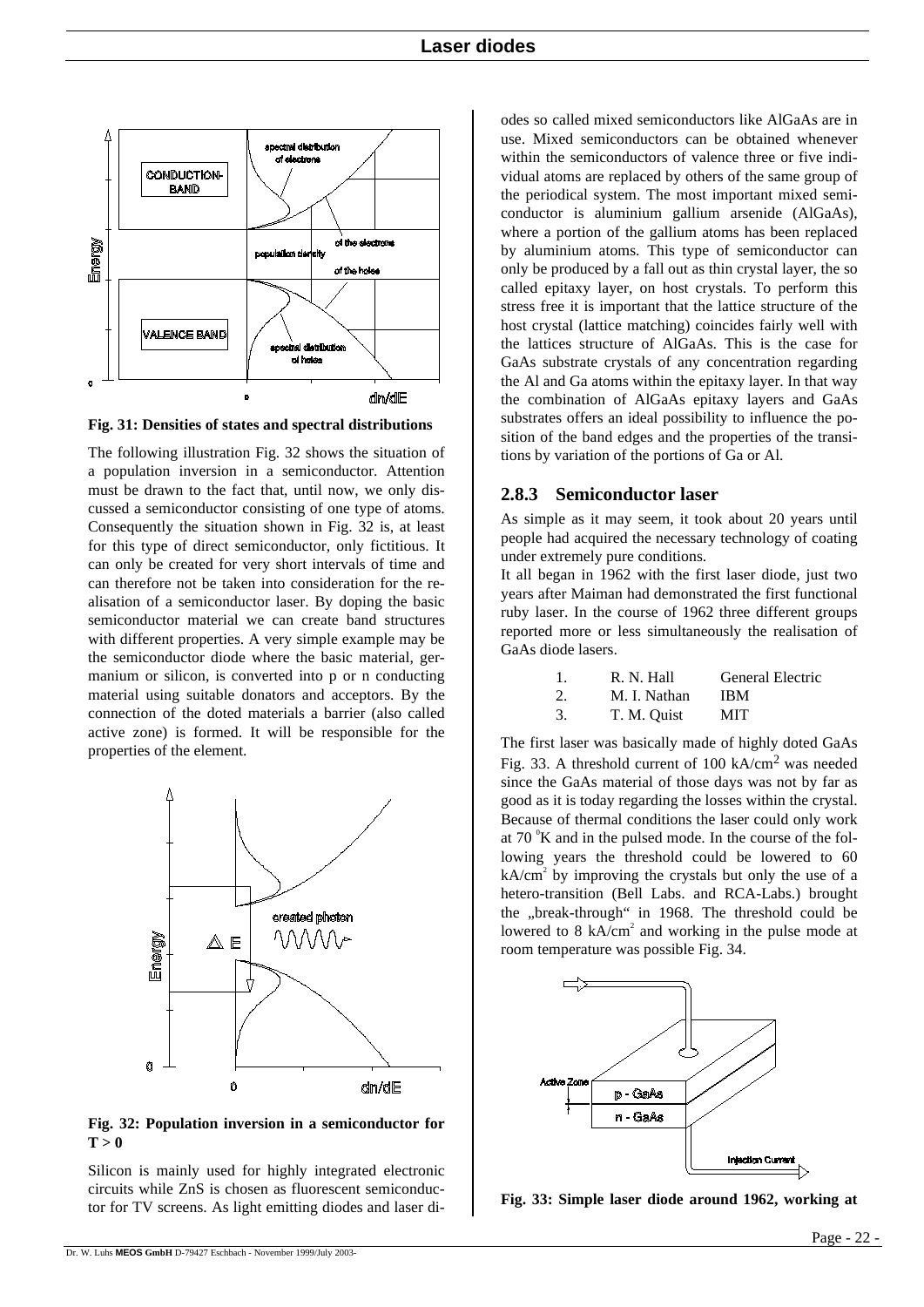

#### **Fig. 34: Simple-hetero structured laser around 1968, working at 8 kA/cm2 in pulse mode at room temperature.**

In this concept a layer of p conducting GaAlAs is brought on the p layer of the pn transition of GaAs. The slightly higher band gap of GaAlAs compared to GaAs ensures that a potential barrier is created between both materials in a way that charge carriers accumulate here and the formation of inversion is increased respectively the laser threshold is remarkably lowered to  $8 \text{ kA/cm}^2$ .

The next step in development was the attachment of a similar layer on the n-side of the crystal. That way the threshold could be lowered once again in 1970. Now it amounted to about 1 kA/cm2. Until today nearly all commercially sold laser diodes are built up on the double hetero structure principle. (Fig. 36 and Fig. 37).



n - AlGaAs

n - GaAs **p** - AlgaAs

**Fig. 35: Energy band diagram of a N n P - double hetero structure.**



Fig. 36: "Buried" hetero structure. The active zone **has been buried between some layers which ensure an optimal beam guidance in the zone.**

#### **2.8.4 Resonator and beam guidance**

As already mentioned at the beginning the diode laser differs from the "classical" lasers in the dimensions of the resonator and in the propagation of the beam. For the diode lasers the active material represents the resonator at the same time. Furthermore the ratio of the resonator length ( $300 \mu m$ ) to the wavelength ( $820 \text{ nm}$ ) is:

$$
L/\lambda = 366,
$$

For a HeNe-Laser ( $\lambda = 632$  nm) with a typical resonator length of 20 cm this ratio is 3 108. Considering additionally the lateral dimensions of the resonator we get a ratio of 12.5 for the diode lasers with a typical width of 10  $\mu$ m for the active zone. With capillary diameters of the He-Ne tubes of about 1 mm one gets a value of 1582. This already indicates that the beam characteristics of the laser diode will distinguish significantly from "classical" lasers.

#### **2.8.5 Divergence and intensity distribution**

Not only the beam guidance but also the size of the laser mirrors influences the beam geometry. Generally for conventional lasers the mirrors are very large compared with the beam diameter. The laser mirror ( crystal gap area of the active zone) of the laser diodes has a size of about 10  $\mu$ m x 2  $\mu$ m, through which the laser beam has "to squeeze" itself. Diffraction effects will be the consequence and lead to elliptical beam profiles. (Fig. 37).



**Fig. 37: Elliptical beam profile of a diffraction limited laser diode in the far field (some meters).**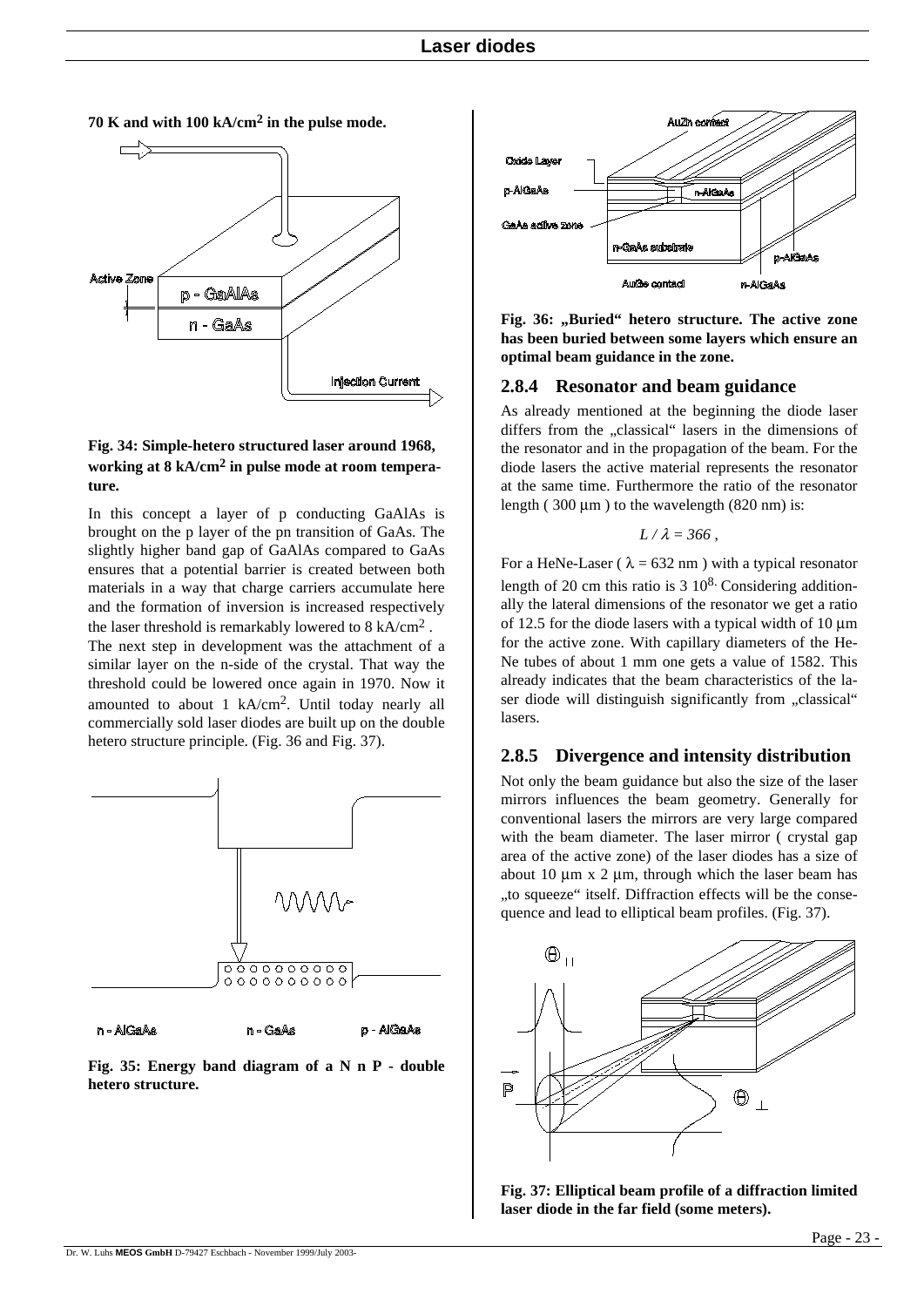The polarisation is parallel to the "junction plane", that is the plane which is passed by the injection current perpendicularly. The divergence angles  $θ_⊥$  and  $θ_||$  differ by about 10-30° depending on the type of laser diode. If the beams are extended geometrically into the active medium the horizontal beams will have another apparent point of origin as the vertical beams. The difference between the points of origin is called astigmatic difference Fig. 38. It amounts to about 10 µm for the so called index guided diodes. For the so called gain guided diodes these values are appreciably higher. Modern diodes are mostly index guided diodes. This means that the laser beam is forced not to leave the resonator laterally by attaching lateral layers of higher refractive index to the active zone (Fig. 36). At the gain guided diodes the current is forced to pass along a small path (about 2-3 µm width).



**Fig. 38: Astigmatic difference** δε

In this way the direction of the amplification (which is proportional to the current flux) and the laser radiation are determined. At the gain guided diodes the formation of curved wave fronts within the resonator is disadvantageous since they simulate spherical mirrors. In this case higher injection currents provoke transversal modes which will not appear in index guided diodes because of the plane wave fronts. Laser diodes with intensity profiles following a Gauss curve and a beam profile which is only limited by diffraction are called *diffraction limited lasers* (DFL). They represent the most "civilised" diode lasers. For the time being they are only available for powers up to 200 mW. High power diode lasers as used, for example, to pump Nd YAG lasers partially have very fissured nearly rectangular intensity profiles.

### **2.8.6 Polarisation**

It is understandable that the laser radiation of the diodes has a distinct direction of polarisation, since the height of the exit window is 4 times and the width 12.5 times larger than the wavelength. Because of the fraction of spontaneous emission the light of the laser diode also contains components oscillating in the vertical direction The

ratio of polarisation,  $P_{\perp}$  to  $P_{\parallel}$ , depends on the output power since for higher laser power the ratio of spontaneous to stimulated emission is changing (Fig. 42).

### **2.8.7 Spectral properties**

Another property of the diode laser is the dependence of its wavelength on the temperature (about 0.25 nm/°K) and on the injection current (about 0.05 nm/mA). Users who need a well defined wavelength have to adjust temperature and injection current in a way that the wavelength remains constant. By changing the temperature the wavelength of the laser radiation can be altered.





The wavelength increases with increasing temperature. The reason for this is that the refractive index and the length of the active zone , respectively the resonator, increase with increasing temperature. Beyond a certain temperature the mode does not fit anymore into the resonator and another mode which faces more favourable conditions will start to oscillate.

As the distance between two successive modes is very large for the extremely short resonator ( typical 300 µm), the jump is about 0.3 nanometer. Lowering the temperature gets the laser jumping back in his wavelength. After this the laser must not be necessarily in the departing mode. Applications anticipating the tuning ability of the laser diode should therefore be performed within a jumpfree range of the characteristic line (Fig. 39).

A similar behaviour is observed for the variation of the injection current and in consequence for the laser output power. Here the change in wavelength is mainly the result of an increase in the refractive index which again is influenced by the higher charge density in the active zone. A higher output power provokes also a higher loss of heat and an increase in temperature of the active zone. The strong dependence of the current and the output power on the temperature are typical for a semiconductor (Fig. 40).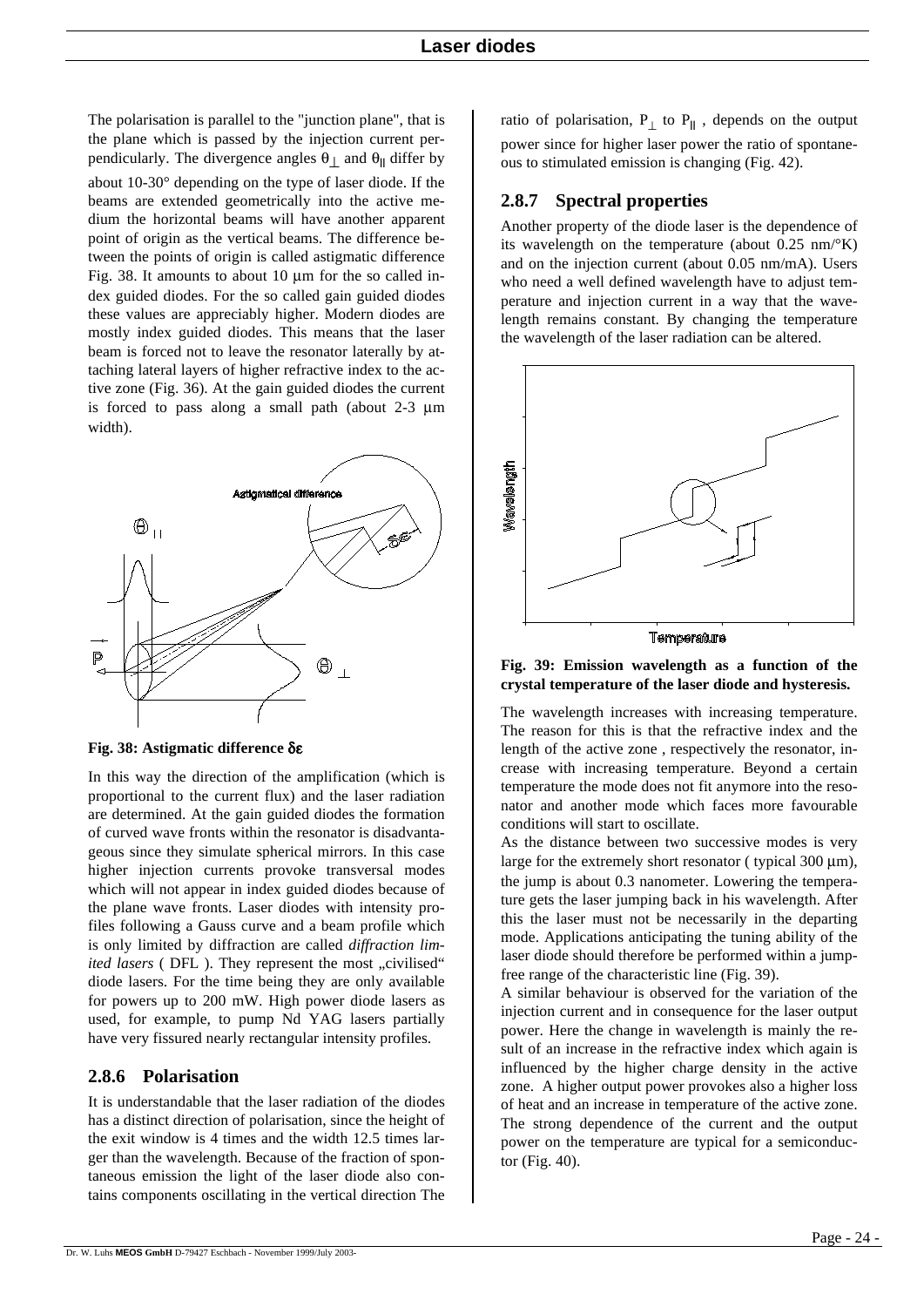

**Fig. 40: Laser power versus injection current with the temperature T as parameter**

The wavelength of the laser diode depends on the temperature T and the injection current I in the following way:

$$
\lambda(T, I) = \lambda(T_0, I_0) + \alpha_T (T - T_0) + \alpha (I - I_0) +
$$
  

$$
\alpha_T^2 (T - T_0)^2 + \alpha_T^2 (I - I_0)^2 + \dots
$$
  

$$
\alpha_T^n (T - T_0)^n + \alpha_T^n (I - I_0)^n
$$

 $\lambda(T_o, I_o)$  is a known wavelength at  $T_o$  and  $I_o$ . Generally it is sufficient to consider only the linear terms. For a precision of  $\delta \lambda / \lambda < 10^{-6}$  the quadratic terms have to be respected. The equation is valid within a jump-free range. The requirement  $\lambda(T, I) = const = \lambda_c$  provides directly:

$$
I = \frac{(\lambda_c - \lambda_0)}{\alpha_I} - \frac{\alpha_T}{\alpha_I} (T - T_0)
$$

One gets a dependence as shown in Fig. 41



**Fig. 41: Injection current as a function of the temperature for constant wavelength**

#### **2.8.8 Optical power**

In regard to "classical" lasers the light of a diode laser contains a remarkable high fraction of non-coherent "LED" radiation. For currents underneath the laser threshold the spontaneous emission is dominant. Stimulated emission is responsible for the strong increase above the laser threshold. The threshold current can be determined by the point of intersection of the extrapolated characteristic lines of the initial and of the lasing working mode. The rounding off of the characteristic line is the result of spontaneous emission. It also is the cause for the oscillation of several modes next to the threshold. At higher currents the mode spectrum becomes more and more clean.



**Fig. 42: Output power of the laser diode as a function of the injection current**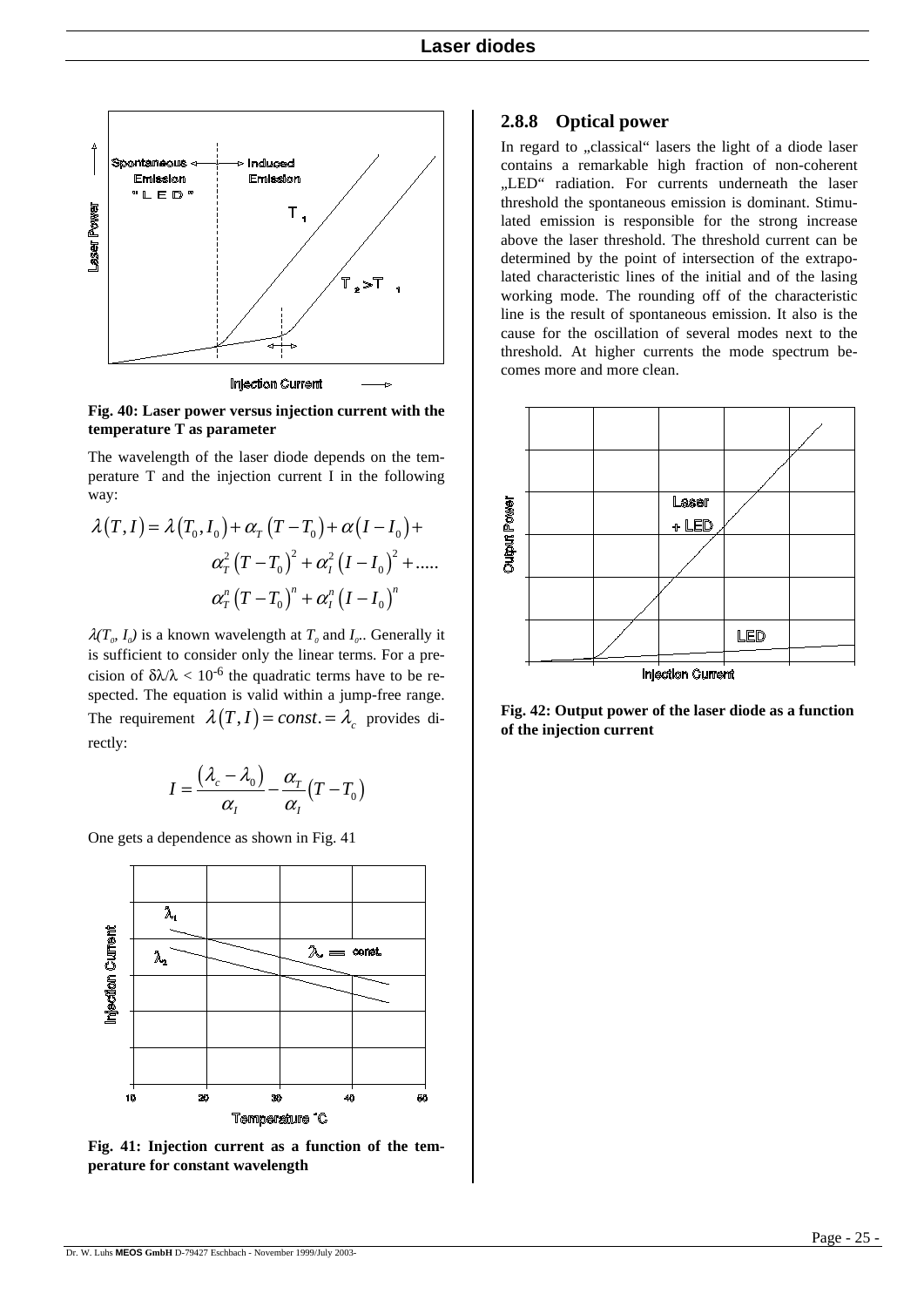### **2.8.9 Detectors, properties and range of applications**

Semiconductor pn-transitions with a band gap of  $E<sub>z</sub>$  are suitable for the detection of optical radiation if the energy  $E<sub>n</sub>$  of the photons is equal or greater than the band gap.

$$
E_p = \hbar \omega \ge E_g
$$

In this case an arriving photon can stimulate an electron to pass from the valence band to the conduction band. (Fig. 43).



#### **Fig. 43: Absorption of a photon with subsequent transition of the stimulated electron from the valence band to the conduction band**

Here three types of events are possible:

- A An electron of the valence band in the p-zone is stimulated and enters the p-zone of the conduction band. Because of the external electric field due to the voltage V it will diffuse through the barrier layer into the n-zone and contributes to the external current passing the resistor  $R_1$  unless it recombines in the pzone.
- B If an electron of the barrier layer is hit by a photon the hole of the barrier layer will migrate into the pzone and the electron into the n-zone. The drift of both charges through the barrier layer causes a current impulse. The duration of the impulse depends on the drift speed and on the length of the barrier layer.
- C The case is similar to case A. The hole migrates due to the presence of the external field into the p-zone or recombines in the n-zone.

Only electrons which are in the barrier layer (case B) or near the boundary of the barrier layer (area of diffusion,

case A and C) contribute to the external current due to stimulation by photons. All others will recombine within their area. In the utmost case one elementary charge q can be created for each incoming photon. As already mentioned, not every photon will create in the average a current impulse. In this context the production rate G, leading to an average current  $\langle i_{p} \rangle$  is defined as follows:

$$
\langle i_{\scriptscriptstyle{Ph}}\rangle=q\cdot G
$$

At a light energy of  $P_0$  a number of  $\frac{P_0}{P_0}$  $\frac{\partial}{\partial \rho}$  photons will hit

the detector as  $\hbar \omega$  is just the energy of one photon. But only that fraction of photons is converted into current pulses which is absorbed in the barrier layer. This fraction may be called  $\eta \cdot P_0$ , where  $\eta$  is called quantum efficiency. The number of generated current pulses or the production rate will be

$$
G = \frac{\eta}{\hbar \omega} \cdot P_0
$$

and the average photo current:

$$
\langle i_{\scriptscriptstyle{Ph}}\rangle = \frac{\eta\cdot q}{\hbar\omega}\cdot P_{\scriptscriptstyle{0}}
$$

Because of processes which are typical for semiconductors there is already a current flowing even if there are no photons entering the detector. This current is called "dark" current and has four reasons:

- 1. diffusion current, it is created because of statistical oscillations of the charge carriers within the diffusion area
- 2. regeneration or recombination current, it is generated by random generation and annihilation of holes
- 3. surface currents, which are hardly avoidable since the ideal insulator does not exist
- 4. avalanche currents are flows of electrons which appear at high electric field strengths, if, for example, a high voltage is applied to the photodiode

All these effects contribute to the dark current  $i_n$  in a way that finally the characteristic line of the diode can be expressed as follows:

$$
i = i_s \left( e^{\frac{q \cdot U_D}{kT}} - 1 \right) - \langle i_{Ph} \rangle = i_D - \langle i_{Ph} \rangle
$$

This current i passes the load resistor  $R<sub>r</sub>$  and provokes the voltage drop  $U_{a}$ , which represents the signal.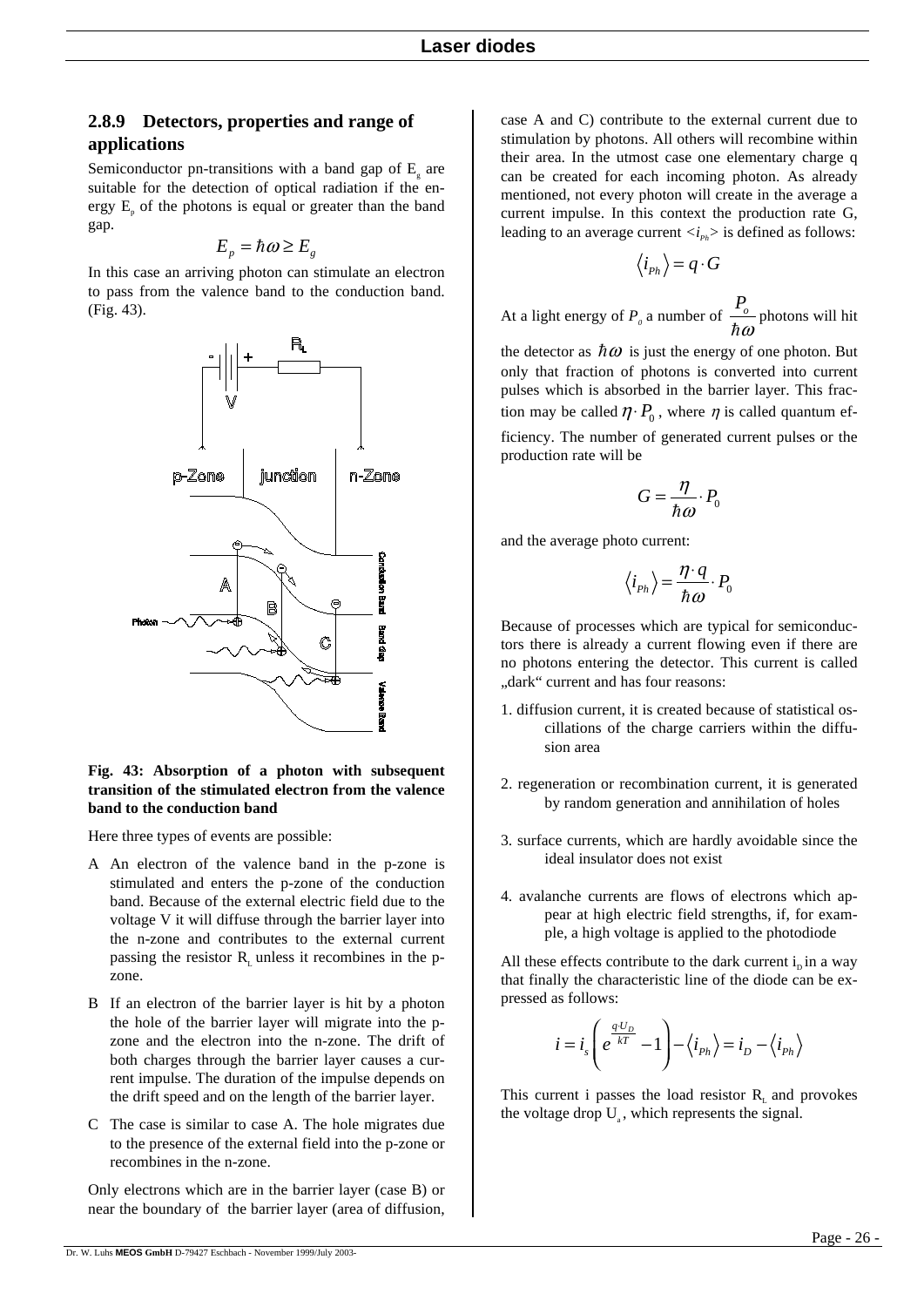

**Fig. 44: Characteristic line of a photodiode in the photoconductive mode**

$$
i = i_s \left( e^{\frac{q}{kT}U_d} - 1 \right) - \langle i_{Ph} \rangle = \frac{U_a}{R_L}
$$

A good detector of optical communication technology is characterised by the fact that it is very fast ( up to the GHz range ) and that it has a high quantum efficiency which means that it is very sensitive. Depending on the wavelength range which has to be covered by the detector one uses silicon or germanium semiconductor material for the construction of the detectors.

#### **2.8.10 Germanium and silicon PIN-diodes**



**Fig. 45: Relative sensibility for Si und Ge photodetector**

To have absorption of a photon at all its energy has to fit into the band structure of the material under consideration. From the condition

$$
E_{ph} = \hbar \omega = h v = \frac{hc}{\lambda} \ge E_G
$$

one recognises that for large wavelengths the energy of the photon may no more be sufficient, to lift" the electron in a way that it passes the band gap. For smaller wavelengths one has to respect that the conduction band and also the valence band have upper edges which is followed by a band gap. Photon energies which pass the upper limit of the conduction band can no more be absorbed. The wavelength of the applied light source decides which detector material is to be used. For wavelengths above 1  $\mu$ m up to 1.5  $\mu$ m Germanium is recommended. Underneath these values Silicon detectors are used. In the present experiment a laser diode of 810 nm wavelength is applied. Therefore a silicon detector is used. To get a high quantum efficiency not a PN but a PIN detector has been chosen.



**Fig. 46: Construction of a PIN detector**

Contrary to a detector with a simple pn-layer this type of detector has an intrinsic conducting layer inserted in between the p-and n-layer. Therefore the name PIN-diode. The reason for this is to enlarge the barrier layer which increases the probability of absorbtion of a photon and the generation of a current impulse, e.g. the quantum efficiency. The quantum efficiency for such an arrangement is:

$$
\eta = (1 - R)\left(1 - e^{-\alpha d}\right)e^{-\alpha d_p}
$$

R is the Fresnel reflection at the Si or Ge surface which is hit by the photons,  $\alpha$  is the coefficient of absorption, d the thickness of the intrinsic zone and d<sub>r</sub> the thickness of the p-layer. By attachment of a reflex reducing layer on the upper side of the p-layer R can get a value of less than 1%. Since  $\alpha d<sub>p</sub>$  is anyhow <<1, the thickness of the intrinsic layer should be chosen as large as possible. The consequence of this is that the drift time rises and the limiting frequency of the detector is reduced. In so far a compromise between high quantum efficiency and high limiting frequency has to be made. In this experiment a PIN-Si-photo diode, type BPX61 is used. It has the following characteristic values:

| Quantum efficiency η at 850 nm                          | 90 %               |  |
|---------------------------------------------------------|--------------------|--|
| $\tau_r = 2.2 \cdot R_L C_i$<br>Rising<br>time          | $1.7$ ns           |  |
| 10%-90% at R <sub>τ</sub> = 50Ω and U <sub>d</sub> =10V |                    |  |
| Capacity $C_i$ at $U_d =$                               |                    |  |
| 0 <sub>V</sub>                                          | $73$ pF            |  |
| 1 <sup>V</sup>                                          | 38pF               |  |
| 10 <sub>V</sub>                                         | 15pF               |  |
| dark current i <sub>d</sub> at $U_d = 10V$              | 2 nA               |  |
| Photosensitivity at $U_a = 5V$                          | $70 \text{ nA/lx}$ |  |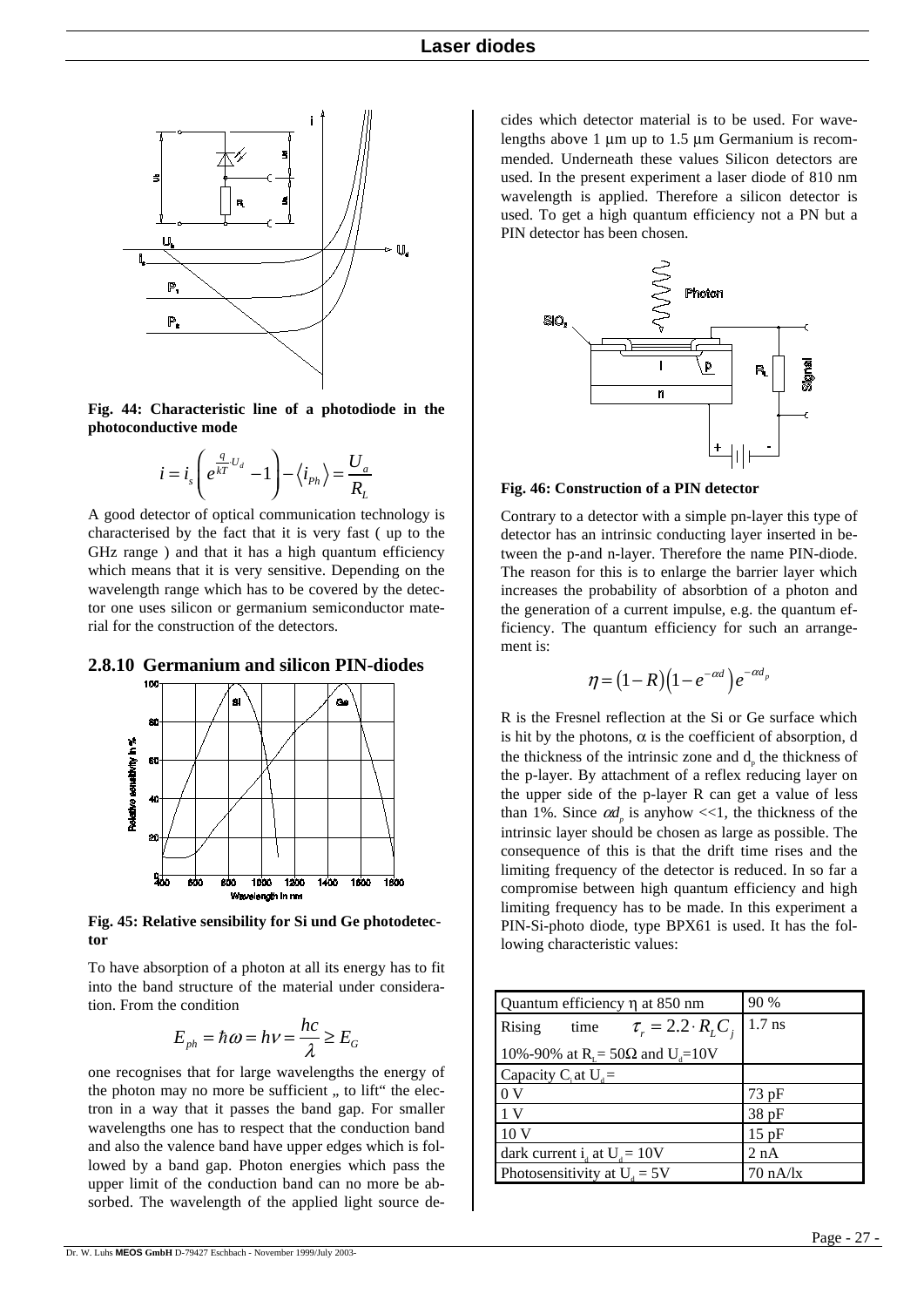# **3 Index of literature**

**[ 1 ] K. J. Ebeling, Integrierte Optoelektronik, 1989**

Springer Verlag, Berlin

**[ 2 ] H.-G. Unger, Optische Nachrichtentechnik, Bd. 1,1993**

Hüthig Buch Verlag GmbH, Heidelberg

**[ 3 ] Jahnke-Emde-Lösch; Tables of higher functions, 1966**

B.G. Teubner Verlagsgesellschaft, Stuttgart

**[ 4 ] K.J. Ebeling, Integrierte Optoelektronik**, Springer Verlag ISBN 3-540-51300-0,(1989).

#### **[ 5 ] Alonso-Finn, Physik III**

Inter European Editions B.V., ISBN 0-201- 00276-0, (1974).

**[ 6 ] G. Joos, Lehrbuch der theoretischen Physik**

Akademische Verlagsgesellschaft m.b.H. (1959).

**[ 7 ] Stephen Gasiorowicz, Quantenphysik**

R. Oldenbourg Verlag München Wien 1977,

**[ 8 ] W. Finkelnburg, Einführung in die Atomphysik**

> Springer-Verlag Berlin Heidelberg New York 1967

# **4 Unpacking**

The experimental system EXP 12 Glass Fibre Optics comes packed in a storage and transportation case. All components are placed in a foam padding as shown below.



**Fig. 47: Before using the components screw the microscope objective 10 x into the mounting plate of module B and the 20 x into the holder for the coupling optics module C.**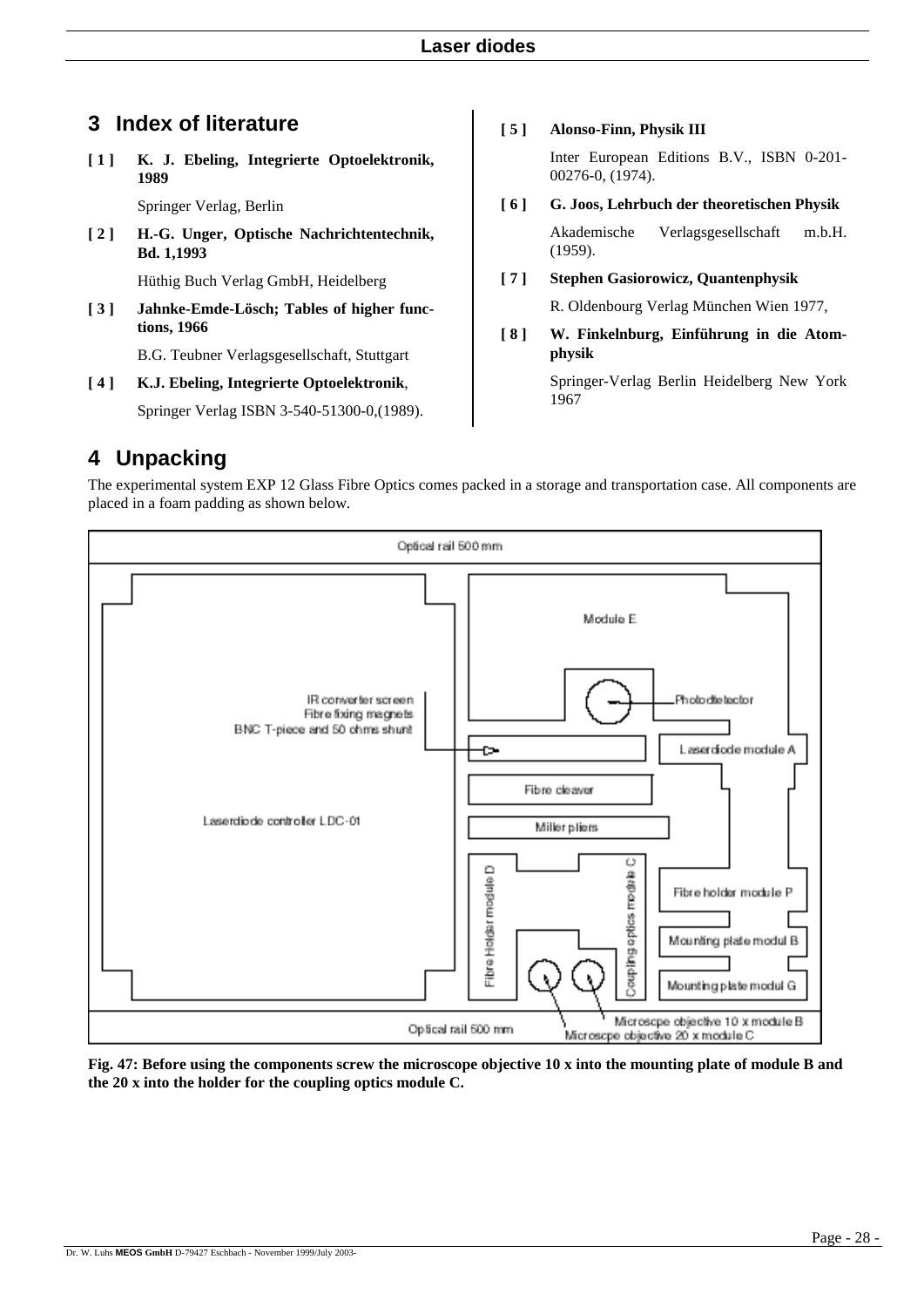# **5 Preparing the fibre**

Before using the fibre it has to be prepared in such a way that the input as well as output faces are perpendicular as well as of best optical quality. This is achieved by using a fibre cleaver and breaker. To do so first of all the plastic coating has to be removed by means of the so called Miller's pliers.



**Fig. 48: Miller's pliers**

The pliers have to be adjusted in such a way that the closed pliers do not scratch the glass of the fibre by removing the plastic cover. This is be done by adjusting the diameter set screw.



V groove for fibre

#### <span id="page-28-0"></span>**Fig. 49: Fibre cleaver and breaker**

The fibre with removed plastic coating is inserted in such a way that the remained plastic coating stops at the stopper [\(Fig.](#page-28-0) 49) and the coating free part inside the rubber clamp.



<span id="page-28-1"></span>**Fig. 50: First phase**

Press the lever as shown i[n Fig. 50](#page-28-1) and insert the fibre.



Release the lever to fix the fibre by means of the rubber clamp.



#### **Fig. 52: Third phase**

Gently bend the support and kick shortly the ceramic blade of the cutter lever onto the fibre. The fibre will break.



**Fig. 53: Final phase**

Remove the ready fibre from the cleaver.

**Attention:** Remove the rest of the fibre and deposit in a closed box or container to avoid that these parts may enter and injure the human body.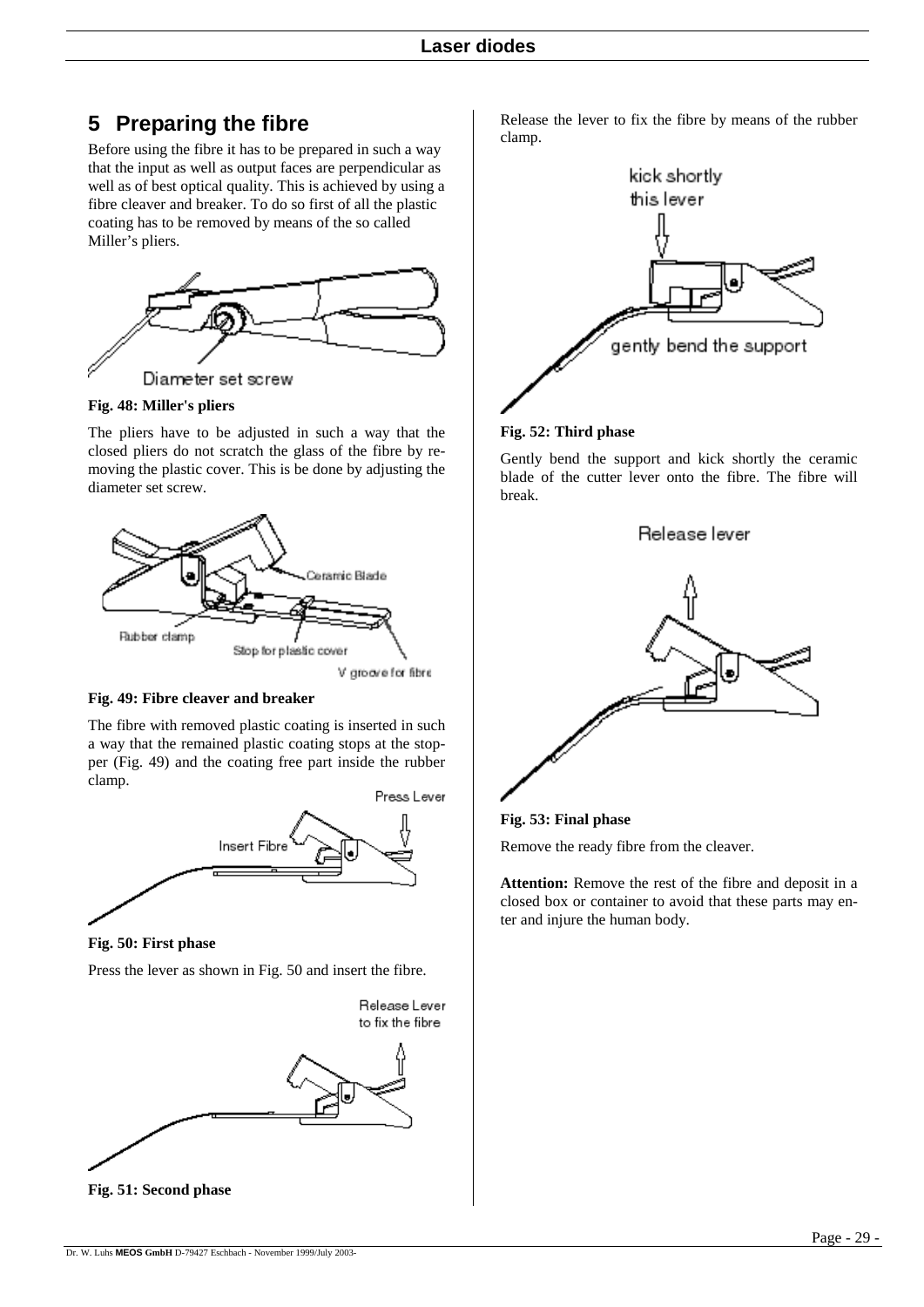## **6 Experiments**

### *6.1 Experimental set-up*



**Fig. 54: Experimental set-up with monomode fibre**

This set-up has been made with a monomode fibre. Because of didactic reasons a fibre without protective coating has been selected. The connection of the fibre with module D is done in the following way:



#### **Fig. 55: Mounting the plug connection to module D**

The cut and cleaved fibre (1) is put into the groove of holder 2 and carefully fixed with the magnet (3).

- **Module A :** The laser diode in its housing is mounted on a XY-fine adjustment. A Peltier cooler and a thermistor for measuring the laser diode temperature are incorporated in the housing. The laser diode emits a maximum power of 50 mW.
- **Module B:** A microscope objective collimates the laser diode radiation. The objective is screwed into the mounting plate that it can easily be taken away from the plate holder and exchanged for another one.
- **Module C:** Basically the same arrangement as module B but with a fine adjustment holder with four axis XY, θ and φ and an objective of smaller focal distance to focus the collimated laser diode radiation in such a way that an effective coupling to the fibre is ensured. Purposely a beam shaping of the laser diode radiation has been omitted to simplify the entrance into the experiment.
- **Module D:** Before starting the experiment the prepared fibre is mounted to the module D. The fibre holder is mounted on a stage with linear displacement in the direction of the beam.
- **Module F:** 100 m monomode fibre are coiled up on a drum. Of course also multimode fibres can be used, which make alignment much more easy.
- **Module E:** On a hinged joined angle connector the second fibre holder is mounted, but without a linear stage. This device allows to measure the angle dependent output power of the fibre.
- **Module G:** This module consists of the detector with a PIN photodiode. The connection to the preamplifier of the control unit LDC01 is made by a BNC cable. The inner pin of the BNC plug is in contact with the anode of the photo.

A description of the control unit LDC01 is attached as appendix.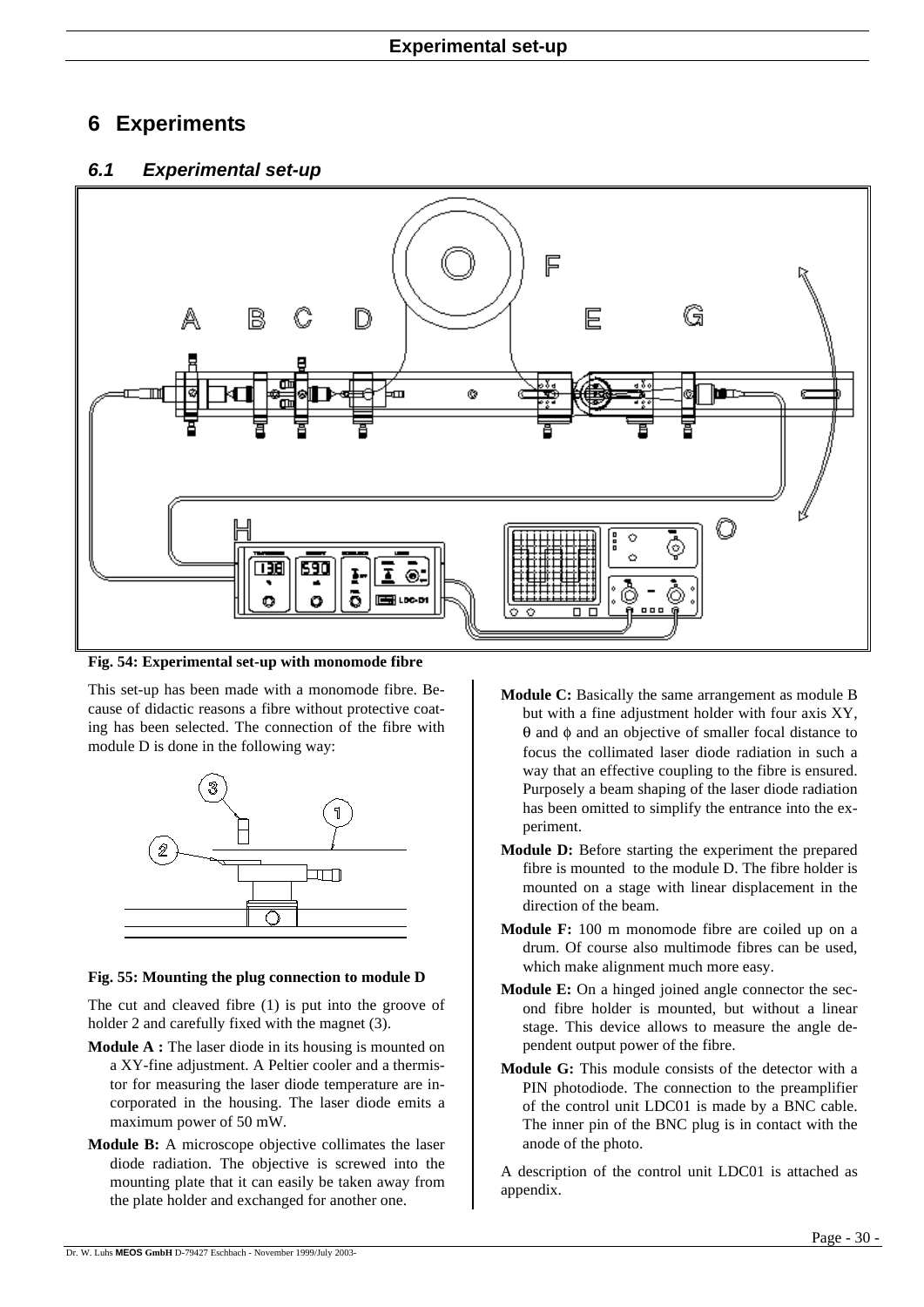*6.2 Properties of the laser diode used*



### **6.2.1 Spatial intensity distribution**

By means of the above shown set-up the intensity distribution of the laser diode is measured. For this reason the laser diode module is set quite near to the rotation joint so that the unavoidable distance L from the axis of the rotation joint is a minimum. To measure the intensity distribution as a function of the angle with reference to another axis of the laser diode, the latter one can be rotated in its holder. The lateral screw (M3-screw) is released at the holder for this reason and the laser diode is turned into the desired position. It gives a sense to measure the intensity distribution once in direction of the greatest divergence and under  $90^{\circ}$  with respect to this direction. To eliminate the influence of environmental light from the detector the laser diode should be modulated. Therefore the modulation switch on the front panel is switched to the "on" position. By means of the control button for the modulation frequency a frequency which is not too high will be selected in a way that proper rectangular signals can be observed. The output of the photo diode amplifier of the LDC01 control unit is connected to an oscilloscope. This is switched to the "AC" mode. Our object of observation is exclusively the amplitude. In that way all environmental disturbances can be eliminated. With the same set-up, but the detector under  $0^{\circ}$  to the laser diode, the output power is measured as a function of the injection current and the temperature of the laser diode. Attention has to be paid to the fact that

the detector does not approach saturation, which can be assured by choosing the distance to the laser diode in an appropriate manner. If a monochromator is available (can be ordered optionally), the dependence of the wavelength on the temperature and on the injection current can be measured.

### **6.2.2 Modulation behaviour of the laser diode**

The control unit LDC01 has a modulation input to which a signal generator can be connected. That way the injection current can be modulated by any type of signal.

The signal generator should have an adjustable off-set to get the working point in the midst of the characteristic line. As signal generator any source of signals can be used, also sources of digital signals, provided they have the required input voltage level (more details in the instruction manual of the control unit).

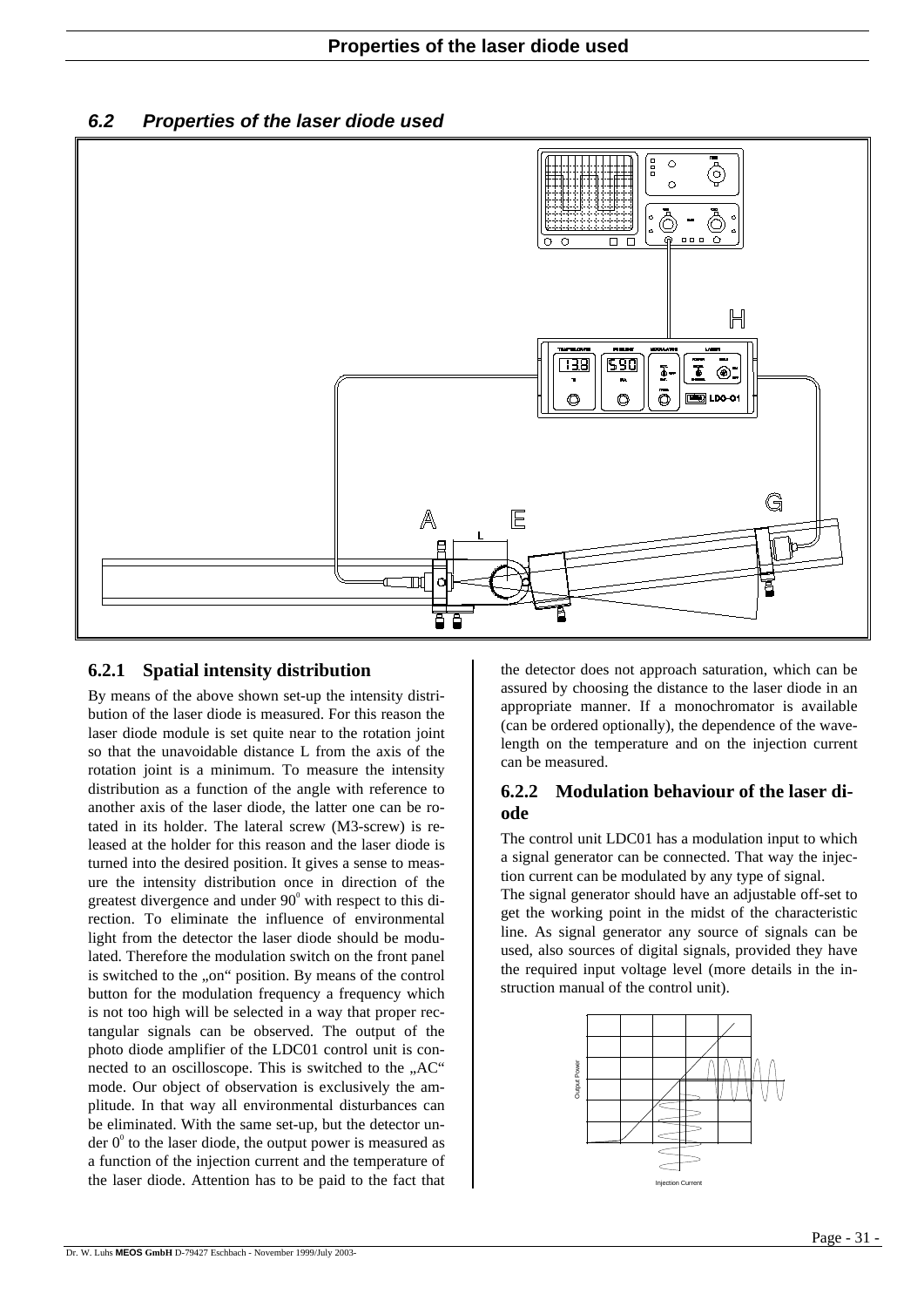

### *6.3 Measurements with the fibre*

Aligning the diodelaser

Before we take off with the measurements we have to define the optical axis of the set-up. This is done with the help of an oscilloscope. Again the injection current is modulated so that we can see rectangular pulses on the oscilloscope. The collimator (Module B) is brought at such a position to the laser diode that a nearly parallel laser beam is formed. By means of the XY-displacement screws of module A the laser beam is then centralised on the detector. This can be checked by looking for the maximum signal on the oscilloscope. Precaution has to be taken that the detector does not reach saturation. Eventually the injection current has to be reduced by a suitable amount. The next step is to bring the coupling optics (Module C) into the set-up.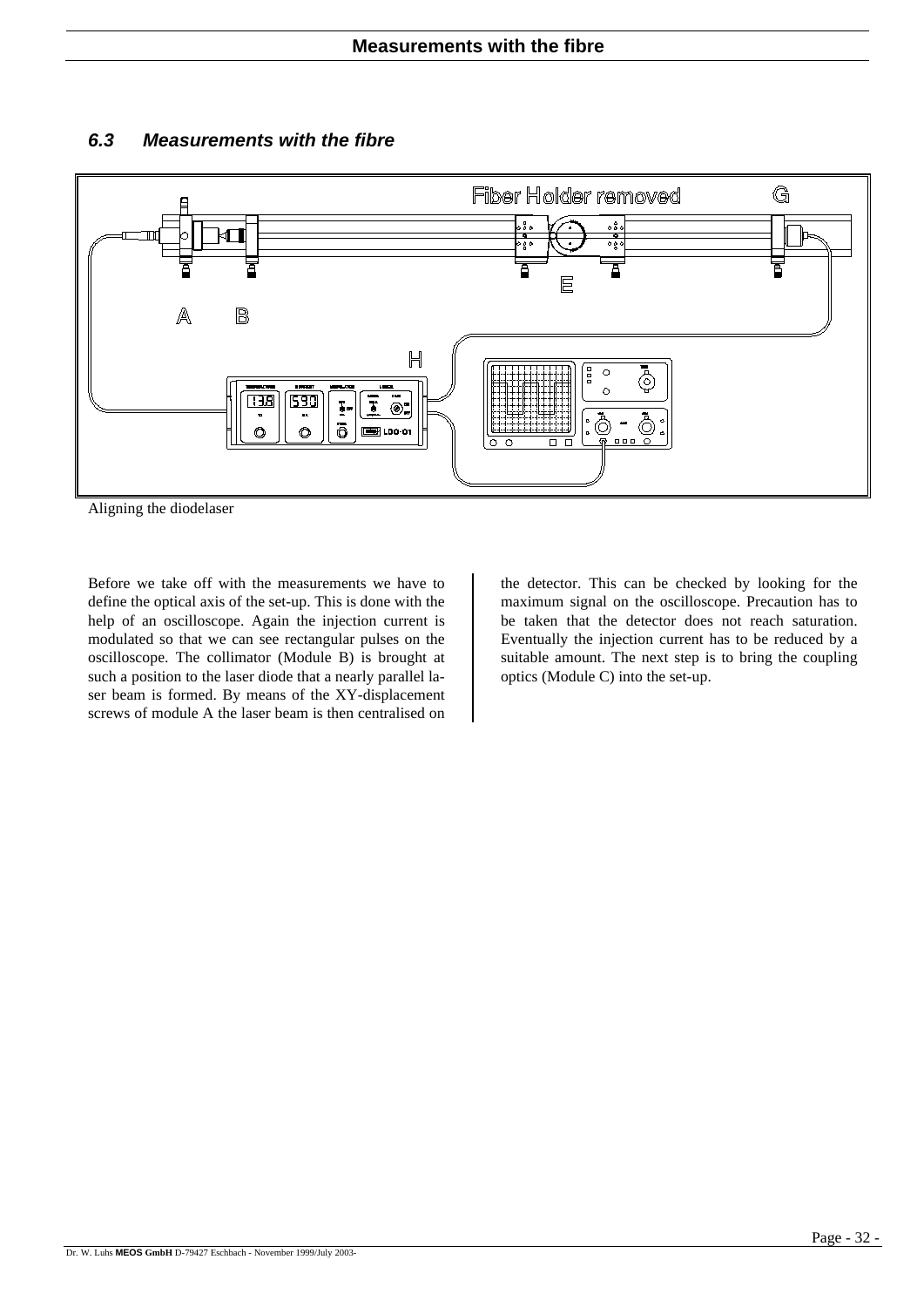

Insert of Module C

The distance of module C to B is more or less arbitrary since the laser beam is nearly parallel. 50 mm are recommended. Now the fibre adjustment holder (Module D, without fibre) is put on the rail at a distance of about 10 mm from module C. The fibre is then carefully mounted to the fibre adjustment holder and inserted. The laser diode is switched to maximum injection current and the internal modulation is "on". The detector is fixed to the holder plate F vis a vis of the fibre exit. If the amplifier of the control unit and the oscilloscope are set to highest amplification one already detects modulated laser light at the exit of the fibre. Now the fibre has to be adjusted. While observing the amplitude on the oscilloscope one turns gently the XY and  $\theta\phi$  adjustment screws of the adjustment holder. If there is no further increase in the amplitude the distance between fibre and coupling optics will be changed by acting on the linear displacement of the sliding mount. In the new position the adjustment screws are readjusted. Since the amplitude increases continuously the amplification of the oscilloscope has to be reduced accordingly. At a certain state of adjustment the injection current has to be reduced since meanwhile so much power is coupled to the fibre that the detector approaches saturation. By means of the IR conversion card one can now observe the outgoing radiation if the room is sufficiently darkened. The previous adjustment steps are repeated until no more power increase is observed. The set-up is now well prepared for the following measurements.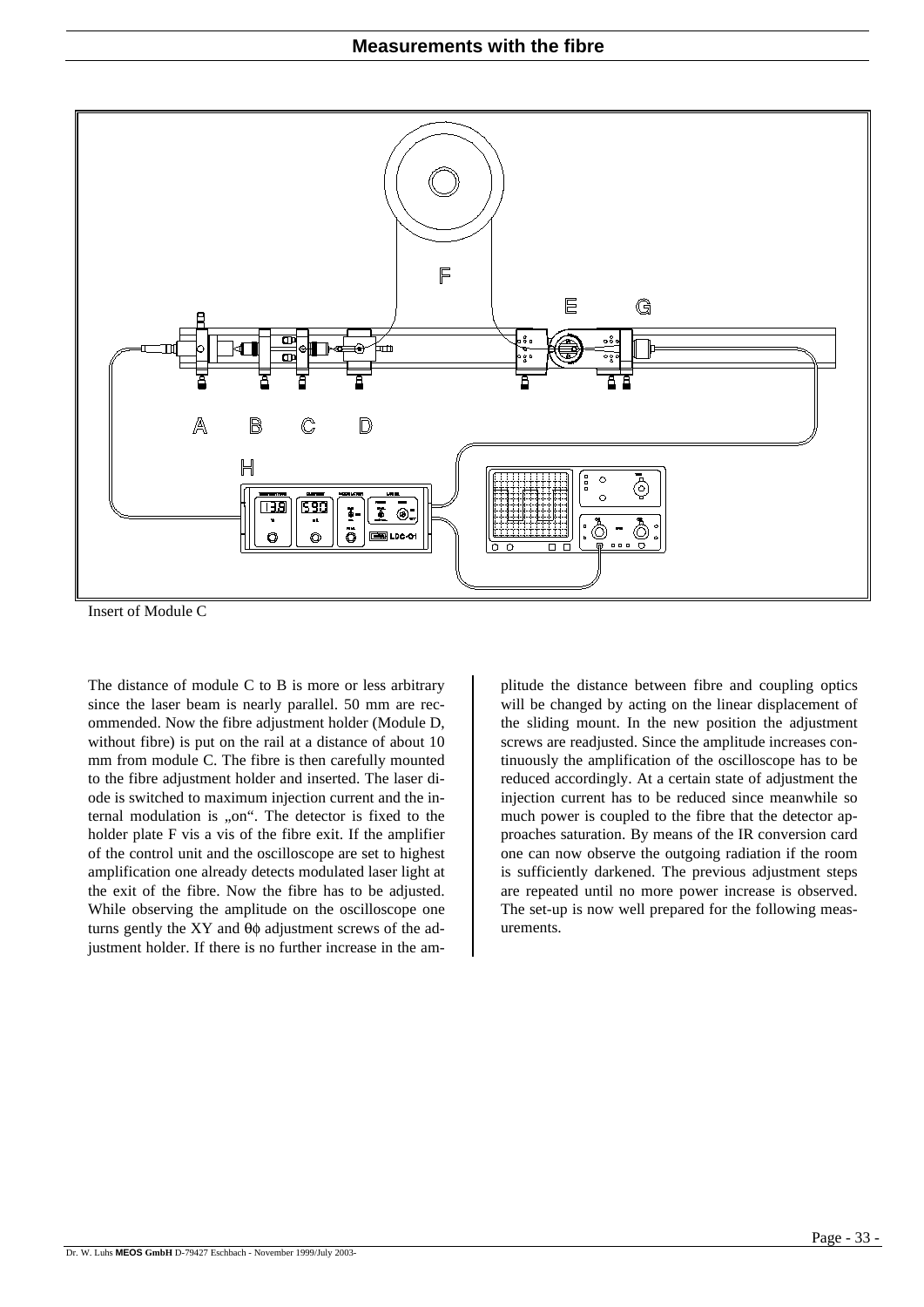### **6.3.1 Numerical aperture**



The detector is taken off from holder F and inserted into holder H. The holder H is positioned on the right rail at a selected distance to holder F. The smallest distance is predetermined by the rotation joint. The power is measured for different angles. Here, too, we use modulated light to eliminate the influence of environmental disturbances.



In determining the numerical aperture we will meet some physical effects which make the interpretation of the measured values a bit difficult. We are speaking about the cladding waves which leave the fibre together with the core waves simulating an aperture which is just too high. At larger distances of the detector this influence is remarkably reduced. The picture shown in the left was taken with a simple CCD camera during a measurement. It is clearly to see that next to the central  $LP_{01}$ -mode a rather appreciable intensity leaves the fibre via the cladding. It is this intensity which eventually may simulate a too high numerical aperture. With the help of this simple but impressive technology these problems can be bypassed. For completeness reasons it must be mentioned that these cladding modes can also be eliminated by using a "mode stripper". This can be achieved by removing the protective coating of the fibre near the end of the fibre and bending it over an arc of about 7 cm within a liquid which has a similar refractive index as the cladding. (for example oil of paraffin). By this method the cladding modes are going to leave the fibre before they can falsify the measurements.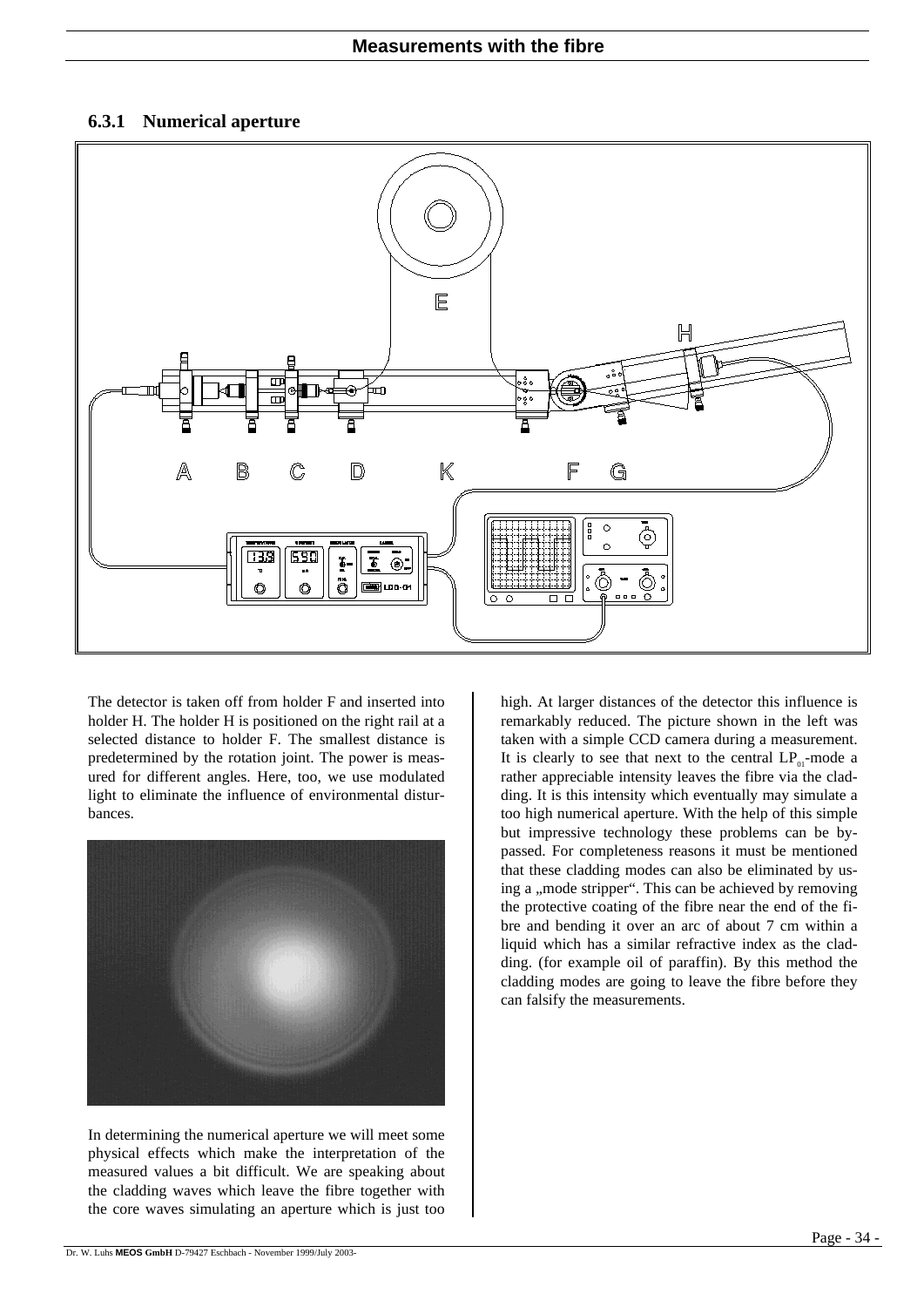### **6.3.2 Transit time effects**

Another very interesting experiment is the measurement of the transit time of light through the fibre. The set-up is modified so that the detector is again next to the end of the fibre in holder E.



**Fig. 56: Use of the 50 Ohms shunt resistor**

The detector is connected directly to the oscilloscope. To reduce the rise time of the signal a  $50\Omega$  resistor is used as shunt. The second channel is connected to the monitor exit of the injection current at the control unit LDC01. For an appropriate set of the time base one gets curve A.



The fibre is now eliminated from the set-up by taking off the mounted plug connections from the holders. (Attention! Put the fibre ends at a safe place)



**Fig. 57: Measuring the system delay**

Curve B is represented and the time difference  $T_1$  at 50 % of the rise time is measured. The time  $T<sub>1</sub>$  represents all transit time delays of the system without fibre. Then the fibre is reinserted and adjusted to maximum power. Next we are going to find curve C and time  $T<sub>2</sub>$ . The time  $T<sub>2</sub>$ contains the transit time delays of the system and the transit time of the light through the fibre. The order of magnitude of the transit time through the fibre can be estimated as follows:

$$
\tau_{Light} = \frac{L}{c} \cdot n_{\text{eff}} = \frac{100}{3 \cdot 10^8} \cdot 1.45 \approx 0.5 \mu s
$$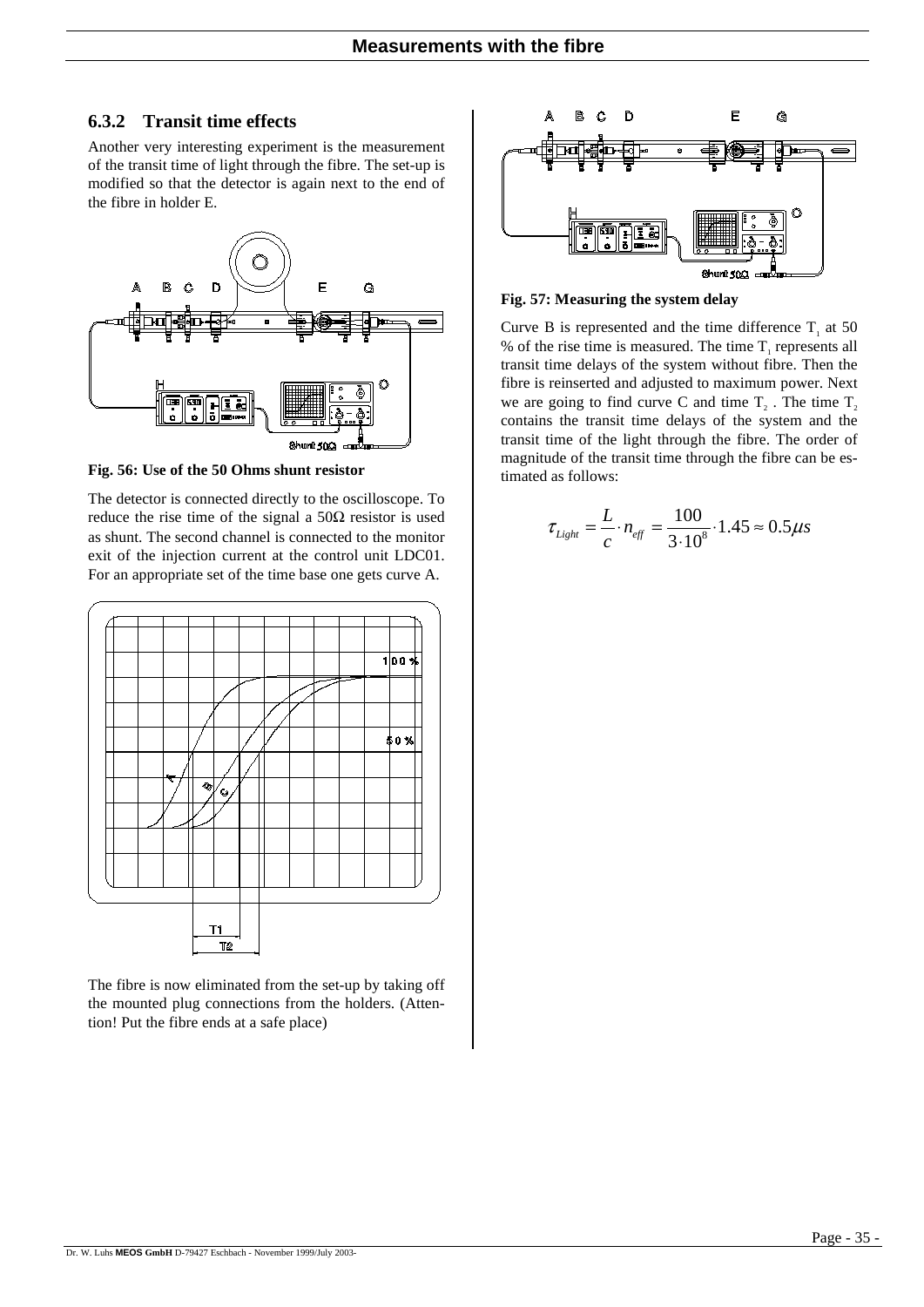### *6.4 Set-up of a data segment*

The previous experiments dealt with the modulation of the light of a laser diode on one side and with the coupling of light on the other. For the transmission rectangular signals were used to determine the fibre parameters numerical aperture and transit time. The set-up of a data segment requires additionally the following:

- 1. Selection of an appropriate signal source for the input of the control unit. Here the required voltage levels have to be minded. The limiting frequency of 1 MHz for sine wave signals should not be passed.
- 2. The signal source has to have an "off-set" button to enable a proper choice of the working point on the characteristic line of the laser diode.
- 3. The detector can be connected to the measuring instrument by passing over the amplifier of the control unit or directly. In this case a resistor has to be connected in parallel to the detector to get the necessary rise time.
- 4. With the help of the oscilloscope the injection current is monitored. It informs about the sensible use of the characteristic line of the laser diode.



**Fig. 58: Possible use for PC data transmission**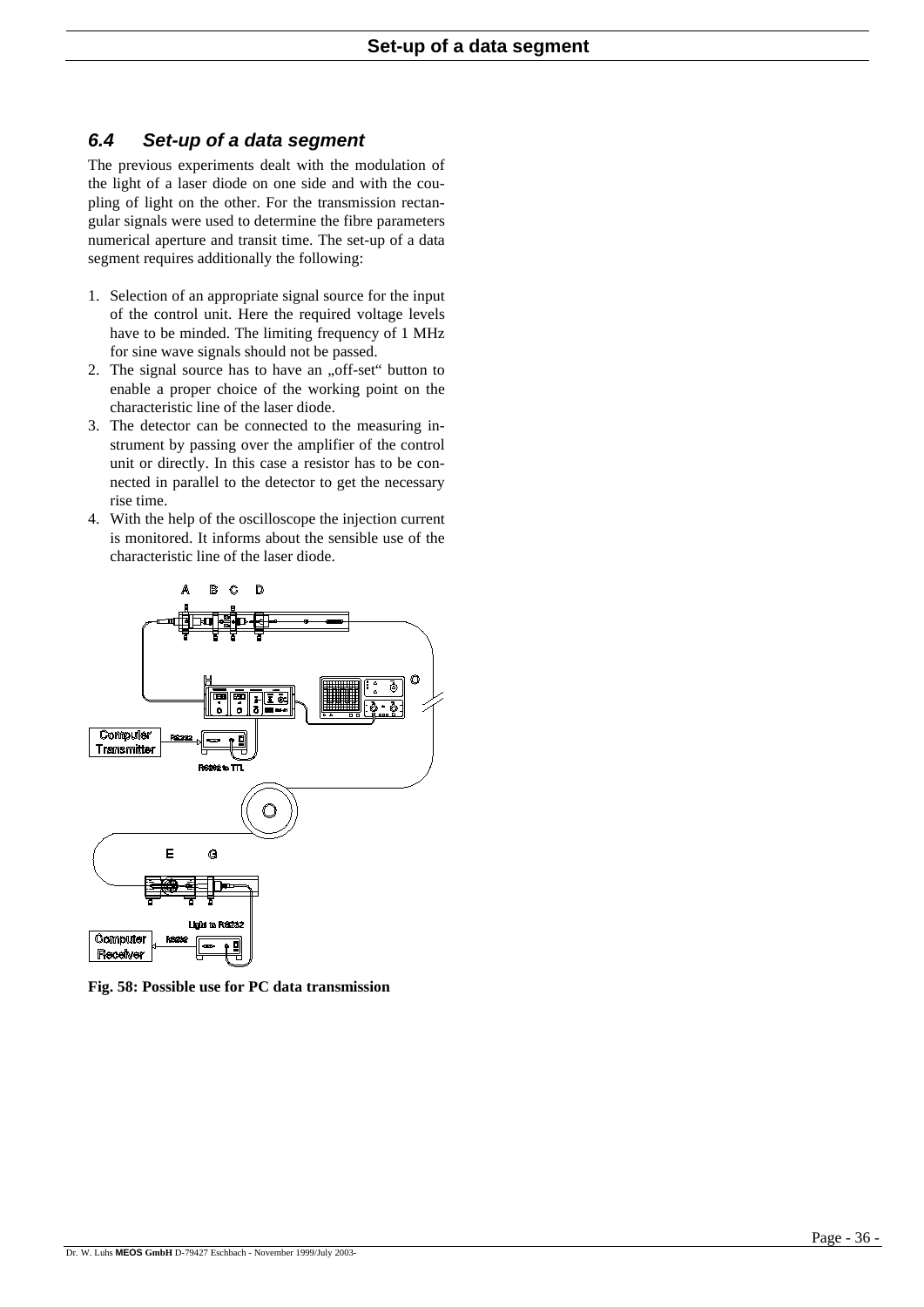## **7 Mathematical Appendix**

### *7.1 The modified Hankel-function*

The Hankel-function itself results in complex values. By rotation of the coordinate system by 90 degree the values of the Hankel-function needed for the description of the physical situation become real. That means the imaginary axis has been rotated into the real axis.

$$
I_p(\mathbf{v}) = e^{-p\frac{\pi}{2}i} \cdot J_p\left(\mathbf{v} \cdot e^{\frac{\pi}{2}i}\right) = \left(\frac{\mathbf{v}}{2}\right)^p \cdot \sum_{k=0}^{\infty} \frac{1}{k! \prod_{p} (p+k+1)} (\frac{\mathbf{v}}{2})^{2k}
$$
  
\n
$$
K_p(\mathbf{v}) = \frac{\pi \cdot i}{2} e^{\frac{\pi}{2}i} H_p^{(1)}\left(\mathbf{v} \cdot e^{\frac{\pi}{2}i}\right)
$$
  
\n
$$
K(\mathbf{v}) = (-1)^{p+1} I_{(1)}(\mathbf{v}) \cdot \left(C + \ln\left(\frac{\mathbf{v}}{2}\right)\right) + \frac{(-1)^p}{2} \sum_{k=0}^{\infty} \frac{1}{k! \prod_{p=0}^{k} (p+k+1)} \cdot \left(\frac{\mathbf{v}}{2}\right)^{p+2k} \cdot \left(\sum_{p=0}^{k} \frac{1}{k} + \sum_{p=k}^{k} \frac{1}{k!} \right)
$$

$$
K_{p}(v) = (-1)^{p+1} I_{p}(v) \cdot \left(C + \ln\left(\frac{v}{2}\right)\right) + \frac{(-1)^{p}}{2} \sum_{k=0}^{\infty} \frac{1}{k! (p+k)!} \cdot \left(\frac{v}{2}\right)^{p+2k} \cdot \left(\sum_{l=1}^{k} \frac{1}{l} + \sum_{l=1}^{p+k} \frac{1}{l}\right) + \frac{1}{2} \sum_{k=0}^{p-1} \frac{(-1)^{k} (p-k-1)!}{k!} \left(\frac{v}{2}\right)^{2k-p}
$$

For the derivation with respect to ∂v the following relation is valid:

$$
\frac{\partial K_p(\mathbf{v})}{\partial \mathbf{v}} = K_p' = -\frac{1}{2} (K_{p-1} + K_{p+1})
$$

$$
\frac{\partial K_0'}{\partial \mathbf{v}} = -K_1
$$

Recurrence formula:

$$
K_{p-1}(v) - K_{p+1}(v) = -\frac{2p}{v} K_p(v)
$$

For the used abbreviation  $X_p$  we get by using the differentiation and recurrence formula:

$$
X_{p} = \frac{K'_{p}(v)}{v \cdot K_{p}(v)} = -\frac{1}{2v} \frac{K_{p-1}(v) + K_{p+1}(v)}{K_{p}(v)} = -\frac{1}{2v} \frac{-\frac{2p}{v} K_{p}(v) + K_{p+1}(v) + K_{p+1}(v)}{K_{p}(v)}
$$

$$
= \frac{1}{v} \frac{\frac{p}{v} K_{p}(v) - K_{p+1}(v)}{K_{p}(v)} = -\frac{K_{p+1}(v)}{v K_{p}(v)} + \frac{p}{v^{2}}
$$

or:

$$
X_{p} = \frac{K'_{p}(v)}{v \cdot K_{p}(v)} = -\frac{1}{2v} \frac{K_{p-1}(v) + K_{p+1}(v)}{K_{p}(v)} = -\frac{1}{2v} \frac{K_{p-1}(v) + \frac{2p}{v} K_{p}(v) + K_{p-1}(v)}{K_{p}(v)}
$$

$$
= -\frac{1}{v} \frac{K_{p-1}(v) + \frac{p}{v} K_{p}(v)}{K_{p}(v)} = -\frac{K_{p-1}(v)}{v K_{p}(v)} - \frac{p}{v^{2}}
$$

and generalised: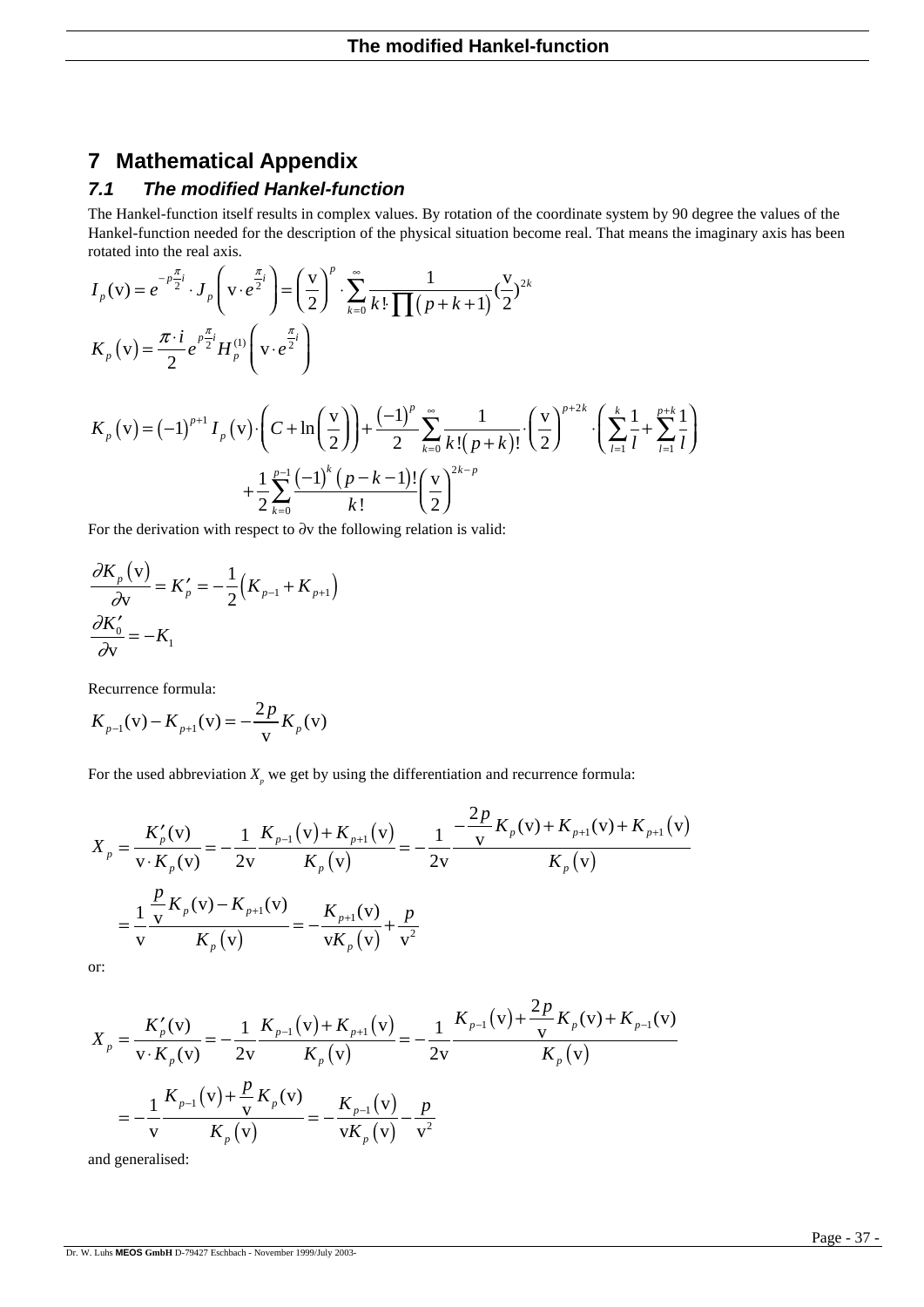$$
X_{p} = -\frac{K_{p\pm 1}(v)}{vK_{p}(v)} \pm \frac{p}{v^{2}}
$$

For  $v \ll l$  the following relations are valid:

$$
K_0(v) \approx \ln\left(\frac{2}{e^C \cdot v}\right)
$$
  
\n
$$
K(v)_{p, p>0} \approx \frac{1}{2} p! \left(\frac{v}{2}\right)^{-p}
$$
  
\n
$$
X_p = -\frac{K_{p\pm 1}(v)}{vK_p(v)} \pm \frac{p}{v^2} \Rightarrow
$$
  
\n
$$
p = 1 \Rightarrow X_1 = -\frac{K_o}{vK_1} - \frac{1}{v^2} = \ln\left(\frac{2}{e^C \cdot v}\right) - \frac{1}{v^2} = -\frac{1}{v^2} - \ln\frac{v}{2} - C
$$
  
\n
$$
p \ge 2 \Rightarrow X_p = -\frac{K_{p-1}(v)}{vK_p(v)} - \frac{p}{v^2} = -\frac{(p-1)! \left(\frac{v}{2}\right)^{-p+1}}{vp! \left(\frac{v}{2}\right)^{-p}} - \frac{p}{v^2} = -\frac{1}{2 \cdot (p-1)} - \frac{p}{v^2}
$$

# *7.2 Calculation of the constants* **CE,CH,DE and DH** *using the continuity condition*

The solutions of the wave equation are substituted into the equations [\( 2.5.6](#page-8-0) ), [\( 2.5.7](#page-8-1) ) an[d \( 2.5.8](#page-8-2) ).

$$
E_{\phi k} = -\frac{i}{k_k^2} \left[ \frac{ip\beta}{a} E_{zk} - \mu_0 \omega \frac{\partial H_{zk}}{\partial r} \right] = \frac{p\beta}{k_k^2 a} C_E J_p e^{ip\phi} + \frac{i\mu_0 \omega}{k_k^2} C_H \frac{\partial J_p}{\partial r} e^{-ip\phi}
$$
  
\n
$$
E_{\phi m} = -\frac{i}{k_m^2} \left[ \frac{ip\beta}{a} E_{zm} - \mu_0 \omega \frac{\partial H_{zm}}{\partial r} \right] = \frac{p\beta}{k_m^2 a} D_E K_p e^{ip\phi} + \frac{i\mu_0 \omega}{k_m^2} D_H \frac{\partial K_p}{\partial r} e^{-ip\phi}
$$
  
\n
$$
H_{\phi k} = -\frac{i}{k_k^2} \left[ \omega \varepsilon_0 n_k^2 \frac{\partial E_{zk}}{\partial r} - \frac{ip\beta}{a} H_{zk} \right] = -\frac{i\omega \varepsilon_0 n_k^2}{k_k^2} C_E \frac{\partial J_p}{\partial r} e^{ip\phi} - \frac{p\beta}{ak_k^2} C_H J_p e^{-ip\phi}
$$
  
\n
$$
H_{\phi m} = -\frac{i}{k_m^2} \left[ \omega \varepsilon_0 n_m^2 \frac{\partial E_{zm}}{\partial r} - \frac{ip\beta}{a} H_{zm} \right] = -\frac{i\omega \varepsilon_0 n_m^2}{k_m^2} D_E \frac{\partial K_p}{\partial r} e^{ip\phi} - \frac{p\beta}{ak_m^2} D_H K_p e^{-ip\phi}
$$

We now use the definition for u and v:

$$
E_{zk} = C_E J_p \cdot e^{ip\phi}
$$
  
\n
$$
E_{zm} = D_E K_p \cdot e^{ip\phi}
$$
  
\n
$$
E_{\phi k} = \frac{p\beta a}{u^2} C_E J_p \cdot e^{ip\phi} + \frac{i\mu_0 \omega a^2}{u^2} C_H J'_p \cdot e^{-ip\phi}
$$
  
\n
$$
E_{\phi m} = -\frac{p\beta a}{v^2} D_E K_p \cdot e^{ip\phi} - \frac{i\mu_0 \omega a^2}{v^2} D_H K'_p \cdot e^{-ip\phi}
$$
  
\n
$$
H_{zk} = C_H J_p \cdot e^{-ip\phi}; H_{zm} = D_H K_p \cdot e^{-ip\phi}
$$
  
\n
$$
H_{\phi k} = -\frac{i\omega \varepsilon_0 a^2 n_k^2}{u^2} C_E J'_p \cdot e^{ip\phi} - \frac{p\beta a}{u^2} C_H J_p \cdot e^{-ip\phi}
$$
  
\n
$$
H_{\phi m} = \frac{i\omega \varepsilon_0 a^2 n_m^2}{v^2} D_E K'_p \cdot e^{ip\phi} + \frac{p\beta a}{v^2} D_H K_p e^{-ip\phi}
$$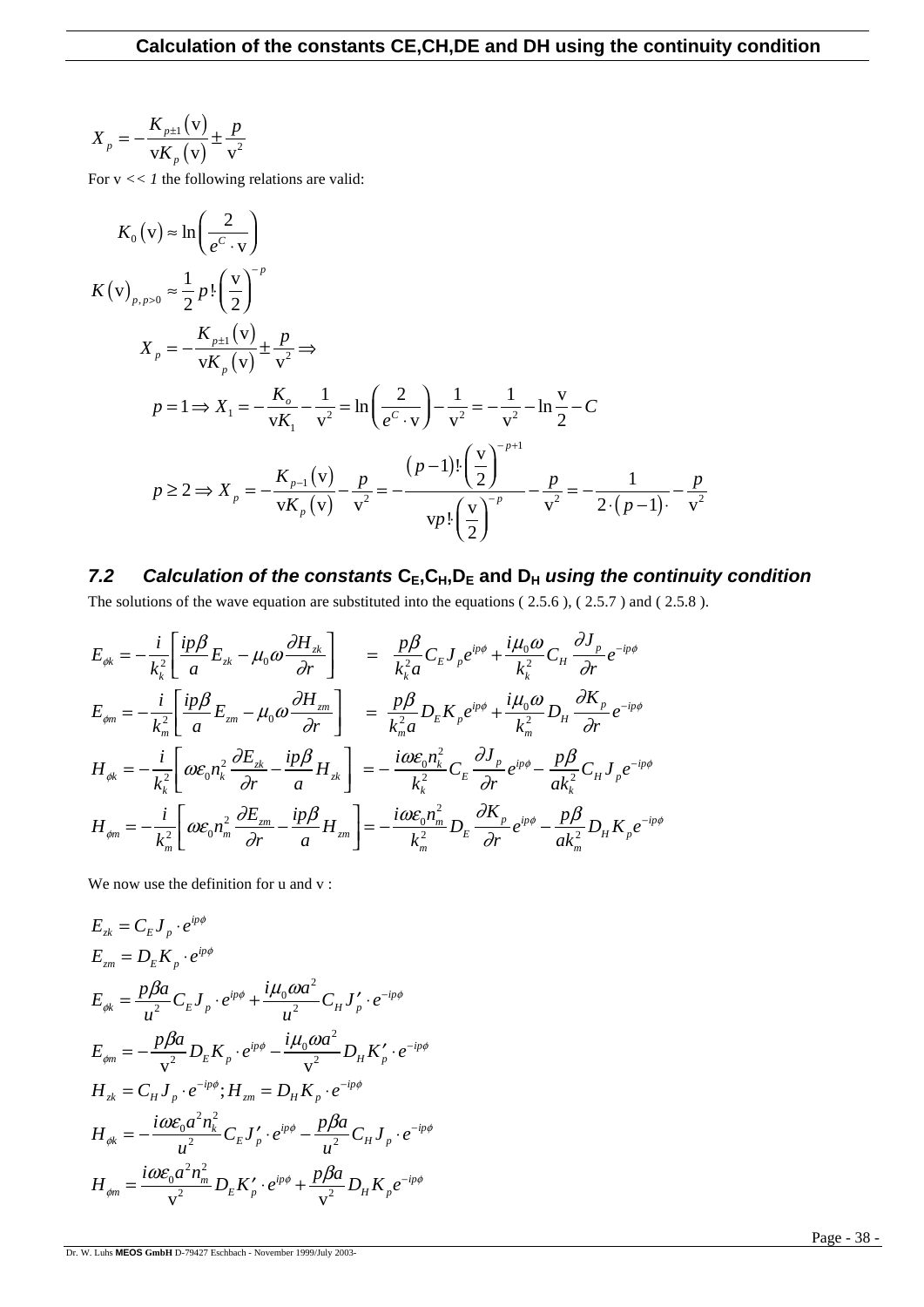The continuity relation for the radial field components:

$$
E_{\phi k} - E_{\phi m} = \frac{p\beta a}{u^2} C_E J_p \cdot e^{ip\phi} + \frac{i\mu_0 \omega a^2}{u^2} C_H J'_p \cdot e^{-ip\phi} + \frac{p\beta a}{v^2} D_E K_p \cdot e^{ip\phi} + \frac{i\mu_0 \omega a^2}{v^2} D_H K'_p \cdot e^{-ip\phi} = 0
$$
  

$$
H_{\phi k} - H_{\phi m} = +\frac{i\omega \varepsilon_0 a^2 n_k^2}{u^2} C_E J'_p \cdot e^{ip\phi} - \frac{p\beta a}{u^2} C_H J_p \cdot e^{-ip\phi} + \frac{i\omega \varepsilon_0 a^2 n_m^2}{v^2} D_E K'_p \cdot e^{ip\phi} - \frac{p\beta a}{v^2} D_H K_p e^{-ip\phi} = 0
$$

The complete continuity relation written in matrix form:

$$
A_{ik} \begin{bmatrix} C_E \\ C_H \\ D_E \\ D_H \end{bmatrix} = \begin{bmatrix} J_p \cdot e^{ip\phi} & 0 & -K_p \cdot e^{ip\phi} & 0 \\ 0 & J_p \cdot e^{-ip\phi} & 0 & -K_p \cdot e^{-ip\phi} \\ \frac{p\beta a}{u^2} J_p \cdot e^{ip\phi} & \frac{i\mu_0 \omega a^2}{u^2} J_p' \cdot e^{-ip\phi} & \frac{p\beta a}{v^2} K_p \cdot e^{ip\phi} & \frac{i\mu_0 \omega a^2}{v^2} K_p' \cdot e^{-ip\phi} \end{bmatrix} \begin{bmatrix} C_E \\ C_H \\ D_E \\ D_H \end{bmatrix} = \begin{bmatrix} 0 \\ 0 \\ 0 \\ 0 \end{bmatrix}
$$

For further simplification we write:

$$
\begin{bmatrix} A_{11} & 0 & A_{13} & 0 \ 0 & A_{22} & 0 & A_{24} \ A_{31} & A_{32} & A_{33} & A_{34} \ A_{41} & A_{42} & A_{43} & A_{44} \end{bmatrix} \cdot \begin{bmatrix} C_E \\ C_H \\ D_E \\ D_H \end{bmatrix} = \begin{bmatrix} 0 \\ 0 \\ 0 \\ 0 \end{bmatrix}
$$

The determinant is expanded and set to zero

$$
A_{11} \begin{bmatrix} A_{22} & 0 & A_{24} \ A_{32} & A_{33} & A_{34} \ A_{42} & A_{43} & A_{44} \end{bmatrix} + A_{31} \begin{bmatrix} 0 & A_{13} & 0 \ A_{22} & 0 & A_{24} \ A_{42} & A_{43} & A_{44} \end{bmatrix} - A_{41} \begin{bmatrix} 0 & A_{13} & 0 \ A_{22} & 0 & A_{24} \ A_{32} & A_{33} & A_{34} \end{bmatrix} = 0
$$
  
\n
$$
A_{11}A_{22} \begin{bmatrix} A_{33} & A_{34} \ A_{43} & A_{44} \end{bmatrix} - A_{11}A_{32} \begin{bmatrix} 0 & A_{24} \ A_{43} & A_{44} \end{bmatrix} + A_{11}A_{42} \begin{bmatrix} 0 & A_{24} \ A_{33} & A_{34} \end{bmatrix}
$$
  
\n
$$
-A_{31}A_{22} \begin{bmatrix} A_{13} & 0 \ A_{43} & A_{44} \end{bmatrix} + A_{31}A_{42} \begin{bmatrix} A_{13} & 0 \ 0 & A_{24} \end{bmatrix}
$$
  
\n
$$
+A_{41}A_{22} \begin{bmatrix} A_{13} & 0 \ A_{33} & A_{34} \end{bmatrix} - A_{41}A_{32} \begin{bmatrix} A_{13} & 0 \ 0 & A_{24} \end{bmatrix} = 0
$$

and finally we get :

$$
A_{11}A_{22}A_{33}A_{44} - A_{11}A_{22}A_{34}A_{43} + A_{11}A_{32}A_{24}A_{43} - A_{11}A_{42}A_{33}A_{24}
$$

$$
-A_{31}A_{22}A_{13}A_{44} + A_{31}A_{42}A_{13}A_{24} + A_{41}A_{22}A_{13}A_{34} - A_{41}A_{32}A_{13}A_{24} = 0
$$

Re-substitution leads to:

 $\overline{a}$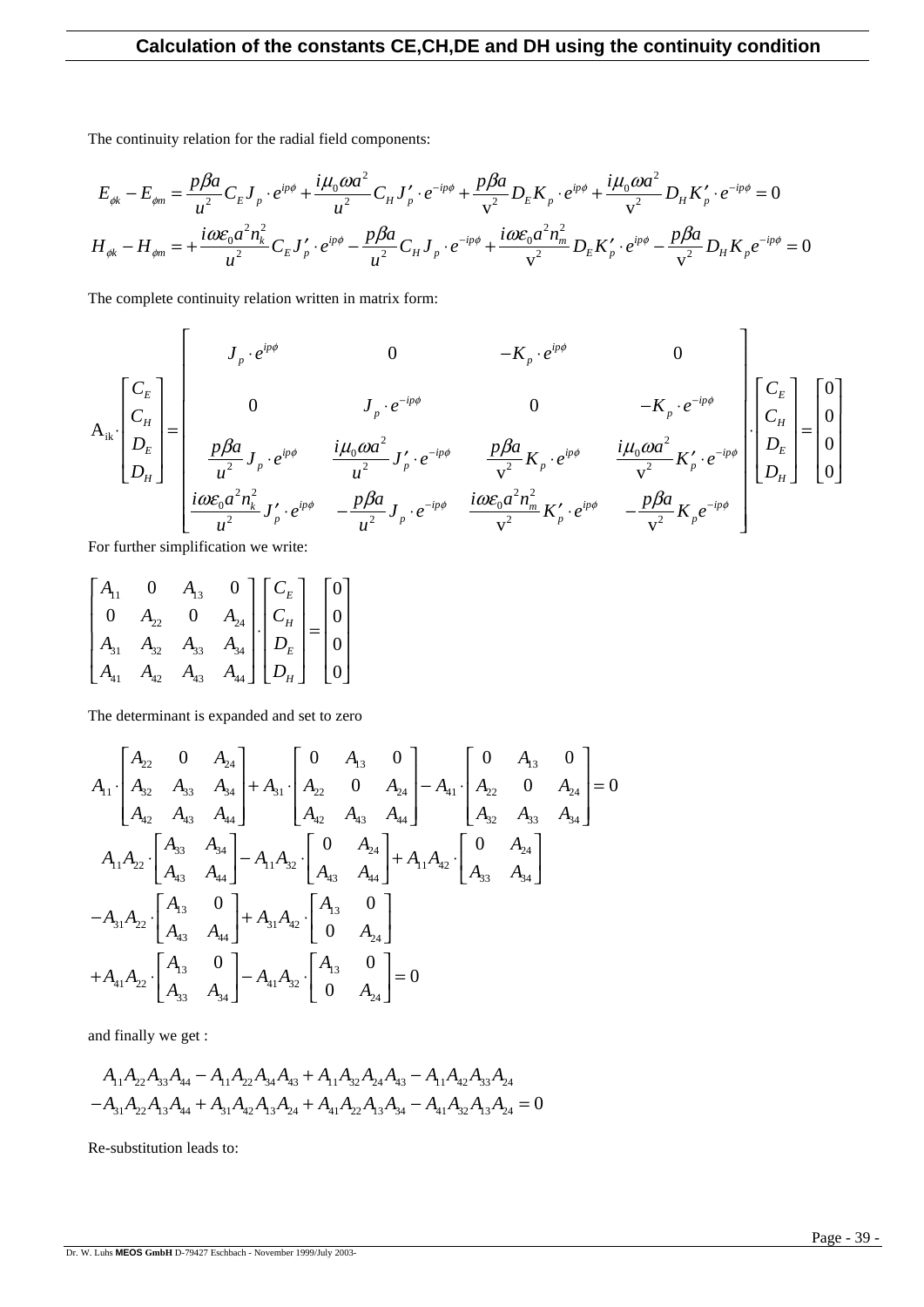$$
-J_{p}^{2}K_{p}^{2}\frac{p^{2}\beta^{2}a^{2}}{v^{4}}+J_{p}^{2}K_{p}^{'2}\frac{\mu_{0}\varepsilon_{0}\omega^{2}a^{4}n_{m}^{2}}{v^{4}}+J_{p}J_{p}^{'}K_{p}K_{p}^{'}\frac{\mu_{0}\varepsilon_{0}\omega^{2}a^{4}n_{m}^{2}}{u^{2}v^{2}}-J_{p}^{2}K_{p}^{2}\frac{p^{2}\beta^{2}a^{3}}{u^{2}v^{2}}
$$

$$
-J_{p}^{2}K_{p}^{2}\frac{p^{2}\beta^{2}a^{3}}{u^{2}v^{2}}-J_{p}^{2}K_{p}^{2}\frac{p^{2}\beta^{2}a^{3}}{u^{4}}+J_{p}J_{p}^{'}K_{p}K_{p}^{'}\frac{\mu_{0}\varepsilon_{0}\omega^{2}a^{4}n_{k}^{2}}{v^{2}u^{2}}+\frac{\mu_{0}\varepsilon_{0}\omega^{2}a^{4}n_{k}^{2}}{u^{4}}J_{p}^{'2}K_{p}^{2}=0
$$

$$
\frac{J_{p}^{'2}}{J_{p}^{2}}\frac{\mu_{0}\varepsilon_{0}\omega^{2}a^{4}n_{k}^{2}}{u^{4}}+\frac{K_{p}^{'2}}{K_{p}^{2}}\frac{\mu_{0}\varepsilon_{0}\omega^{2}a^{4}n_{m}^{2}}{v^{4}}+\frac{J_{p}J_{p}^{'}K_{p}K_{p}'}{J_{p}^{2}K_{p}^{2}}\left(\frac{\mu_{0}\varepsilon_{0}\omega^{2}a^{4}n_{m}^{2}}{u^{2}v^{2}}+\frac{\mu_{0}\varepsilon_{0}\omega^{2}a^{4}n_{k}^{2}}{u^{2}v^{2}}\right)
$$

$$
-\frac{p^{2}\beta^{2}a^{2}}{u^{4}}-\frac{p^{2}\beta^{2}a^{2}}{u^{2}v^{2}}-\frac{p^{2}\beta^{2}a^{2}}{u^{2}v^{2}}-\frac{p^{2}\beta^{2}a^{2}}{v^{4}}=0
$$

Collecting terms:

$$
\frac{J_p'^2}{J_p^2} \frac{n_k^2}{u^4} + \frac{K_p'^2}{K_p^2} \frac{n_m^2}{v^4} + \frac{J_p J_p' K_p K_p'}{J_p^2 K_p^2} \left( \frac{n_m^2}{u^2 v^2} + \frac{n_k^2}{u^2 v^2} \right) - \frac{p^2 \beta^2}{\mu_0 \varepsilon_0 \omega^2 a^2} \left( \frac{1}{u^4} + \frac{2}{u^2 v^2} + \frac{1}{v^4} \right) = 0
$$

Rewriting:

$$
\frac{J_p'^2}{J_p^2} \frac{n_k^2}{u^4} + \frac{K_p'^2}{K_p^2} \frac{n_m^2}{v^4} + \frac{J_p'}{J_p} \frac{K_p'}{K_p} \left( \frac{n_m^2}{u^2 v^2} + \frac{n_k^2}{u^2 v^2} \right) - \frac{p^2 \beta^2}{\mu_0 \varepsilon_0 \omega^2 a^2} \left( \frac{u^2 + v^2}{u^2 v^2} \right)^2 = 0
$$

Carrying out the differentiation with respect to *r* and redefinition: ∂ ∂

$$
J'_{p}(k_{k} \cdot r) = \frac{\partial J_{p}(k_{k} \cdot r)}{\partial r} = k_{k} \frac{\partial J_{p}(u)}{\partial u} = k_{k} \cdot J'_{p}(u)
$$

$$
K'_{p}(ik_{k} \cdot r) = \frac{\partial K_{p}(ik_{k} \cdot r)}{\partial r} = ik_{m} \frac{\partial K_{p}(v)}{\partial u} = ik_{m} \cdot K'_{p}(v)
$$

we get:

$$
\frac{k_{k}^{2} J_{p}^{'2}(u)}{J_{p}^{2}} \frac{n_{k}^{2}}{u^{4}} - \frac{k_{m}^{2} K_{p}^{'2}(v)}{K_{p}^{2}} \frac{n_{m}^{2}}{v^{4}} + \frac{k_{k} J_{p}^{'}(u)}{J_{p} u^{2}} \frac{i k_{m} K_{p}^{'}(v)}{K_{p} v^{2}} \left(n_{m}^{2} + n_{k}^{2}\right) - \frac{p^{2} \beta^{2}}{\mu_{0} \varepsilon_{0} \omega^{2} a^{2}} \left(\frac{u^{2} + v^{2}}{u^{2} v^{2}}\right)^{2} = 0
$$
  

$$
\frac{J_{p}^{'2}(u)}{u^{2} J_{p}^{2}} n_{k}^{2} + \frac{K_{p}^{'2}(v)}{v^{2} K_{p}^{2}} n_{m}^{2} + \frac{J_{p}^{'}(u)}{u J_{p}} \frac{K_{p}^{'}(v)}{v K_{p}} \left(n_{m}^{2} + n_{k}^{2}\right) - \frac{p^{2} \beta^{2}}{\mu_{0} \varepsilon_{0} \omega^{2}} \left(\frac{u^{2} + v^{2}}{u^{2} v^{2}}\right)^{2} = 0
$$

By using the abbreviation for:

$$
X_{p} = \frac{J'_{p}(u)}{uJ_{p}(u)} k_{k} ; X_{p} = \frac{K'_{p}(v)}{vK_{p}(v)} ik_{m} ; \omega = c \cdot k; c = \frac{1}{\sqrt{\mu_{0}e_{0}}}
$$
  

$$
Y_{p}^{2}n_{k}^{2} + X_{p}^{2}n_{m}^{2} + Y_{p}X_{p}(n_{m}^{2} + n_{k}^{2}) - \frac{p^{2} \beta^{2}}{k^{2}} \left(\frac{u^{2} + v^{2}}{u^{2}v^{2}}\right)^{2} = 0
$$

we get:

$$
Y_p = -X_p \frac{n_m^2 + n_k^2}{2n_k^2} \pm \sqrt{\left(\frac{n_m^2 + n_k^2}{2n_k^2} X_p\right)^2 - X_p^2 \frac{n_m^2}{n_k^2} - \frac{p^2 \beta^2}{n_k^2 k^2} \left(\frac{u^2 + v^2}{u^2 v^2}\right)^2}
$$

With rewriting the square root: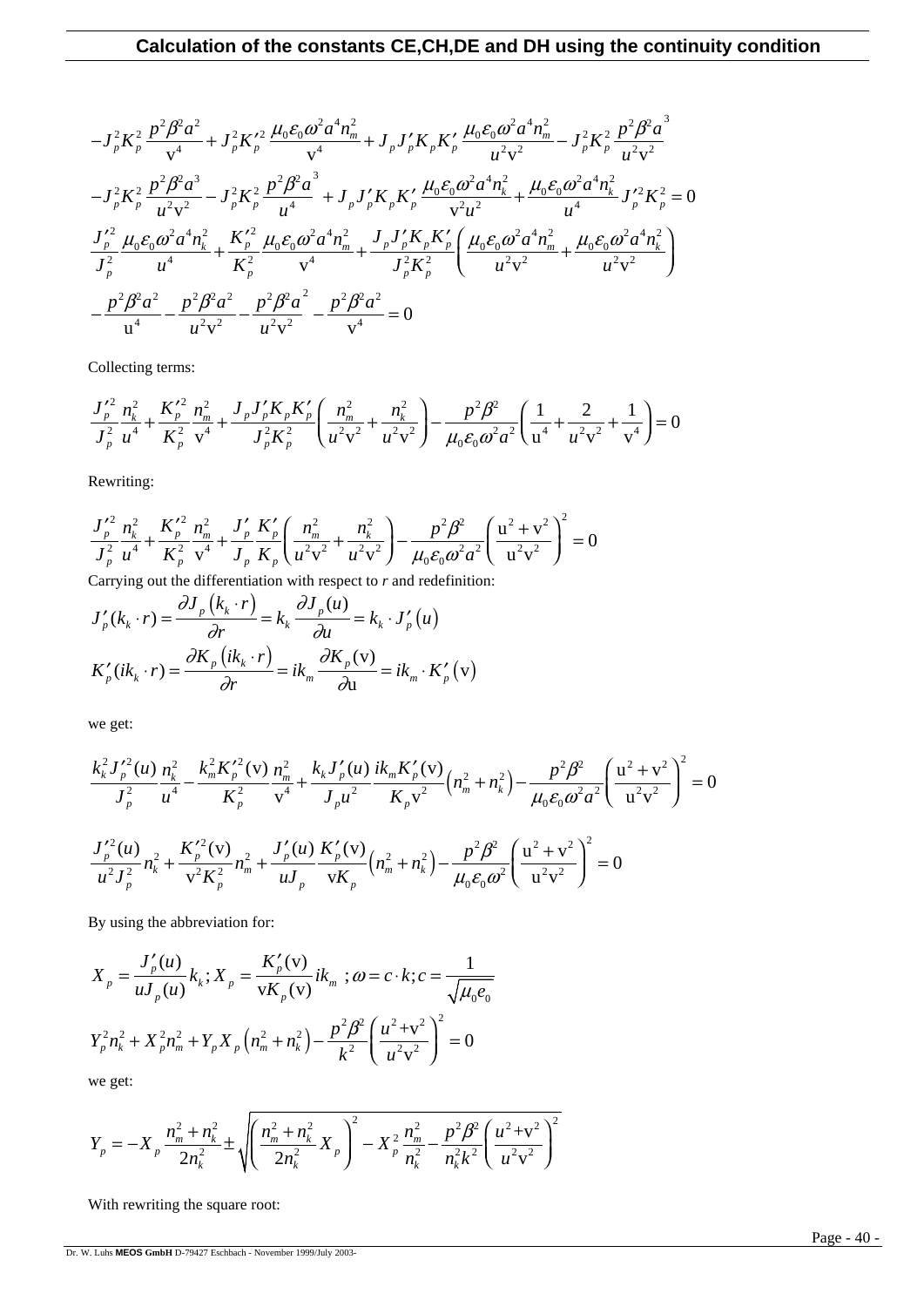$$
\left(\frac{n_m^2 + n_k^2}{2n_k^2}\right)^2 X_p^2 - \frac{n_m^2}{n_k^2} X_p^2 = \frac{X_p^2}{n_k^2} \left(\frac{\left(n_m^2 + n_k^2\right)^2 - 4n_k^2 n_m^2}{4n_k^2}\right) = \left(\frac{n_k^2 - n_m^2}{2n_k^2} X_p\right)^2
$$

we finally get

$$
Y_p = -X_p \frac{n_m^2 + n_k^2}{2n_k^2} \pm \sqrt{\left(\frac{n_k^2 - n_m^2}{2n_k^2} X_p\right)^2 - \frac{p^2 \beta^2}{n_k^2 k^2} \left(\frac{u^2 + v^2}{u^2 v^2}\right)^2}
$$

Let's rewrite  $Y_p$  again as  $J_p$  and let's use the derivation of the Bessel-function with respect to its argument:

$$
Y_{p} = \frac{J'_{p}(u)}{u J_{p}(u)} = \frac{1}{u J_{p}(u)} \frac{\partial J_{p}(u)}{\partial u} = \frac{1}{u J_{p}(u)} \left( \mp \frac{p}{u} J_{p}(u) \pm J_{p+1}(u) \right) = \pm \frac{J_{p+1}(u)}{u J_{p}(u)} \mp \frac{p}{u^{2}},
$$

so we get:

$$
\frac{J_{p-1}(u)}{J_p(u)} = -\frac{n_m^2 + n_k^2}{2n_k^2} uX_p + \left\{ \frac{p}{u} - u \sqrt{\left(\frac{n_k^2 - n_m^2}{2n_k^2} X_p\right)^2 - \frac{p^2 \beta^2}{n_k^2 k^2} \left(\frac{u^2 + v^2}{u^2 v^2}\right)^2} \right\}
$$
\n
$$
\frac{J_{p+1}(u)}{J_p(u)} = \frac{n_m^2 + n_k^2}{2n_k^2} uX_p + \left\{ \frac{p}{u} - u \sqrt{\left(\frac{n_k^2 - n_m^2}{2n_k^2} X_p\right)^2 - \frac{p^2 \beta^2}{n_k^2 k^2} \left(\frac{u^2 + v^2}{u^2 v^2}\right)^2} \right\}
$$

Using for the coefficient of propagation  $\beta$  the relation (2.5.12),

$$
\frac{\beta^2 - k^2 n_m^2}{k^2 (n_k^2 - n_m^2)} = \frac{v^2}{u^2 + v^2} \Rightarrow \beta^2 = \frac{v^2 k^2 (n_k^2 - n_m^2)}{u^2 + v^2} + k^2 n_m^2
$$

we get the solution :

$$
\frac{J_{p+1}(u)}{J_p(u)} = \frac{n_m^2 + n_k^2}{2n_k^2} u X_p + \left\{ \frac{p}{u} - u \sqrt{\left(\frac{n_k^2 - n_m^2}{2n_k^2} X_p\right)^2 - p^2 \left(\frac{1}{u^4} + \frac{1}{v^2}\right) \cdot \left(\frac{n_m^2}{n_k^2} \frac{1}{v^4} + \frac{1}{u^2}\right)} \right\}
$$
(7.2.1)

$$
\frac{J_{p-1}(u)}{J_p(u)} = -\frac{n_m^2 + n_k^2}{2n_k^2} uX_p + \left\{ \frac{p}{u} - u \sqrt{\left(\frac{n_k^2 - n_m^2}{2n_k^2} X_p\right)^2 - p^2 \left(\frac{1}{u^4} + \frac{1}{v^2}\right) \cdot \left(\frac{n_m^2}{n_k^2} \frac{1}{v^4} + \frac{1}{u^2}\right)} \right\}
$$
(7.2.2)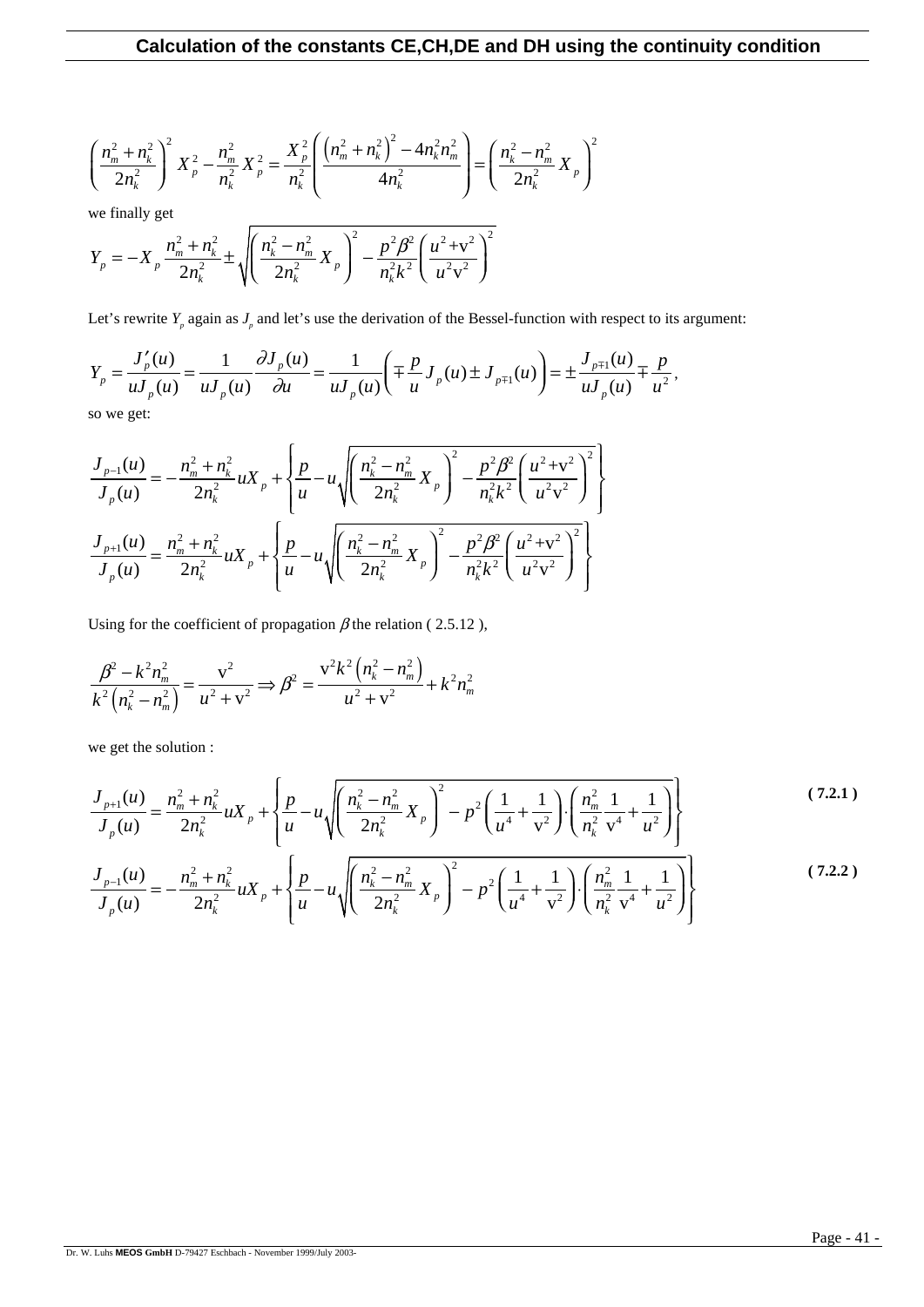# **8 Laser safety**

### *8.1 Laser safety remarks*

The EXP12 experimental set-up contains a laser which is only suitable for laboratory applications.

With the individual modules in the assembled state, laser radiation (semiconductor laser) can be produced at 805 nm with a maximum power of 50 mW.

The complete assembled laser is therefore a product which exhibits the power characteristics of a Class 3B laser.



The user must observe the laser safety regulations, e.g.

#### DIN VDE 0837 or IEC 0837.

In these guidelines of February 1986 the following points are listed for the operation of laser equipment in laboratories and places of work.

Laser equipment in laboratories and places of work

Class 3B laser equipment

Class 3B lasers are potentially hazardous, because a direct beam or a beam reflected by a mirror can enter the unprotected eye (direct viewing into the beam). The following precautions should be made to prevent direct viewing into the beam and to avoid uncontrolled reflections from mirrors:

a.) The laser should only be operated in a supervised laser area

b.) Special care should be taken to avoid unintentional reflections from mirrors

c.) Where possible the laser beam should terminate on a material which scatters the light diffusely after the beam has passed along its intended path. The colour and reflection properties of the material should enable the beam to be diffused, so keeping the hazards due to reflection as low as possible.

Note: Conditions for safely observing a diffuse reflection of a Class 3B laser which emits in the visible range are : Minimum distance of 13 cm between screen and cornea of the eye and a maximum observation time of 10s. Other observation conditions require comparison of the radiation density of the diffused reflection with the MZB value.

d.) Eye protection is necessary if there is a possibility of either direct or reflected radiation entering the eye or diffuse reflections can be seen which do not fulfil the conditions in c.).

e.) The entrances to supervised laser areas should be identified with the laser warning symbol

MZB means Maximum Permissible Radiation (Maximal zulässige Bestrahlung) and it is defined in section 13 of DIN/VDE 0837.

Special attention is drawn to point 12.4 of DIN VDE0837:

Laser equipment for demonstration, display and exhibition purposes

Only Class 1 and Class 2 lasers should be used for demonstrations, displays and exhibitions in unsupervised areas.

Lasers of a higher class should then only be permitted if the operation of the laser is controlled by an experienced and well trained operator and/or the spectators are protected from radiation exposure values which does not exceed the applicable MZB values.

Each laser system, which is used in schools for training etc. should fulfil all the applicable requirements placed on class 1 and class 2 laser equipment; also, it should not grant persons access to radiation which exceeds the applicable limits in Class 1 or Class 2.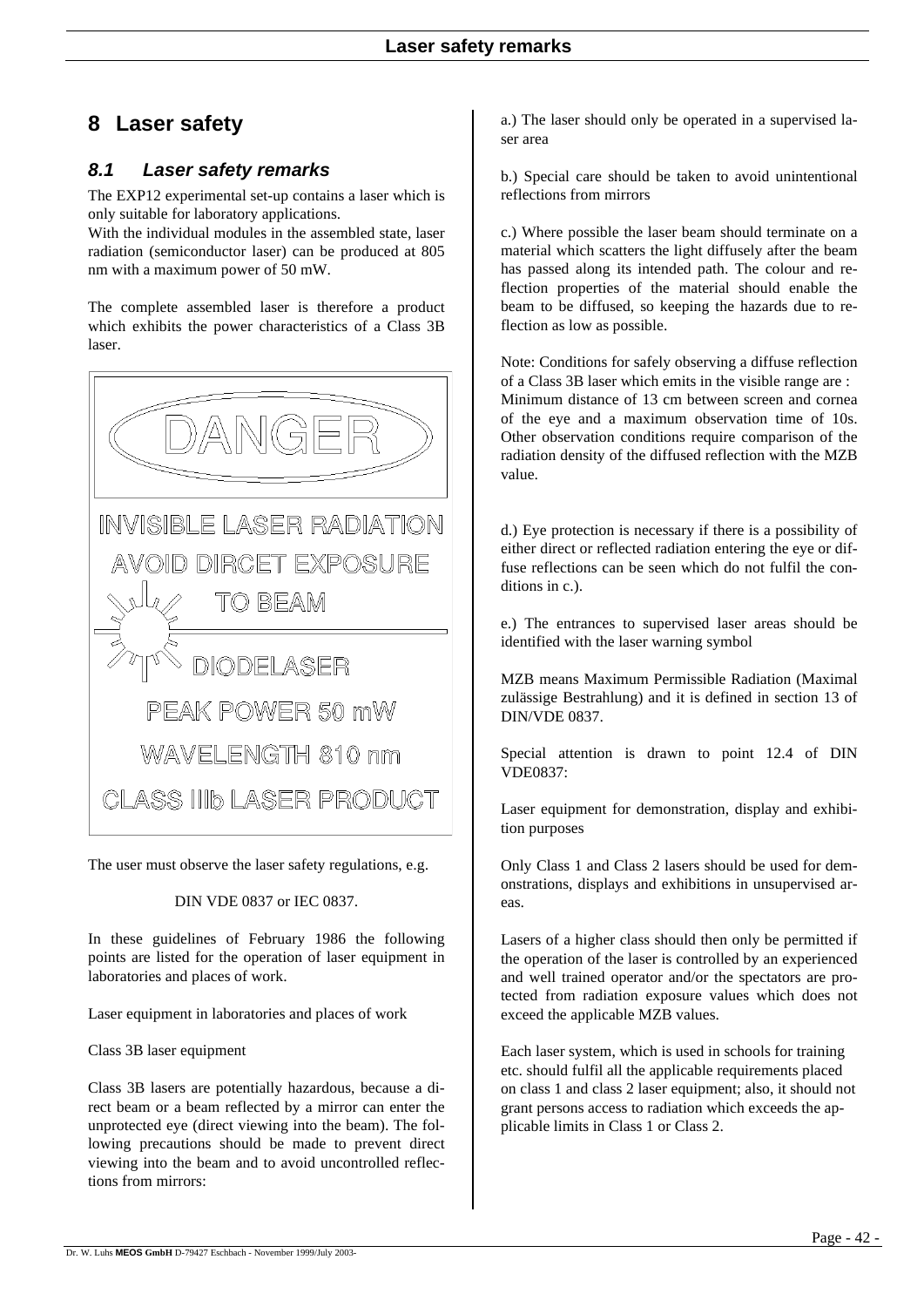**9 Laser Diode Controller LDC-01**



## *9.1 Technical specifications LDC-01*

## **Temperature Controller:**

| <b>Controlling Range</b> | 10 to 40 $^{\circ}$ C |
|--------------------------|-----------------------|
| Accuracy                 | $\pm 0.1$ °C          |
| Time of Response         | 10 to $30$ sec        |
| Max. Current for TEC     | $1000 \text{ mA}$     |

## **Current Controller:**

| Controlling Range, max. is set by   | 0 - 1000 mA |
|-------------------------------------|-------------|
| manufacturer to the used laserdiode |             |
| Accuracy                            | $+1$ mA     |

# **Internal Modulator:**

for modulating the injection current

| Amplitude, max. is set by manufac-<br>turer to the used laserdiode | $0 - 1000$ mA<br>rectangular |
|--------------------------------------------------------------------|------------------------------|
| Rise Time                                                          | 1 usec                       |
| <b>Modulation Frequency</b>                                        | $0.5 - 60$ Khz               |

# **Internal Modulation Amplifier:**

for use of an external modulation source

| Input Amplitude          | $0 - 5$ Volt |
|--------------------------|--------------|
| <b>Cut-Off Frequency</b> | 1 MHz        |

# **Photodiode Amplifier:**

| Input Impedance |                           |
|-----------------|---------------------------|
| 50 Ohm          |                           |
| Gain            | $1 - 100$ select-<br>able |

## **Monitor Signals:**

| Temperature                      | $100 \text{ mV} / {}^{\circ}C$ |
|----------------------------------|--------------------------------|
| Injection Current                | $5 \text{ mV}$ / mA            |
| Modulator Synchronisation signal | TTL.                           |

## The Temperature controller section



**Fig. 50 :** Front panel temperature display and setting

The actual temperature of the laserdiode crystal is displayed on the LED panel in °C. The desired value of the temperature is set by the knob of a 5 turn potentiometer. The controller needs a setting up time of about 10-30 sec. The accuracy of stabilisation amounts  $\pm$  0.1 °C.

## The Injection current section



**Fig. 51 :** Front panel injection current display and setting The actual value of the current of the laserdiode, also termed injection current, is displayed in mA on the LED panel. The desired value can be set by the 5 turn potentiometer and is stabilised within  $\pm 1$  mA. Please note that the setting is only active when the modulator switch (see Fig. 52) is set to the "**OFF**" Position.

## The Modulator



**Fig. 52** : Front panel modulator settings

The front panel switch can be set to three positions. In the "**INT**" position the injection current is internally switched on and off to the pre-set current which is set by the "**mA**" knob. The switching frequency can be set by the knob "**FREQ.**" in a range from 0.5 - 60 kHz. The rise and fall time amounts to 1 µsec. When the front panel switch is set to "**EXT.**" the current can be modulated by means of an external source which is connected to the "**EXT. MOD.**" input at the rear panel (see Fig. 55).